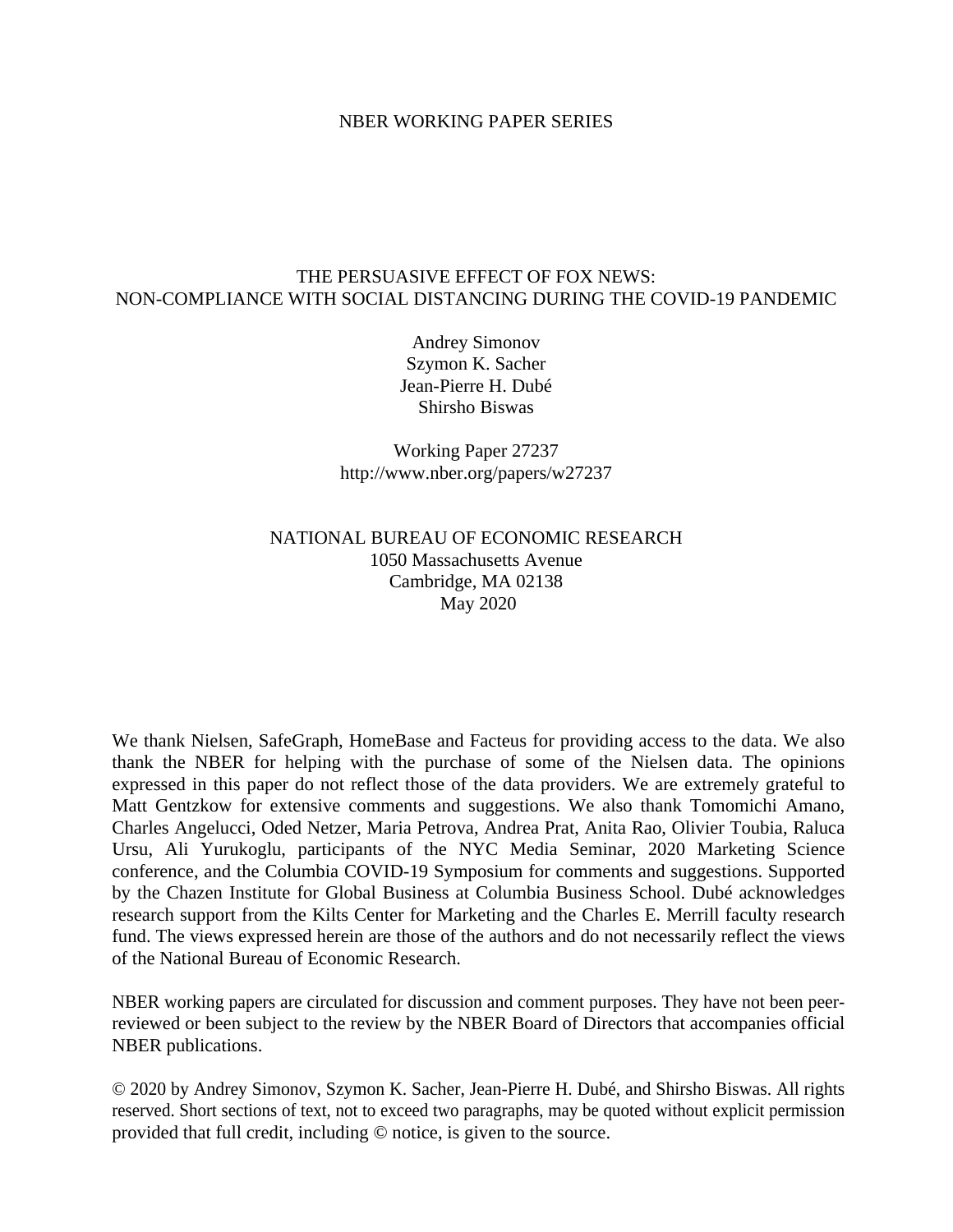The Persuasive Effect of Fox News: Non-Compliance with Social Distancing During the Covid-19 Pandemic Andrey Simonov, Szymon K. Sacher, Jean-Pierre H. Dubé, and Shirsho Biswas NBER Working Paper No. 27237 May 2020, Revised June 2020 JEL No. D72,I12,I18,L82

#### **ABSTRACT**

We test for and measure the effects of cable news in the US on regional differences in compliance with recommendations by health experts to practice social distancing during the early stages of the COVID-19 pandemic. We use a quasi-experimental design to estimate the causal effect of Fox News viewership on stay-at-home behavior by using only the incremental local viewership due to the quasi-random assignment of channel positions in a local cable line-up. We find that a 10% increase in Fox News cable viewership (approximately 0.13 higher viewer rating points) leads to a 1.3 percentage point reduction in the propensity to stay at home. We find a persuasion rate of Fox News on non-compliance with stay-at-home behavior during the crisis of about 11.9% - 25.7% across our various social distancing metrics.

Andrey Simonov Columbia Business School 90 Morningside Dr Apt 6C New York, NY 10027 andsimonov@gmail.com

Szymon K. Sacher Columbia University szymon.sacher@columbia.edu

Jean-Pierre H. Dubé University of Chicago Booth School of Business 5807 South Woodlawn Avenue Chicago, IL 60637 and NBER jdube@chicagobooth.edu

Shirsho Biswas University of Chicago Booth School of Business 5807 S Woodlawn Ave Chicago, IL 60637 sbiswas@chicagobooth.edu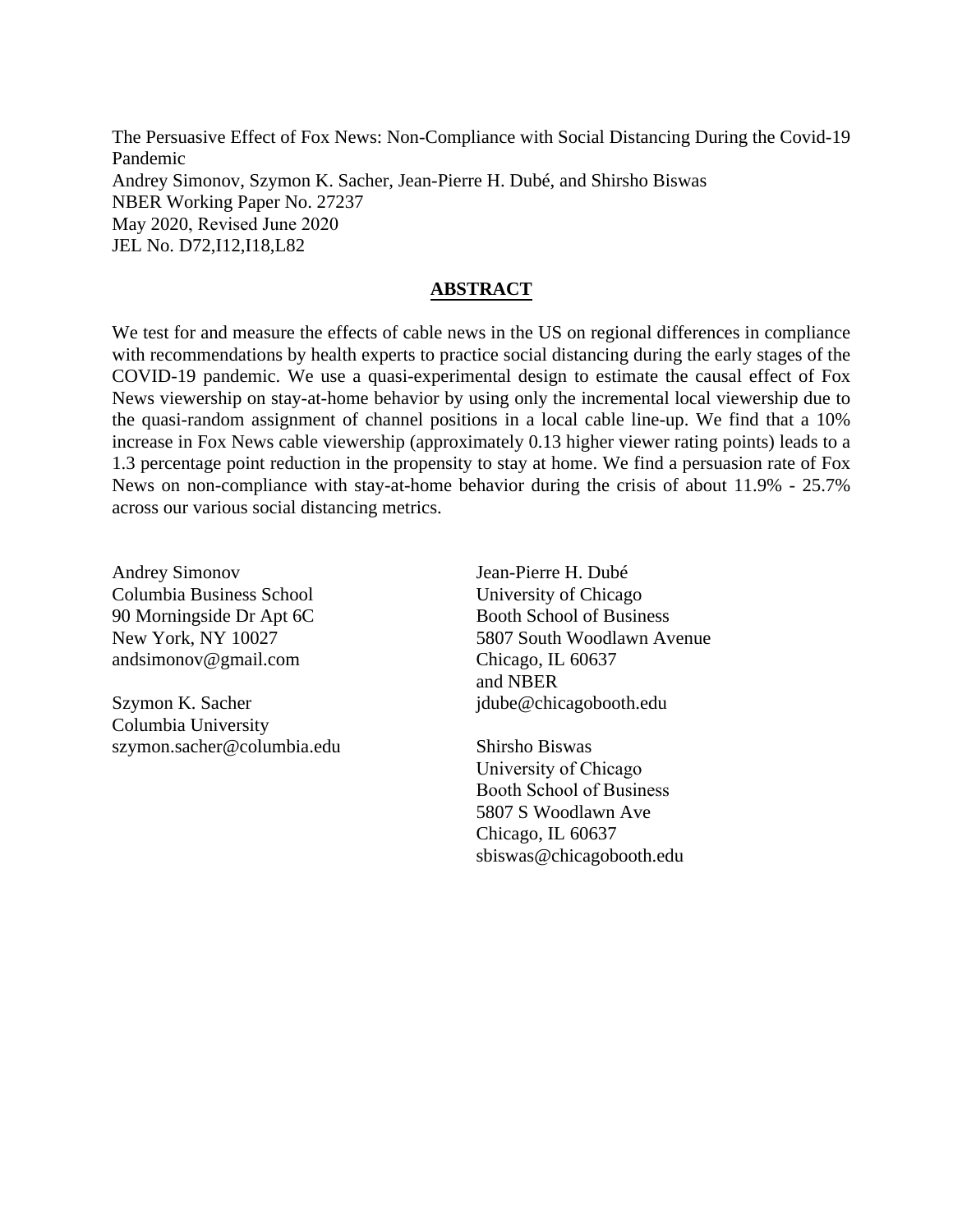# <span id="page-2-0"></span>1 Introduction

The COVID-19 crisis has renewed concerns about the dangers of misinformation and its persuasive effects on behavior. The US response to the pandemic is deeply divided along partisan lines, with Republicans more skeptical about the risks of the pandemic and less engaged in social distancing than Democrats [\(Barrios and Hochberg, 2020;](#page-28-0) [Allcott et al., 2020\)](#page-28-1). Correlations between these differences in reactions and beliefs and exposure to the left- and right-leaning news sources [\(PewResearch, 2020\)](#page-33-0) are suggestive, albeit inconclusive, of an effect of differential messaging by politicians [\(Beauchamp, 2020\)](#page-28-2) and the major media outlets that support them [\(Aleem, 2020\)](#page-28-3). The largest US cable news channel, Fox News, finds itself at the heart of this controversy, with a class action<sup>[1](#page--1-0)</sup> alleging that Fox News and other defendants "willfully and maliciously disseminate false information denying and minimizing the danger posed by the spread of the novel Coronavirus, or COVID-19, which is now recognized as an international pandemic" [\(Ecarma, 2020\)](#page-30-0). The persuasive effect of a leading news media channel could have harmful consequences for the public if viewers disregard the social-distancing practices recommended by leading health experts and health organizations [\(CDC, 2020b;](#page-29-0) [Kissler et al., 2020a\)](#page-32-0). In addition to personal health risks, noncompliance could also create a negative health externality through the transmission of disease to others in the community [\(Ferguson et al., 2020\)](#page-30-1).

We test for and measure the potential persuasive effect of Fox News viewership on social distancing compliance during the early stages of the COVID-19 pandemic in the US.<sup>[2](#page--1-0)</sup> The COVID-19 outbreak is not the first instance where a US media outlet like Fox News finds itself accused of broadcasting misinformation.[3](#page--1-0) However, a persuasive effect during the COVID-19 crisis allows us to test whether Fox can affect behavior in a way that defies the recommendations of health experts. An extant literature has found how slanted news coverage can cause viewers to doubt or reject well-established scientific expert advice on policies for global warming [\(Hmielowski et al.,](#page-31-0) [2014\)](#page-31-0) and vaccinations [\(Lewandowsky et al., 2017\)](#page-32-1). The literature on advice-taking has found in lab studies that decision-makers tend to overweight their opinions relative to those of an advisor leading to inferior outcomes, even when the advisor is recognized as a highly-trained expert (e.g, [Harvey and Fischer](#page-31-1) [\(1997\)](#page-31-1) and survey by [Bonaccio and Dalal](#page-29-1) [\(2006\)](#page-29-1)). Our case study therefore

<sup>&</sup>lt;sup>1</sup>Claim #604 171 241, filed on April 2, 2020 by the Washington League For Increased Transparency and Ethics. See https://www.sos.wa.gov/corps/business.aspx?ubi=604171241.

<sup>&</sup>lt;sup>2</sup>See also the contemporaneous study by [Bursztyn et al.](#page-29-2)  $(2020)$ .

<sup>&</sup>lt;sup>3</sup>A recent literature has analyzed what appears to be an increase in the supply of fake news, especially online [\(Flynn et al., 2017;](#page-30-2) [Lazer et al., 2018;](#page-32-2) [Allcott et al., 2019\)](#page-28-4). Some studies have demonstrated that fake news is seen and recalled by consumers and, in some cases, changes their beliefs. During the 2016 elections, [Allcott and Gentzkow](#page-28-5) [\(2017\)](#page-28-5) estimate that the average US voter saw and remembered at least one fake news story. Media misinformation can also have a persuasive impact on beliefs [\(Allcott and Gentzkow, 2017;](#page-28-5) [Guess et al., 2018\)](#page-31-2).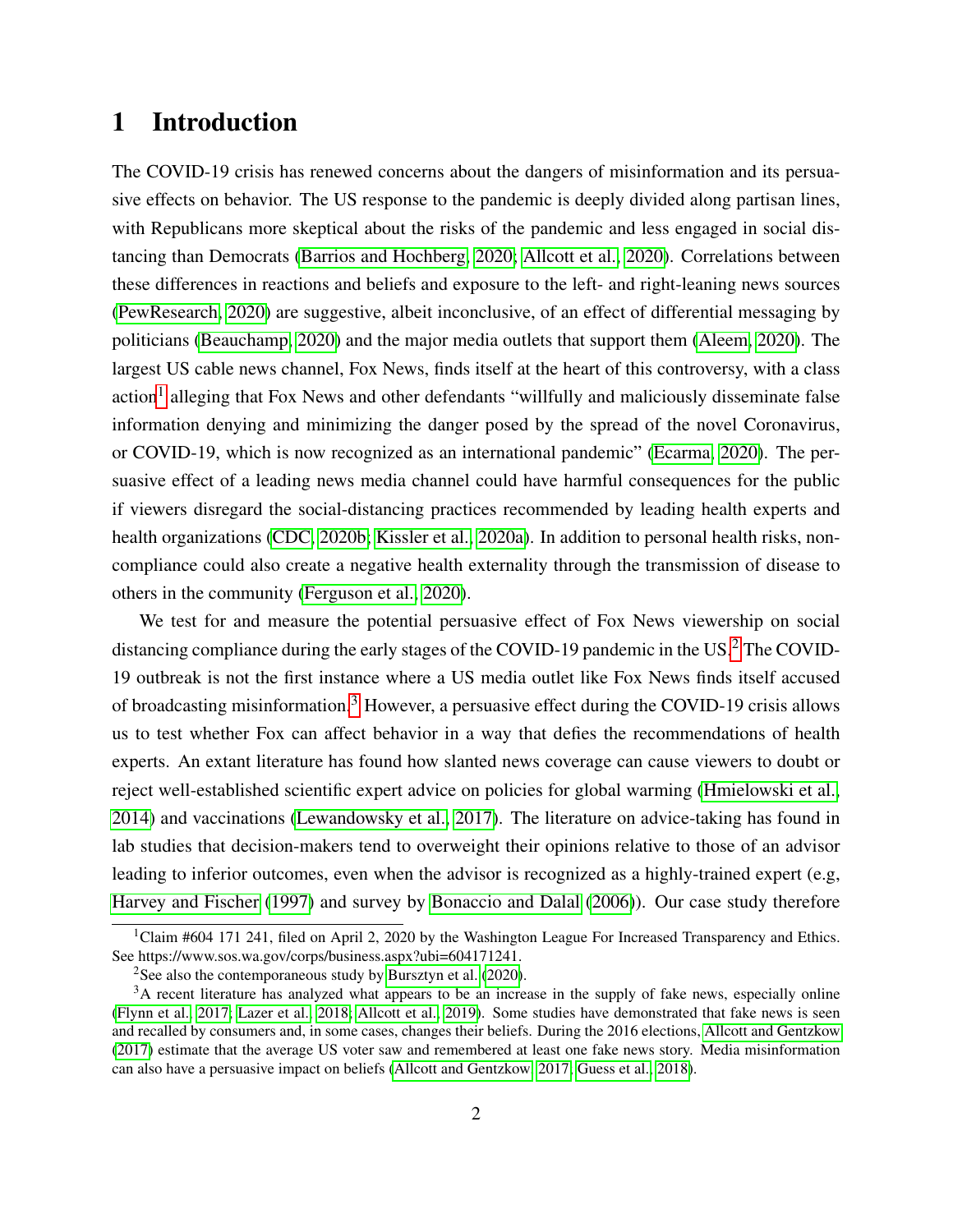offers a novel opportunity both to test for a persuasive effect of news media and its potential to impact behavior in a manner that defies expert advice during a crisis.

Our key data consist of Nielsen's NLTV panel, measuring differences across US cable systems in the viewership of the three leading cable news channels: FOX News, CNN and MSNBC; although in the main analysis we focus on the first two due to their higher viewership levels. Nielsen's FOCUS data tracking the line-up of channels across US cable markets will also play a key role in our empirical strategy. We match viewership with a specific form of social distancing behavior: the propensity to stay at home. Stay-at-home behavior is not only easier to measure, it also matches more closely with state and municipal measures to manage compliance with socialdistancing behavior (hereafter "SD"). Since most social distancing policies allow for some forms of essential trips away from home, we use SafeGraph data that track multiple forms of stay-athome behavior derived from cellphone location data. We then measure SD as the within-market evolution in daily stay-at-home propensity relative to the baseline level in January 2020, before the US outbreak of COVID-19. To measure the impact of social distancing on economic outcomes, we use transaction data from Facteus and firm closure data and employee counts from Homebase.

Our key empirical challenge arises from the likely self-selection of consumers' cable news viewing choices. Consumers base their television viewership choices on preferences that are likely to be correlated with the factors influencing their SD choices. Following [Martin and Yurukoglu](#page-33-1) [\(2017\)](#page-33-1), we exploit the quasi-random assignment of each news channel's relative position across cable markets. We find that channel position is a strong instrument and that a 1 standard deviation decrease in position (towards 0) increases viewership by 0.158 rating points for Fox, and 0.091 rating points for CNN. News channel position across markets is also independent of the sociodemographic factors that predict differences in SD behavior, consistent with our assumption of random position assignment. Our IV approach will only use the incremental viewership across markets induced by differences in channel position to measure the persuasive effect of viewership on SD.

OLS analysis of our SD measures generate a positive and statistically significant effect of Fox News viewership from early March onwards. However, our IV estimates are considerably larger and indicate a take-off in the Fox News effect in early March and a stabilization in mid March, almost immediately after the declaration of a national emergency. We find that a 10% increase in Fox News cable viewership (approximately 0.13 viewer rating points), which is approximately the viewership change induced by a one standard deviation change in the Fox News channel position, leads to a 1.3 percentage point reduction in the propensity to stay at home. The corresponding average partial effect of Fox news viewership implies that 1 rating point increase (near doubling)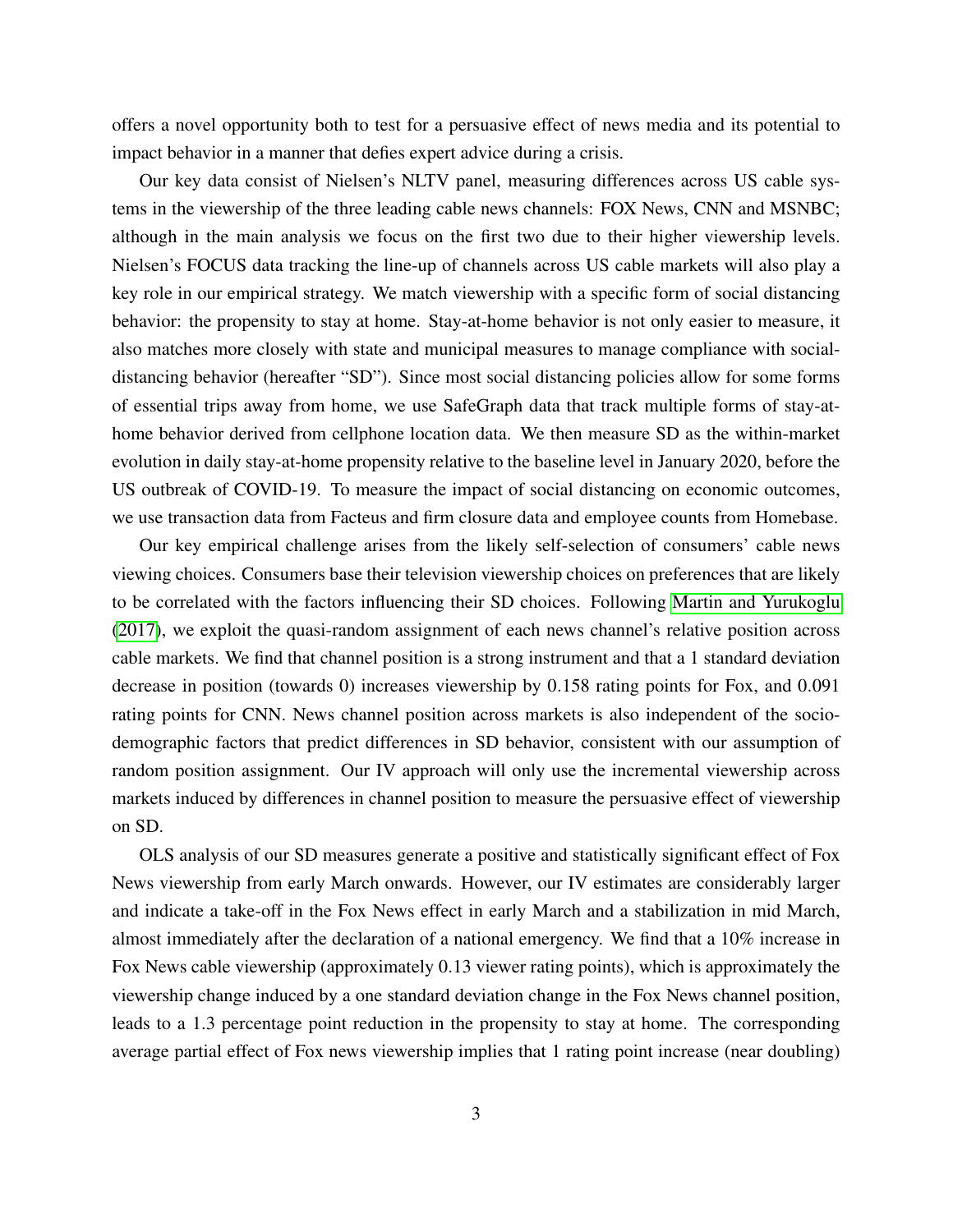in cable viewership of Fox News reduces the propensity to stay at home by 10.3 percentage points compared to the pre-pandemic average. Since the supply-side measures, such as business closures, start to happen only two weeks later after the take-off of Fox News effects, the magnitudes of the viewership effects reflect the persuasive effect of Fox News on viewers and not a feedback effect from the equilibrium response of firms, at least early on. Our findings for CNN are inconclusive, with imprecise point estimates centered near zero. Our findings imply a persuasion rate of Fox News on non-compliance with stay-at-home behavior during the crisis of about  $11.9\% - 25.7\%$ across our various social distancing metrics. This magnitude aligns with the persuasion rate of Fox News on voting behavior in the 2004 and 2008 presidential elections [\(Martin and Yurukoglu,](#page-33-1) [2017\)](#page-33-1). An exploratory analysis of transaction data from debit cards produces inconclusive findings regarding an effect of Fox News viewership on consumer shopping behavior.

Our data do not enable us to test the underlying mechanism through which Fox News viewership generates a persuasive effect on social distancing compliance. [DellaVigna and Gentzkow](#page-30-3) [\(2010\)](#page-30-3) discuss two potential mechanisms. First, Fox News may change viewers' beliefs in ways that diverge from those expressed by leading health experts, causing a divergence from the recommended behavior or "egocentric advice discounting" (e.g. [Yaniv and Kleinberger](#page-36-0) [\(2000\)](#page-36-0) and [Yaniv](#page-36-1) [\(2004\)](#page-36-1)). For instance, the coverage of COVID-19 may persuade viewers that social distancing is less effective than experts claim. $4$  Independently of the content of current broadcasts, long-term exposure to Fox News may simply cause broad distrust in scientific experts [\(Hmielowski](#page-31-0) [et al., 2014\)](#page-31-0) or in institutions [\(Sapienza and Zingales, 2012\)](#page-34-0), including government agencies like the CDC, perhaps destroying local social capital [\(Guiso et al., 2004\)](#page-31-3) and, in turn, reducing the propensity to internalize the externality from leaving home during the pandemic. Second, Fox News viewership may reduce a viewer's utility from SD compliance.<sup>[5](#page--1-0)</sup> An additional, third explanation is that Fox News viewership polarizes republican sentiment [\(Martin and Yurukoglu, 2017\)](#page-33-1) and that our viewership effects on SD are partially mediated by such political polarization [\(All](#page-28-1)[cott et al., 2020\)](#page-28-1). Conservatives are also known to have exhibited a striking decline in trust in scientific research since the 1970s [\(Gauchat, 2012\)](#page-31-4); although cultural worldviews have been found to be stronger predictors of trust in scientific experts than political opinions [\(Weaver et al., 2017;](#page-35-0) [Leiserowitz et al., 2013\)](#page-32-3).

In addition, we do not attempt to attribute the Fox News effects to health outcomes, namely

<sup>4</sup>Several studies have studied the impact of fake news on beliefs [\(Allcott and Gentzkow, 2017;](#page-28-5) [Barrera et al., 2020\)](#page-28-6) and its potential persuasive effect on voting behavior [\(Guess et al., 2018\)](#page-31-2).

<sup>5</sup>For instance, [Tuchman et al.](#page-35-1) [\(2018\)](#page-35-1) find a complementary effect of brand advertising on consumer propensity to buy the advertised brand, and [Kamenica et al.](#page-32-4) [\(2013\)](#page-32-4) find a physiological effect of advertising on the efficacy of a drug. Viewership of Fox News might value the defiant aspects of non-compliance in social distancing behavior.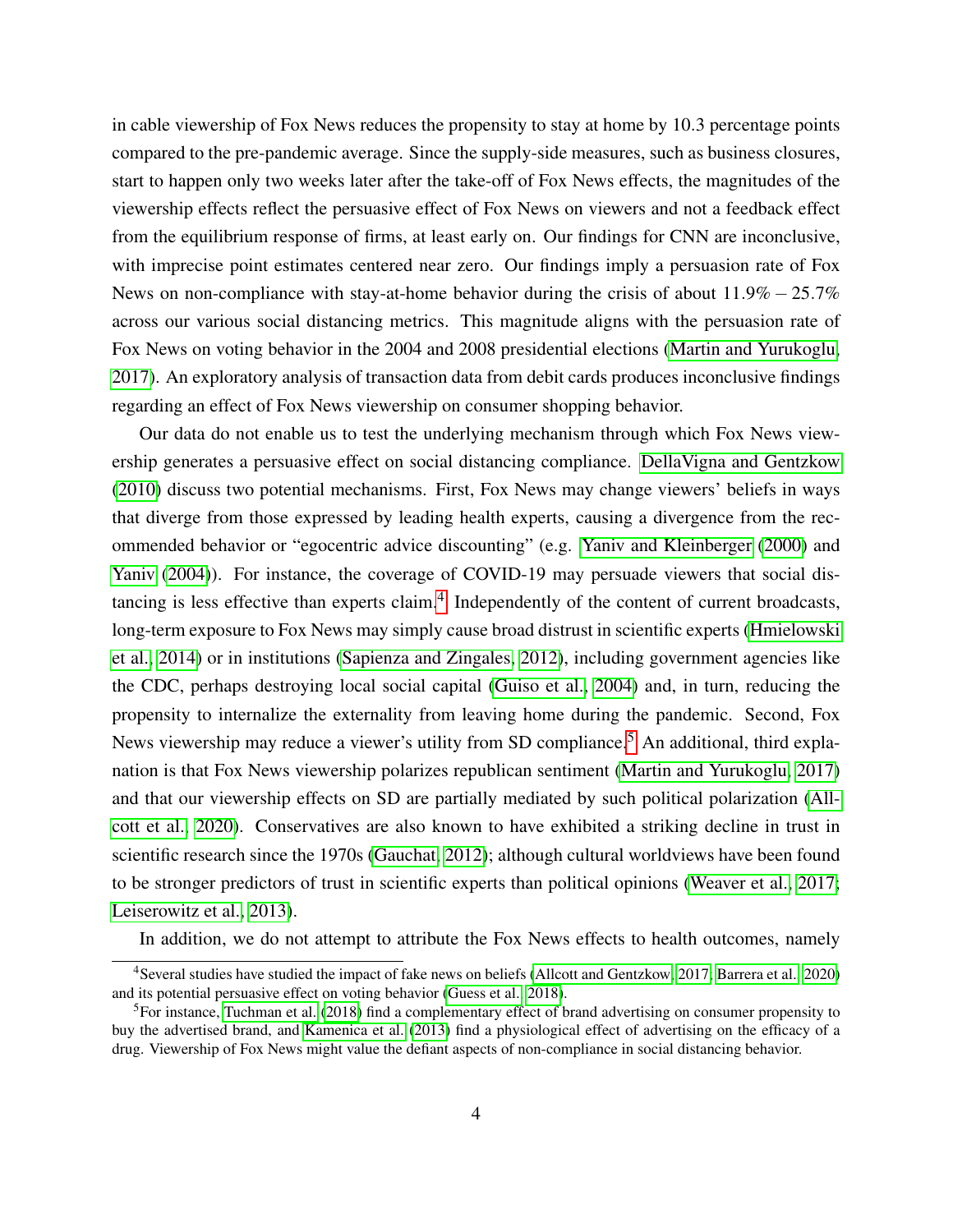cases and deaths, for several reasons. First, to the best of our knowledge, COVID-19-related cases and deaths are tracked at the more aggregate county level and not at the zipcode level. Second, experts still disagree about the accuracy and reliability of current data which limits the interpretabilty of any association we might find with our behavioral outcomes (e.g., [Nishiura et al.](#page-33-2) [\(2020\)](#page-33-2) and [Akhmetzhanov et al.](#page-28-7) [\(2020\)](#page-28-7)); although [Hortacsu et al.](#page-31-5) [\(2020\)](#page-31-5) have developed a promising approach to infer the number of unreported infections. Multiple studies have pointed towards the importance of social distancing for containing the disease [\(Matrajt and Leung, 2020;](#page-33-3) [Kissler et al.,](#page-32-5) [2020b\)](#page-32-5). Therefore, we believe our findings of FOX News effect on compliance should inform epidemiological models on the extent to which, if any, these viewership effects are large enough to impact transmission rates of the disease.

Our findings add to a rapidly-emerging body of literature studying differential rates of compliance in social distancing across the US in response to the Covid-19 pandemic. Several studies have looked at differences associated with political partisanship, such as the correlation between perceptions of risk, Trump support and social distancing [\(Barrios and Hochberg, 2020;](#page-28-0) [Allcott](#page-28-1) [et al., 2020\)](#page-28-1), beliefs associated with support for the Republican versus Democratic party [\(Painter](#page-33-4) [and Qiu, 2020\)](#page-33-4), income [\(Wright et al., 2020\)](#page-35-2), ethnic diversity [\(Egorov et al., 2020\)](#page-30-4), or internet access [\(Chiou and Tucker, 2020\)](#page-29-3). Our work complements these findings by establishing a causal effect of Fox News viewership on SD, which may account for some of these other correlates to the extent that Fox viewership is correlated with political beliefs and other factors.<sup>[6](#page--1-0)</sup>

Closest to our work is the contemporaneous study by [Bursztyn et al.](#page-29-2) [\(2020\)](#page-29-2) to compare the effects of viewership for *Hannity* and *Tucker Carlson Tonight*, two shows with different coverage of COVID-19 coverage, on social distancing behavior. Our work differs in three important ways. First, we measure the effect of TV viewers' exposure to Fox News overall, rather than to a specific show. Second, we measure SD compliance using actual cellphone movement data, allowing us to attribute the effect of Fox News viewership on realized forms of social distancing. In contrast, [Bursztyn et al.](#page-29-2) [\(2020\)](#page-29-2) use self-reported behavior from a survey of approximately 1,000 people. Similarly, our data and identification strategy uses a granular cross-section of thousands of cablesystem level markets, as opposed to the coarser 210 DMA markets used in [Bursztyn et al.](#page-29-2) [\(2020\)](#page-29-2).

More broadly, our work contributes to research on the persuasive effects of the news media on on political opinion [\(Gerber et al., 2009\)](#page-31-6) and various behaviors including political participation [\(Gentzkow, 2006;](#page-31-7) Cagé, 2019), voting [\(Chiang and Knight, 2011;](#page-29-5) [Snyder Jr and Str](#page-34-1)ömberg, [2010;](#page-34-1) [Enikolopov et al., 2011\)](#page-30-5), criminal sentencing decisions [\(Lim et al., 2015\)](#page-32-6), hurricane evacuations

 $6$ [Gitmez et al.](#page-31-8) [\(2020\)](#page-31-8) discuss this causal effect in the context of a theoretical model with endogenous acquisition of information by news consumers in the economy.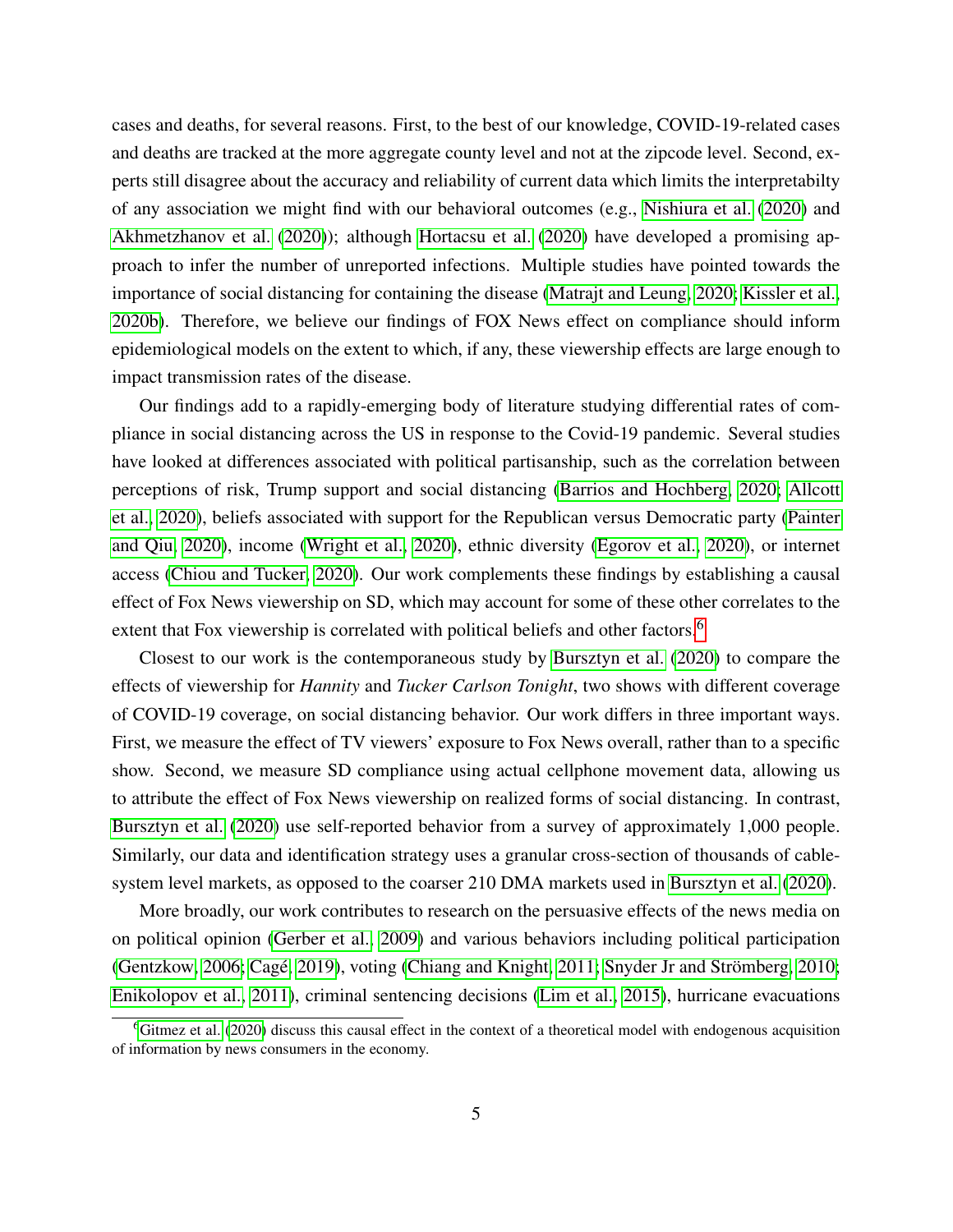[\(Long et al., 2019\)](#page-33-5), global warming [\(Hmielowski et al., 2014\)](#page-31-0), and genocide [\(Yanagizawa-Drott,](#page-36-2)  $2014$ ).<sup>[7](#page--1-0)</sup> A subset of this work has found a persuasive effect of Fox News on voting behavior [\(DellaVigna and Kaplan, 2007;](#page-30-6) [Martin and Yurukoglu, 2017\)](#page-33-1) and criminal sentencing [\(Ash and](#page-28-8) [Poyker, 2019\)](#page-28-8). A related literature has looked at the supply of fake news (e.g., [Allcott et al.,](#page-28-4) [2019\)](#page-28-4) and the persuasive effect of fake news on beliefs [\(Allcott and Gentzkow, 2017;](#page-28-5) [Guess et al.,](#page-31-2) [2018\)](#page-31-2); although persuasive effects have mainly been measured for small news outlets and online social media platforms. Our use of the [Martin and Yurukoglu](#page-33-1) [\(2017\)](#page-33-1) instrument reflects a broader literature devising empirical strategies to measure the causal effect of communication media on sales.<sup>[8](#page--1-0)</sup>

Sections [2,](#page-6-0) [3,](#page-8-0) [4,](#page-10-0) [5](#page-15-0) and [6,](#page-26-0) respectively, present a discussion of misinformation during the US COVID-19 outbreak, our empirical model, our data, our results and our conclusions.

# <span id="page-6-0"></span>2 Fox, Misinformation and Social Distancing During the COVID-19 Outbreak in the US

Forty-nine percent of the US population uses television news programs as their primary source of news [\(Shearer, 2018\)](#page-34-2). It is therefore unsurprising that groups like the WLFITE have concentrated their concerns about the potential harmful effects of alleged misinformation during the COVID-19 outbreak at Fox News, the largest US cable news channel for the past decade [\(Wulfsohn, 2020\)](#page-35-3). Of interest is whether exposure to cable news can persuade viewers to disregard warnings by the global health community and engage in behaviors deemed risky by most health experts. As explained above, it is unclear whether viewership effects reflect the impact of specific broadcasts per se or reflect the effects of long-term exposure on trust in institutions or polarized attitudes towards a specific political party. Regardless of the mechanism, Fox News' coverage of COVID-19 has renewed concerns about potential risks from exposure (short or long-term) to misinformation.

On January 30, 2020 the WHO declared COVID-19 as an international public health emergency [\(Nedelman, 2020\)](#page-33-6). Meanwhile, FOX News broadcast a series of stories downplaying the potential risks from Covid-19 in the US throughout March 2020 as the virus began to threaten the US and as Americans were forming beliefs about the severity of the threat. On February 27, host

<sup>7</sup>[Shapiro](#page-34-3) [\(2016b\)](#page-34-3) provides a model of media coverage of scientific information and applies it to the coverage of climate change.

<sup>8</sup>These methods include geographic regression discontinuities (e.g., [Shapiro, 2016a;](#page-34-4) [Shapiro et al., 2019;](#page-34-5) [Spenkuch](#page-34-6) [and Toniatti, 2016\)](#page-34-6), timing discontinuities (e.g., [Sinkinson and Starc, 2019\)](#page-34-7), instrumental variables (e.g., [Gordon and](#page-31-9) [Hartmann, 2016\)](#page-31-9) and the difference in timing between advertising scheduling and viewership, especially for Superbowl ads (e.g., [Hartmann and Klapper, 2016;](#page-31-10) [Stephens-Davidowitz et al., 2017\)](#page-34-8).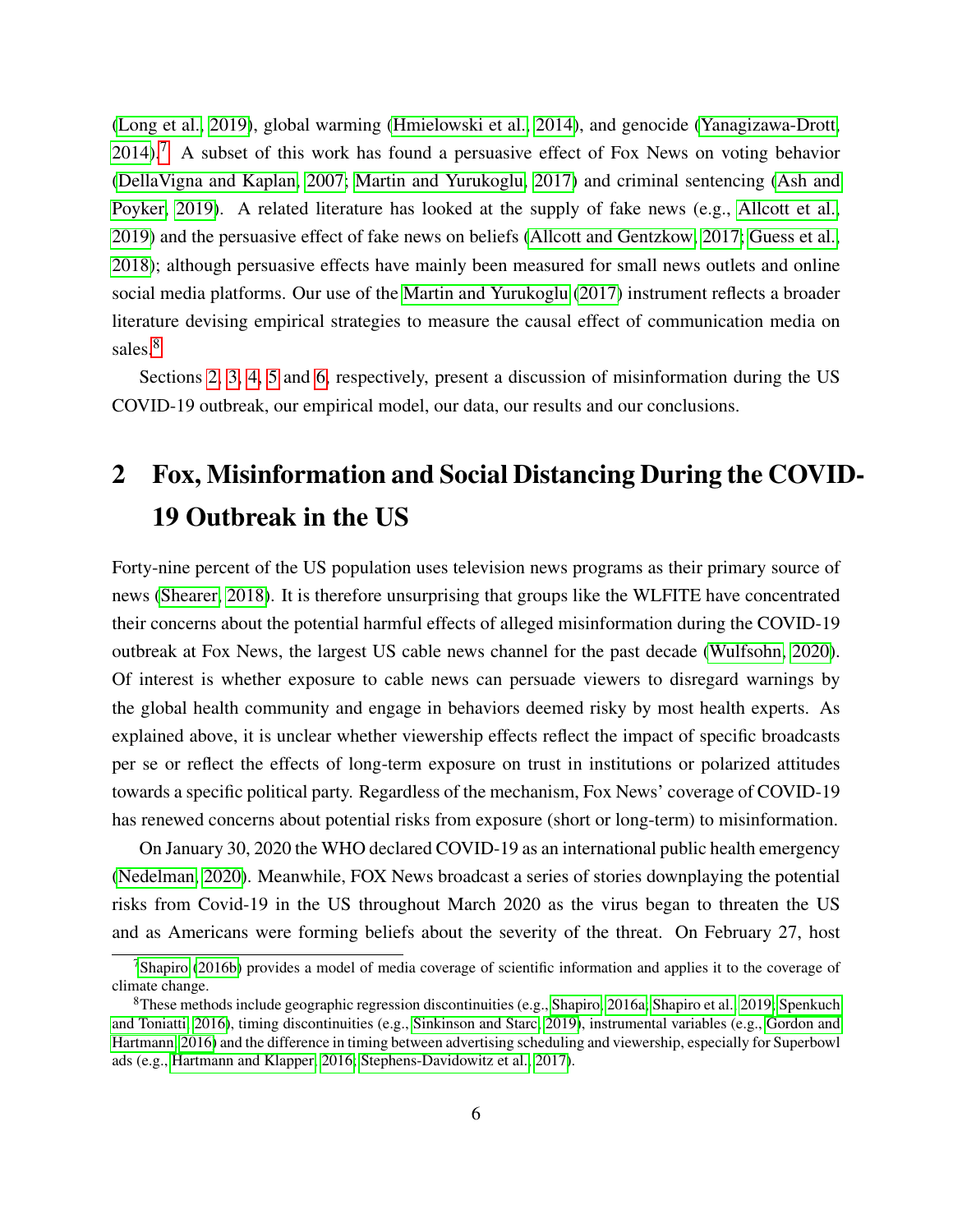Laura Ingraham accused the Democratic party of "weaponizing fear," referring to them as the "pandemic party" [\(The Ingraham Angle, 2020c\)](#page-35-4). On March 10, popular Fox News host, Sean Hannity, downplayed the risks of the outbreak:

"So far in the United States, there's been around 30 deaths, most of which came from one nursing home in the state of Washington...Healthy people, generally, 99 percent recover very fast, even if they contract it...Put it in perspective: 26 people were shot in Chicago alone over the weekend. I doubt you heard about it. You notice there's no widespread hysteria about violence in Chicago." [\(MediaMatters, 2020\)](#page-33-7)

On the same day, Ingraham echoed this sentiment of the low risks from COVID-19:

"We need to take care of our seniors. If you're an elderly person or have a serious underlying condition, avoid tight, closed places, a lot of people, don't take a cruise maybe. Everyone else wash your hands, use good judgment about your daily activities." [\(Farhi and Ellison, 2020\)](#page-30-7)

Some of the Fox News opinions echoed statements from the White House. On February 2, 2020, President Trump explained to Fox New host, Sean Hannity: "We pretty much shut it [COVID-19] down coming in from China." [\(Puhak, 2020\)](#page-34-9). On March 9, the day before the Hannity broadcast above, President Trump tweeted: "The Fake News Media and their partner, the Democrat Party, is doing everything within its semi-considerable power (it used to be greater!) to inflame the CoronaVirus situation, far beyond what the facts would warrant. Surgeon General, "The risk is low to the average American." It was not until President Trump's declaration of a National Emergency on March 13 (85 FR 15337) that Hannity suddenly referred to the virus as a "crisis."

In spite of these parallels, Fox News coverage frequently diverged from the opinions of the White House. On March 13, Johns Hopkins recommended social distancing in the US [\(Pearce,](#page-33-8) [2020\)](#page-33-8) and, the following day, the CDC recommended cancelling events with more than 50 people [\(Kopecki, 2020\)](#page-32-7). Later that week, President Trump explained in a news conference: "we're asking everyone to work at home, if possible, postpone unnecessary travel, and limit social gatherings to no more than 10 people." [\(White House, 2020\)](#page-35-5). Nevertheless, several Fox News hosts continued to question the efficacy of social distancing and the reliability of health experts' recommendations. Ingraham broadcast "Coronavirus crisis is teaching us a lot about so-called experts," referring to scientific predictions of the disease spread as "lame panic-inducing models" [\(The Ingraham](#page-34-10) [Angle, 2020a\)](#page-34-10). Even as late as April 30, Ingraham continued to dispute the effectiveness of social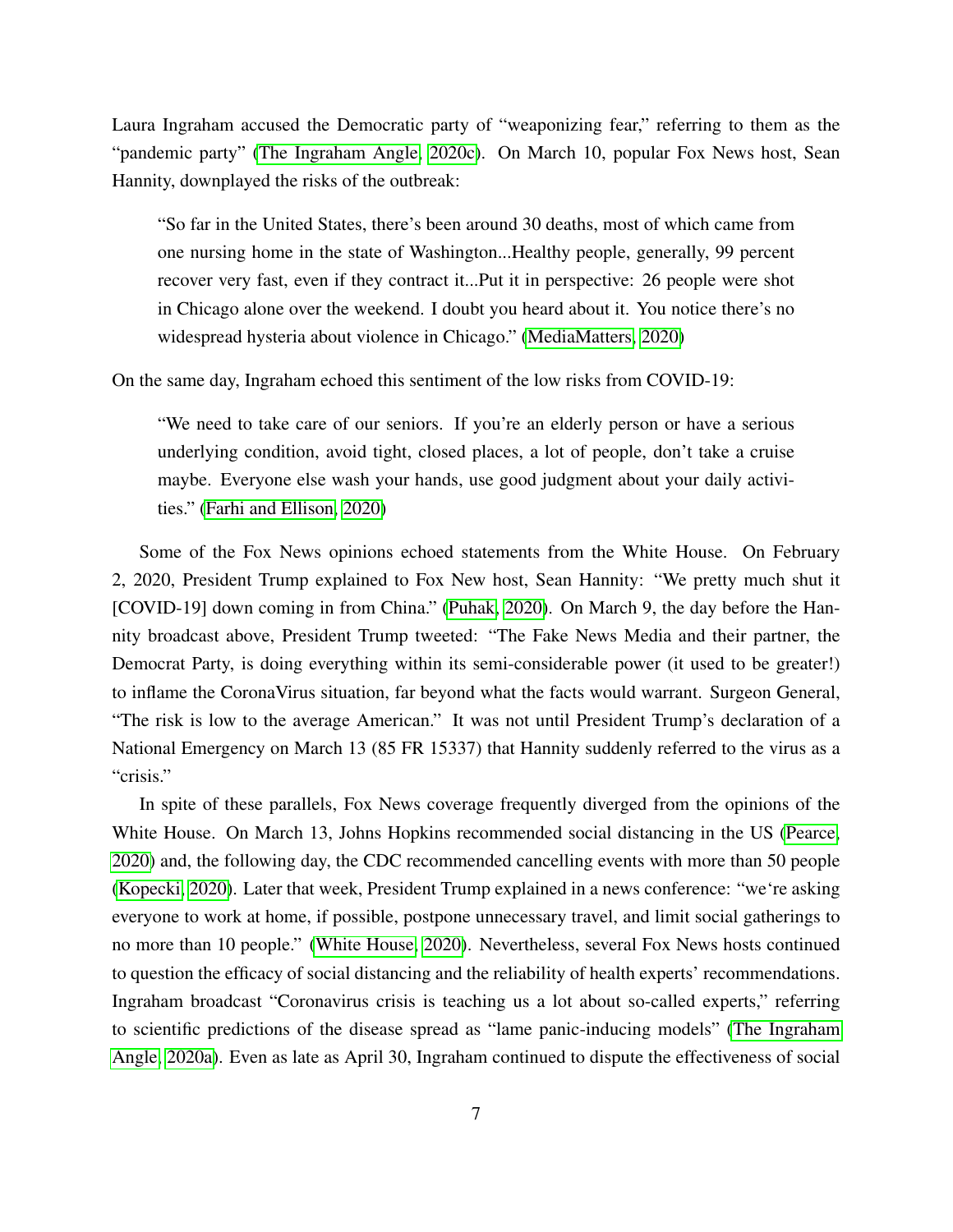distancing, arguing "Experts don't like to admit their wrong, do they?" [\(The Ingraham Angle,](#page-35-6) [2020b\)](#page-35-6).

The second-largest US cable news channel, CNN, adopted a more dire tone consistent with the views and recommendations of health experts. For instance, On February 13, CNN broadcast an interview with CDC Director Dr. Robert Redfield, who predicted a widespread community transmission. On February 26, CNN highlighted the following warning from a senior CDC official: "It's not a question of if coronavirus will spread, but when." [\(Darcy, 2020\)](#page-29-6) On March 2, they published a story criticizing the Trump administration's response as being out of step with the CDC [\(McLaughlin and Almasy, 2020\)](#page-33-9). CNN also warned about potentially misleading information on Fox News [\(Cohen and Merrill, 2020\)](#page-29-7). The third-largest channel, MSNBC, broadcast coverage that was materially similar to CNN, including early warnings about the severity of COVID-19 [\(The](#page-35-7) [Rachel Maddow Show, 2020;](#page-35-7) [Deadline: White House, 2020\)](#page-30-8).

A persuasive effect of cable news viewership during the pandemic could potentially generate important health and economic implications. According to the Imperial College COVID-19 Team [\(Ferguson et al.](#page-30-1) [\(2020\)](#page-30-1), page 1), an optimal mitigation policy "...might reduce peak healthcare demand by 2/3 and deaths by half." [\(Ferguson et al.](#page-30-1) [\(2020\)](#page-30-1), page 14). Similarly, [Lewnard and Lo](#page-32-8) [\(2020\)](#page-32-8) describe social distancing as "the only strategy against COVID-19" while pharmaceutical intervention are not available (p. 1).

A persuasive effect of cable news viewership could also have economic implications:

"In the near term, public health objectives necessitate people staying home from shopping and work, especially if they are sick or at risk. So production and spending must inevitably decline for a time." [\(Bernanke and Yellen, 2020\)](#page-29-8)

Exposure to the virus impacts the economy both through its effect on consumer spending, on the demand side, and through labor supply, on the supply side. [Eichenbaum et al.](#page-30-9) [\(2020\)](#page-30-9) demonstrate how "these [containment] policies exacerbate the recession but raise welfare by reducing the death toll caused by the epidemic" (p.1). We therefore anticipate that a persuasive effect of cable news viewership on SD compliance could, in turn, generate both supply and demand-side economic impacts.

# <span id="page-8-0"></span>3 Model

The CDC defines social distancing as "keeping space between yourself and other people outside of your home. To practice social or physical distancing: stay at least 6 feet (2 meters) from other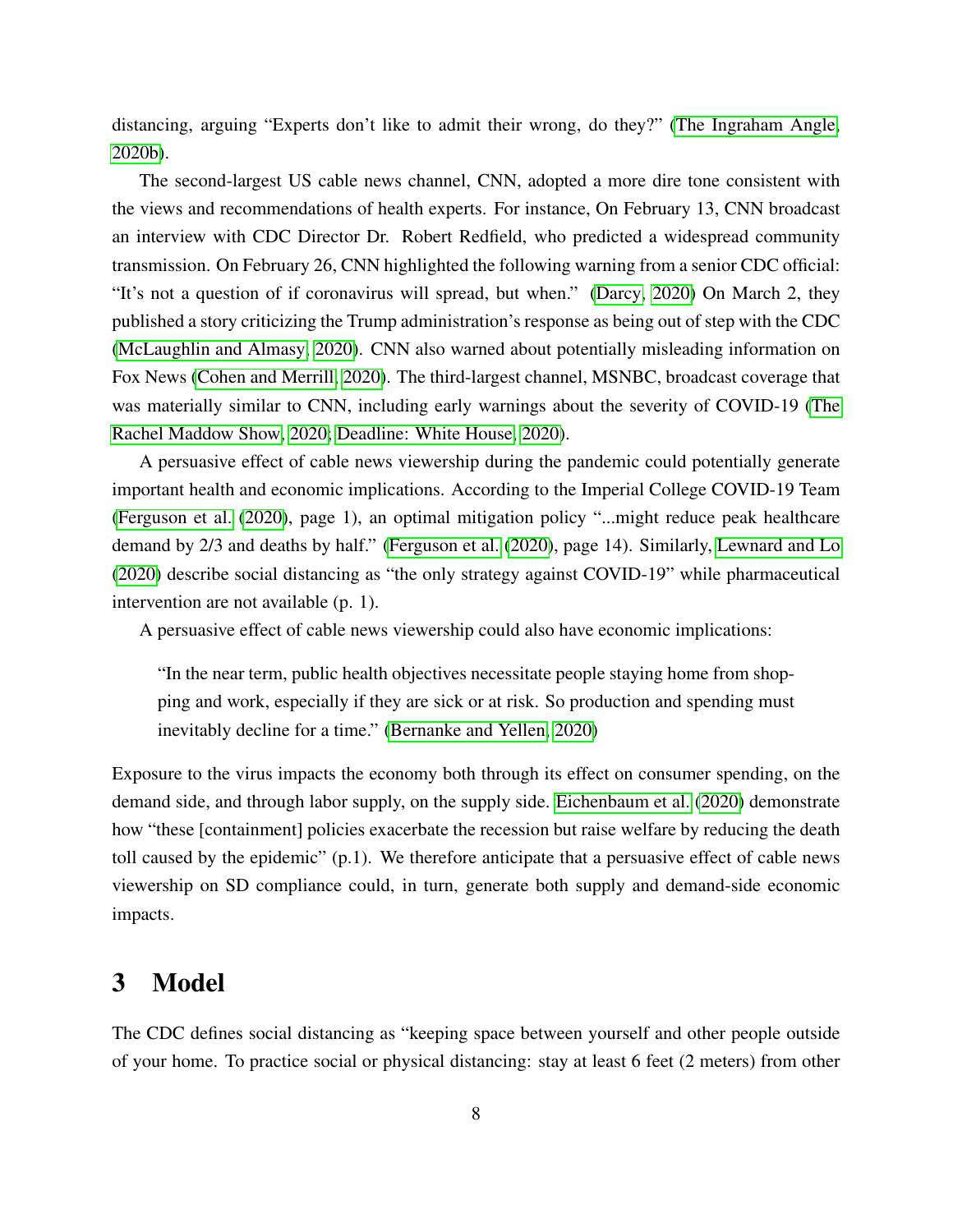people, do not gather in groups, stay out of crowded places and avoid mass gatherings" [\(CDC,](#page-29-0) [2020b\)](#page-29-0). To enforce social distancing, many state and local governments adopted stay-at-home and shelter-in-place orders to increase the local propensity to stay at home.<sup>[9](#page--1-0)</sup> We focus the remainder of our analysis on compliance with increased stay-at-home behavior.

For an individual *h* in a given market *z* on day *t*, the difference in indirect utility from leaving home versus staying is given by:

<span id="page-9-1"></span>
$$
U_{zt}^{h} = \alpha_{z} + \sum_{c \in \mathscr{C}} \beta_{ct} \text{rating}_{cz} + \lambda_{z}(t) + \xi_{zt} + \varepsilon_{zt}^{h}
$$
 (1)

where  $\alpha_z$  captures local differences in amenities like stores and labor opportunities,  $\lambda_z(t)$  allows for potentially differential trends across markets such as seasonality and weather as well as changes in local economic amenities,  $\xi_{zt}$  is a (unobserved to the researcher) mean-zero, common shock to the market, and  $\varepsilon_{zt}^h$  is a uniformly-distributed idiosyncratic random utility shock. Finally, rating<sub>cz</sub> measures the time-invariant (long term) viewership measure for news channel  $c \in \mathscr{C}$  in market *z*. This model is consistent with a dynamic discrete choice version of the framework in [Allcott et al.](#page-28-1) [\(2020\)](#page-28-1) where staying at home reflects the inter-temporal trade-offs between leaving home today (e.g., for consumption and/or labor purposes captured by  $\alpha_z$ ,  $\lambda_z(t)$  and  $\xi_{zt}$ ) and the expected, future health risks to the individual. In that framework,  $\beta_{ct}$  rating<sub>cz</sub> captures the impact of viewership of channel *c* on an individual's expected future health risks.

If individuals make decisions to stay at home to maximize utility, then the probability of staying at home, *yzt*, in market *z* on day *t* is:

<span id="page-9-0"></span>
$$
y_{zt} = \alpha_z + \sum_{c \in \mathscr{C}} \beta_{ct} \text{rating}_{cz} + \lambda_z(t) + \xi_{zt},\tag{2}
$$

the linear probability model [\(Heckman and Snyder, 1996\)](#page-31-11).

During the base period, before social distancing was relevant in the US, expected stay-at-home behavior is  $\mathbb{E}(y_{z\tau})$ . We define this base period as  $\{\tau | \tau \langle t \rangle\}$  where *t* denotes the first date during which compliance with social distancing became relevant. We assume that cable news has no impact on a household's propensity to stay at home prior to the COVID-19 outbreak in the US in 2020:  $\beta_{c\tau} = 0$ ,  $\forall \tau \leq \underline{t}$ . The market fixed-effect  $\alpha_z$  already accounts for persistent effects of viewership on behavior and, thus, β*ct* captures deviations over time in channel *c*'s impact on behavior. In our analysis below, we will analyze the timing of the start of social distancing as well

<sup>&</sup>lt;sup>9</sup>For instance, Sonoma County imposed the following measures: "Stay home and only go out for 'essential activities,' to work for an 'essential business,' or for 'essential travel' as those terms are defined in the Order" [\(socoemer](#page-34-11)[gency.org, 2020\)](#page-34-11).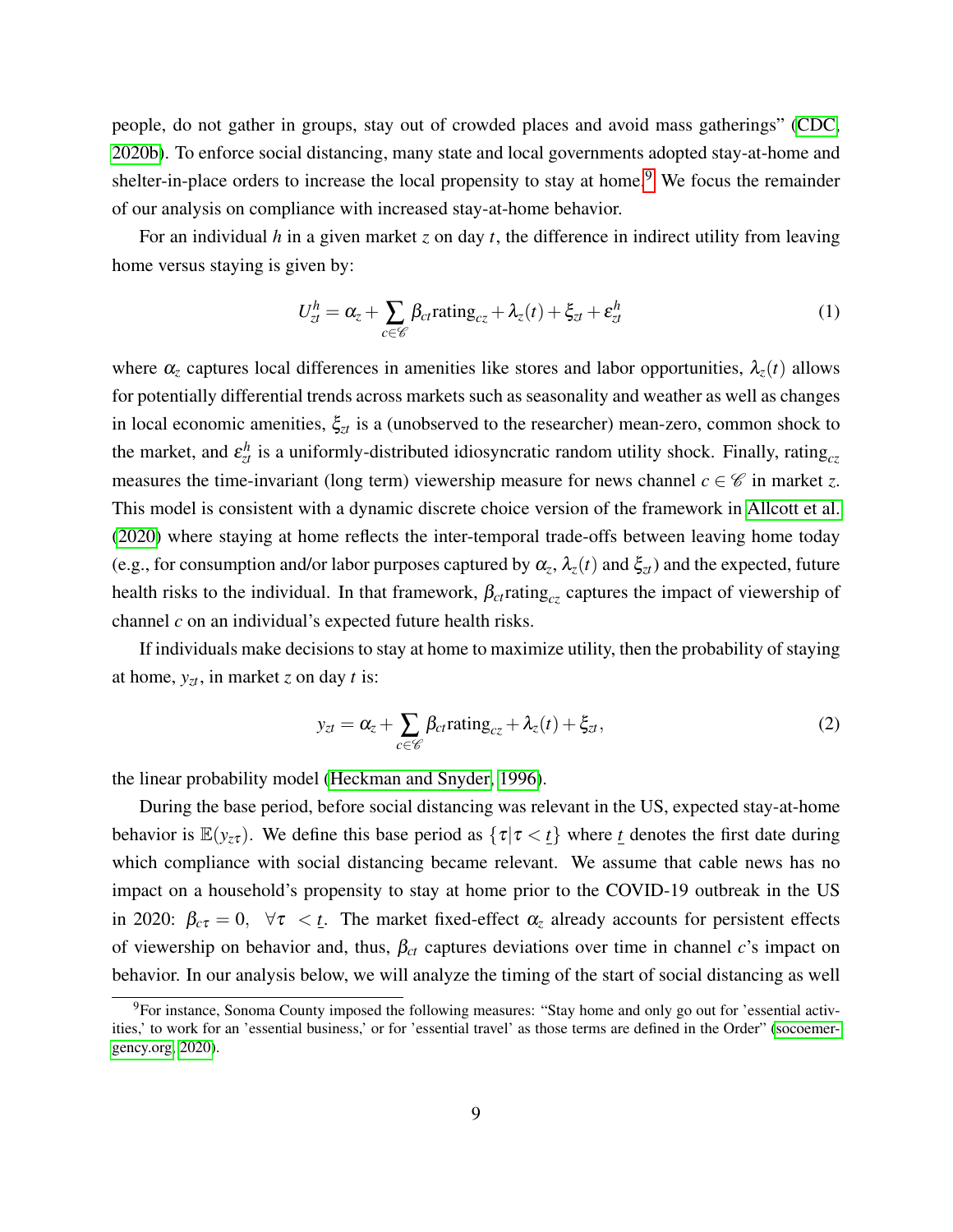as the potential impact of news on this behavior.

We then define compliance with social distancing as the change in staying-at-home behavior after the emergence of COVID-19 in the US relative to a base pre-COVID period  $\tau \lt t$ . Formally, we define compliance, *SDzt* as follows

<span id="page-10-1"></span>
$$
SD_{zt} \equiv y_{zt} - \mathbb{E}(y_{zt} | \tau < \underline{t}).\tag{3}
$$

Combining [\(2\)](#page-9-0) and [\(3\)](#page-10-1), we obtain our model of  $SD<sub>zt</sub>$  and its determinants:

<span id="page-10-2"></span>
$$
SD_{zt} = \beta_{ct} \text{rating}_{cz} + \Delta \lambda_z(t) + \xi_{zt}
$$
\n(4)

where  $\Delta \lambda_z(t)$  is a difference relative to the base period  $\tau < (t)$  allowing for *SD* to evolve in response to differential changes across markets such as the timing and stringency of local stay-at-home and shelter-in-place orders.

Our key parameter, β*ct*, measures the daily effect of cable news channel *c* viewership on *SDzt*. Suppose we compare two markets, *A* and *B*, where market *B* has 1 rating point higher viewership of channel *c*,  $r_{cz}$ . We would expect to observe  $|\beta_{ct}|$  percentage points less  $SD_{zt}$  on any given day *t* in market *B* than in market *A*, measured as the change in stay-at-home behavior relative to the base, pre-COVID period.

# <span id="page-10-0"></span>4 Data and Descriptive Analysis

### <span id="page-10-3"></span>4.1 Cable News Viewership

We use Nielsen's monthly NLTV data to measure viewership of the three leading US cable news channels – Fox News, CNN and MSNBC. We obtained the 2015 data through a partnership between Nielsen and the NBER, and purchased the 2020 data directly from Nielsen. Nielsen tracks cable television audience sizes using a rotating panel of households with meters and diaries recording their television viewing behavior. We do not have access to the individual-level viewership behavior. The NLTV data we obtained measure each channel's viewership as the percentage of panelists who tune in to the channel for at least five successive minutes during a given quarter-hour time interval of the day. Each channel's monthly viewership rating consists of the average cable viewership for each channel within a market across days and quarter-hour time slots.

Ideally, we would use viewership from 2020. However, recent changes to Nielsen's survey methodology limit the scope of geographic regions for which cable system level or zipcode level data are available. In 2020, only 44 of the 210 DMAs have zipcode-level data and the panelist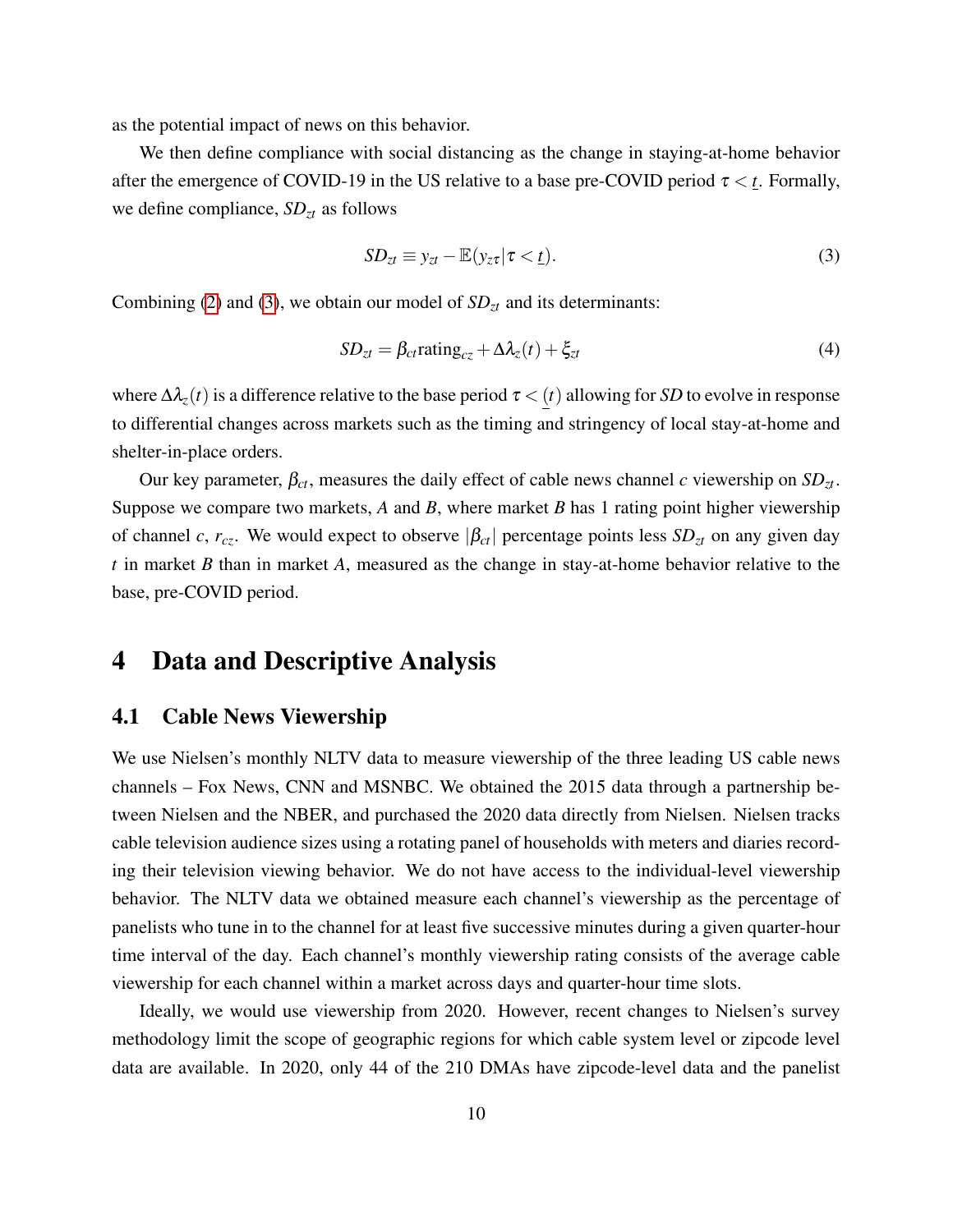counts are low,<sup>[10](#page--1-0)</sup> exacerbating potential classical measurement error in our analyses below. For instance, we observe zero panelists viewing Fox News in 71.3% of these zipcodes even though Fox is the most highly-watched cable news channel.

Instead, we use cable system level, or "headend"<sup>[11](#page--1-0)</sup>, data from November 2015, the most recent period for which we have access to broad geographic coverage spanning 2,536 unique headends, representing 30,517 zip codes from the 210 DMAs across the US.<sup>[12](#page--1-0)</sup> As we demonstrate below, channel positions change very infrequently within a cable market. So, as long as the relationship between viewership and position is persistent over time, our use of 2015 viewership data should provide a reasonable proxy for 2020. We look at the persistent in this relationship in section [5.1](#page-16-0) below. Furthermore, since our channel position instrument only affects cable subscribers in a market, we use viewership data for cable subscribers in the headend. Analogous cable-subscriber data were also used in previous work measuring viewership effects [\(Martin and Yurukoglu, 2017\)](#page-33-1). In 2019, 71% of US households had access to television<sup>[13](#page--1-0)</sup> and, according to 2020 NLTV data, 61% of these households subscribed to cable service. Therefore, our viewership data represent approximately 43% of the population.

We report descriptive statistics for each channel's viewership ratings in November 2015 in Table [1.](#page-42-0) Fox News stands out in its viewership, with an average monthly rating of 1.32%, higher than the combined rating of both CNN and MSNBC (0.51% and 0.34% respectively). In other words, on average, 1.32% of a headend's viewers tune into Fox News during a given time slot in a given month. Although not reported in the table, the population-adjusted probability of being the highest-watched news channel in a headend is 65% for Fox News, 25% for CNN and 10% for MSNBC. Therefore, the overwhelming majority of US viewers rely on Fox News as their primary source for news. For the remainder of our analysis, we will focus on the effect of Fox News viewership, while controlling for CNN and MSNBC as relevant competitors. In each of our analyses, we will also look at the effect of the second-ranked channel, CNN, as a basis of comparison.

[Table 1 about here.]

 $10$ Only 7,294 zipcodes have at least one panelist and 94% of these zipcodes have less than 10 panelists.

 $<sup>11</sup>$ A cable television headend is a master facility for receiving television signals for processing and distribution over</sup> a cable television system.

<sup>12</sup>Apppendix [A.3](#page-47-0) describes how we pre-process the data.

<sup>13</sup><https://nscreenmedia.com/us-pay-tv/>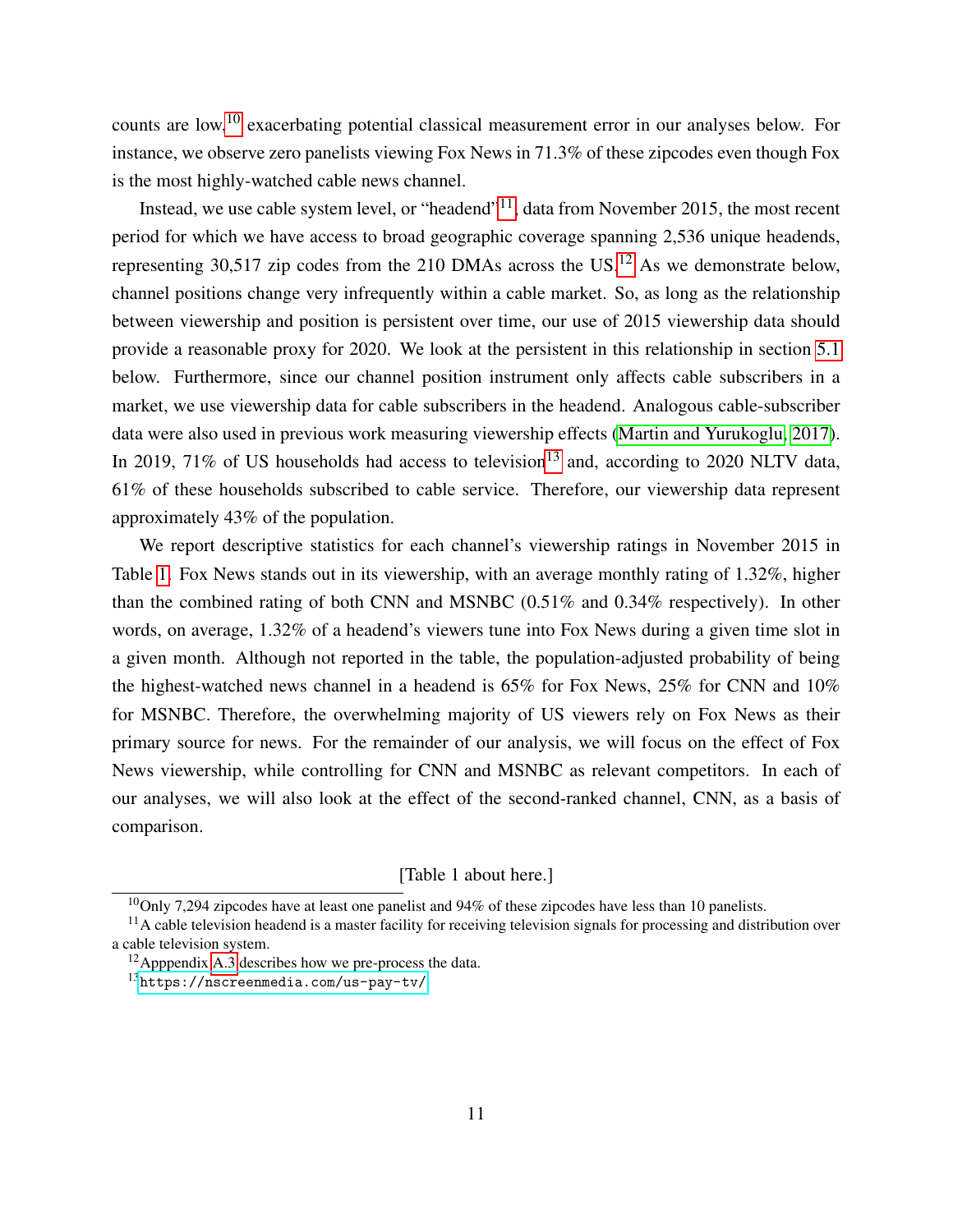# <span id="page-12-0"></span>4.2 Cable Systems' Assignments of Channel Positions

We purchased Nielsen's 2015 FOCUS data to determine the channel lineups across headends. As in [Martin and Yurukoglu](#page-33-1) [\(2017\)](#page-33-1), we use the channel's ordinal position (hereafter referred to as "position") instead of the exact numeric position to which a cable channel is assigned.<sup>[14](#page--1-0)</sup> Ordinal positions correct for the occasional gaps in the lineups in some headends. We observe very little change in a channel's position over time within a market. Pooling each year between 2006 and 2015, we find that headend fixed-effects explain between 81% and 85% of the variation in positions across headends and years for the three channels, whereas time fixed effects explain less than 2.5%. In Table [A6](#page-67-0) in the Appendix [A.11,](#page-48-0) we show that only 4% of the headend-channel positions change from year to year. In sum, 2015 head-end positions should provide a good proxy for 2020.

Table [2](#page-43-0) presents summary statistics of the channel positions across headends for each channel. On average, CNN has the most favorable position, 34.8, relative to Fox News and MSNBC, with respective average positions of 43.2 and 49.6. However, we also observe variation in each channel's position across headends, with standard deviations ranging from 17.7 to 23.4 and coefficients of variation ranging from 0.41-0.53. To demonstrate the variation in positions, we present the distribution of cable news channel positions across headends in Figure [1.](#page-37-0) On average, the population-adjusted probability that each channel has the most favorable position in a given market is 74% for CNN, versus 14% for MSNBC and 12% for Fox News. As we show in section [5.1](#page-16-0) below, this variation in position is uncorrelated with market characteristics that predict viewership levels.

[Table 2 about here.]

[Figure 1 about here.]

#### <span id="page-12-1"></span>4.3 Stay-at-Home Rates

We base our SD measures on household propensities to stay at home. Besides being more consistent with state and local orders to enforce social distancing, staying at home is also easier to measure than social distancing which would require monitoring the geographic proximity of individuals and the density of gatherings of individuals.[15](#page--1-0)

We use Safegraph data that track the GPS locations from millions of US cellphones to construct a daily panel of census-block-level aggregate movements measures from January 1 to April 24,

<sup>&</sup>lt;sup>14</sup>Our substantive findings do not change if we instead use the numeric positions.

<sup>&</sup>lt;sup>15</sup>[Bursztyn et al.](#page-29-2) [\(2020\)](#page-29-2) circumvent this problem using self-reported rates of social distancing with a survey.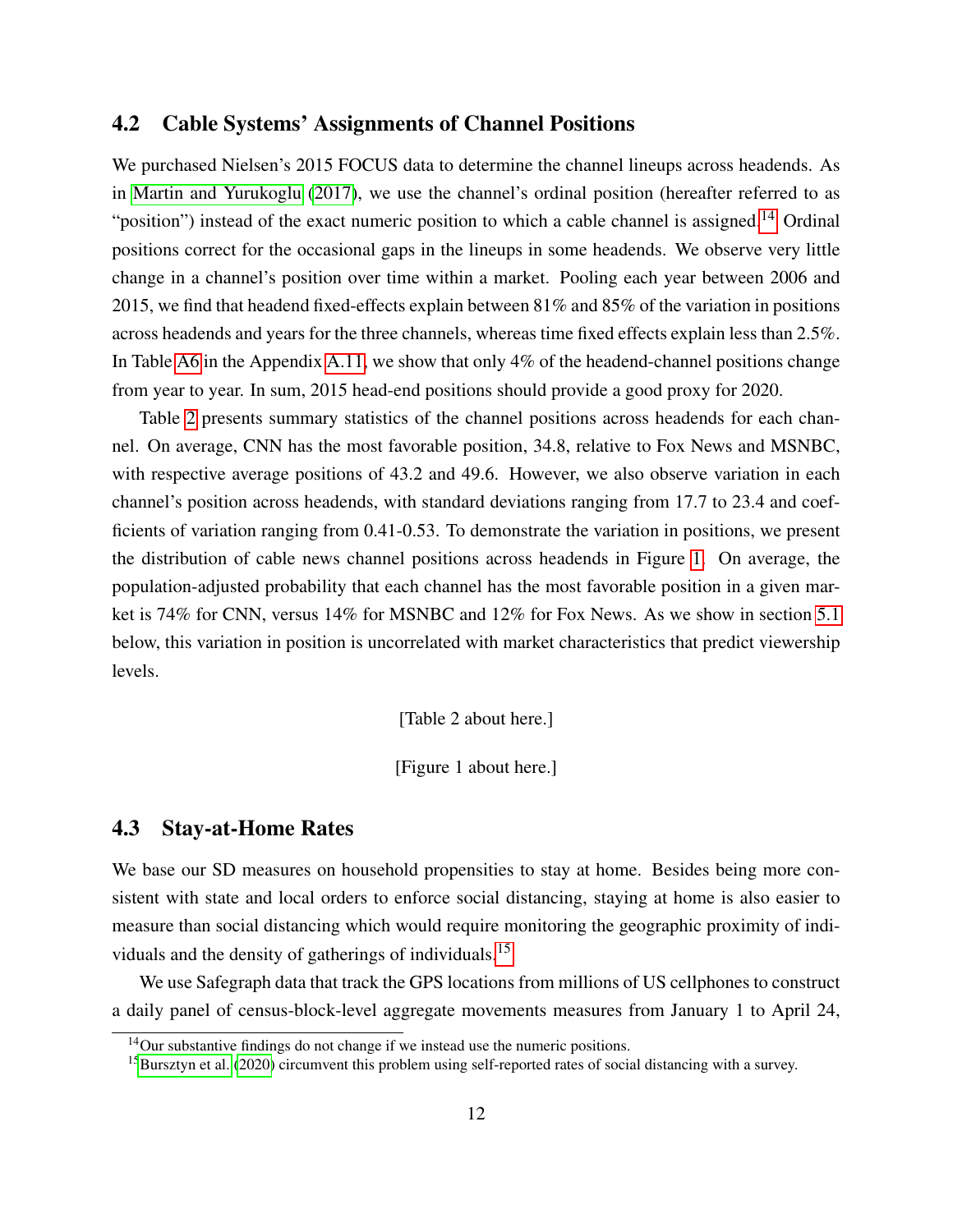2020.<sup>[16](#page--1-0)</sup> Safegraph makes these data available to academic researchers through their SafeGraph COVID-19 Data Consortium. During this period, we observe an average daily number of 7.75 million devices overall and 265.17 in a given zipcode. We use these device data to construct three daily measures of staying at home propensity by zipcode: (1) the share of devices that stayed at home, (2) the share of devices that traveled to work for a part-time day, and (3) the share of devices that traveled to work for a full-time day. The measures of full-time and part-time work travel are inferred by Safegraph as follows. Part-time work is the share of devices in a market-day that dwell in the same away-from-home location between 3 and 6 hours between 8am and 6pm local time. Full-time work is measured the same way using a minimum of 6 hours of away-from-home dwell time in the same location.

Table [3](#page-44-0) panel (a) presents summary statistics of within-zipcode means for each of our Safegraph propensity variables during January 2020. Recall that we will use these means as our baseline stayat-home level in each market prior to the COVID-19 outbreak in the US.[17](#page--1-0) On average, we see that 23% of mobile devices remain at home in January; although we observe a lot of cross-market heterogeneity. Accordingly, our SD measures account for these heterogeneous baseline behaviors by looking at the difference in stay-at-home propensity relative to January.

#### [Table 3 about here.]

To summarize the evolution of stay-at-home behavior, Figure  $2(a)$  reports the cross-zipcode daily mean for each of our three Safegraph propensity variables. Surprisingly, we see no evidence of a change in the overall mean daily stay-at-home propensity before March 13th, the date President Trump declared a national emergency. On March 13th, the level of stay-at-home propensity lies within the range observed as far back as January 1, 2020. In fact, several states had already issued their own emergency declarations much earlier: Washington (February 29), California (March 4), New York (March 7) and Lousiana (March 11) [\(Lasry et al., 2020\)](#page-32-9). We do not detect a national increase in SD (i.e., growth in stay-at-home relative to January) until March 14 for each of our three measures. By April 1, 2020, the share of devices staying home almost doubles relative to January, an increase of almost 20 percentage points. We see comparable timing in the pattern of declines in SD measured through work trips; although the magnitudes are smaller at approximately 5 percentage points.

<sup>16</sup>For a detailed description of the data, please visit: [https://docs.safegraph.com/docs/](https://docs.safegraph.com/docs/social-distancing-metrics) [social-distancing-metrics](https://docs.safegraph.com/docs/social-distancing-metrics).

<sup>&</sup>lt;sup>17</sup>The CDC reports the first US case of COVID-19 on January 22, 2020 [\(CDC, 2020a\)](#page-29-9). But as we show below, we find no discernible change in SD behavior until March 2020.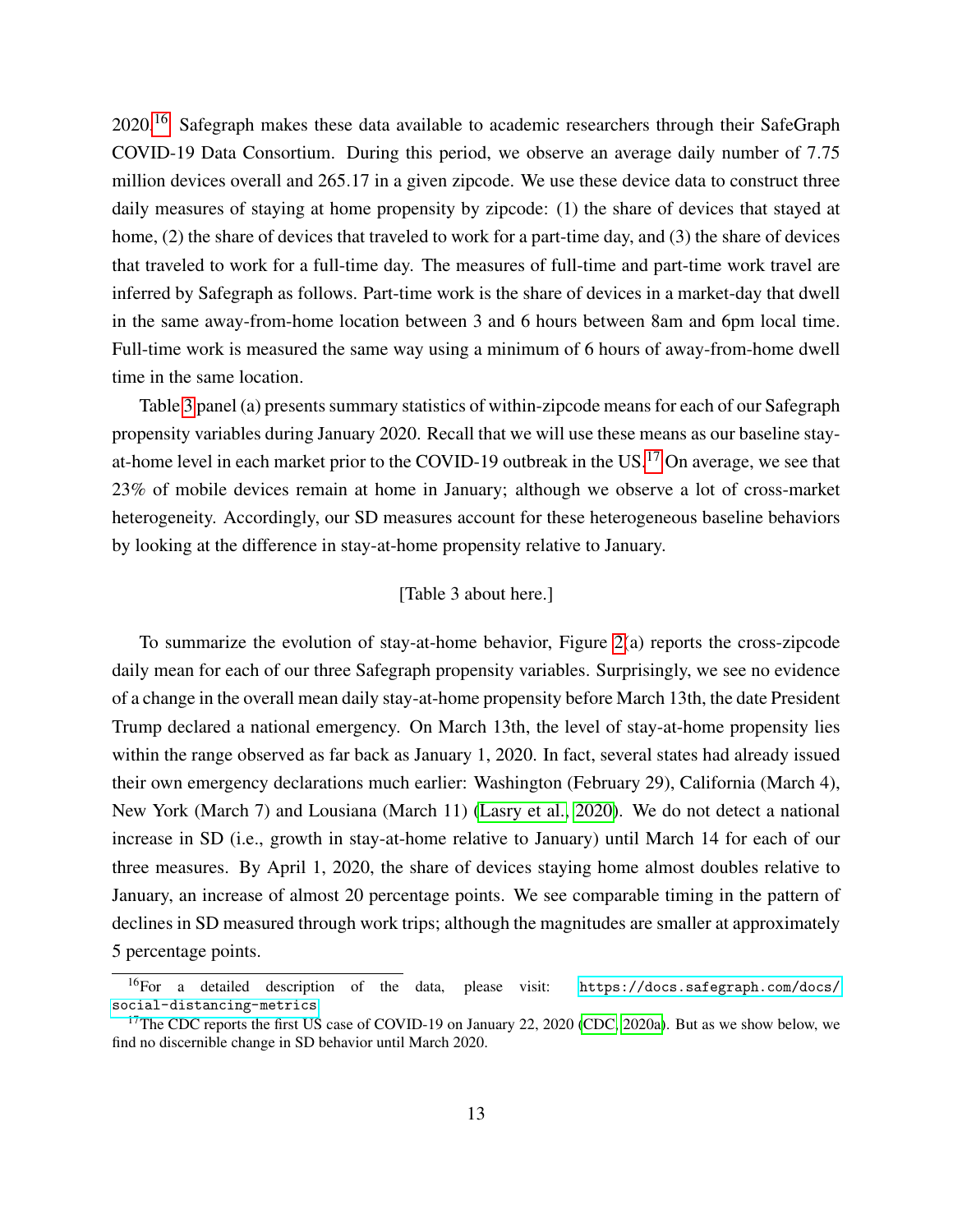For the remainder of our analysis, we use equation [\(3\)](#page-10-1) to define SD for each of our three Safegraph measures where January 2020 is our base, per-COVID-19 period:

$$
SD_{zt} = y_{zt} - \bar{y}_{z,Jan} \tag{5}
$$

where  $\bar{y}_{z, Jan}$  is the within-market-*z* mean SD across each of the days in January, 2020. Table [3](#page-44-0) presents summary statistics of the daily SD measures across zipcodes between February 1 and April 24, 2020. This period pools days before and after the start of the COVID-19 crisis in the US. On April 1, 2020, we find that the average SD is 16.5, -7.3 and -4.4 percentage points based on the share of homebound devices, share of devices at work full time and share of devices at work part time, respectively. That same day, we observe a positive SD based on homebound devices in more than 98% of zipcodes. Therefore, by April all zipcodes have experienced at least some compliance in the sense of higher stay-at-home rates than in January 2020.

#### [Figure 2 about here.]

#### <span id="page-14-0"></span>4.4 Business Closures and the Supply Side

By reducing consumption, social distancing compliance also generates a demand shock to local businesses, as well as a potential labor supply shock. We use local US business data from Homebase,[18](#page--1-0) a scheduling and timesheet company that tracks the hours worked by the employees of small businesses. The data track the daily hours worked for 695,782 employees and managers from 68,307 firms and 78,850 business locations, across 9 industries. The data span 14,981 zipcodes for the period from January 1, 2020 to April 25th, 2020. The largest industries represented are food and beverages, retail, and health care and fitness. For each zipcode and day, we compute the total number of firms reported "still open" (at least one worker checked in) and the total number of workers that sign into work. We report descriptive statistics in the part (c) of Table [3.](#page-44-0) The average zipcode-day has 2.6 open firms and 11.53 signed-in workers.

To analyze the potential impact of COVID-19, we plot the time-series of the cross-zipcode average daily number firms open and number of workers signed-in in Figure [2,](#page-38-0) panel (b). As expected, our two supply-side variables track our three SD variables closely, with a large negative shock on March 13, the timing of the declaration of a national emergency. We observe a gradual decline that stabilizes in late March. Prior to March 13, both number of businesses open and number of workers that sign into work are stable from January until mid March, except for the systematic

<sup>18</sup><https://joinhomebase.com/data/>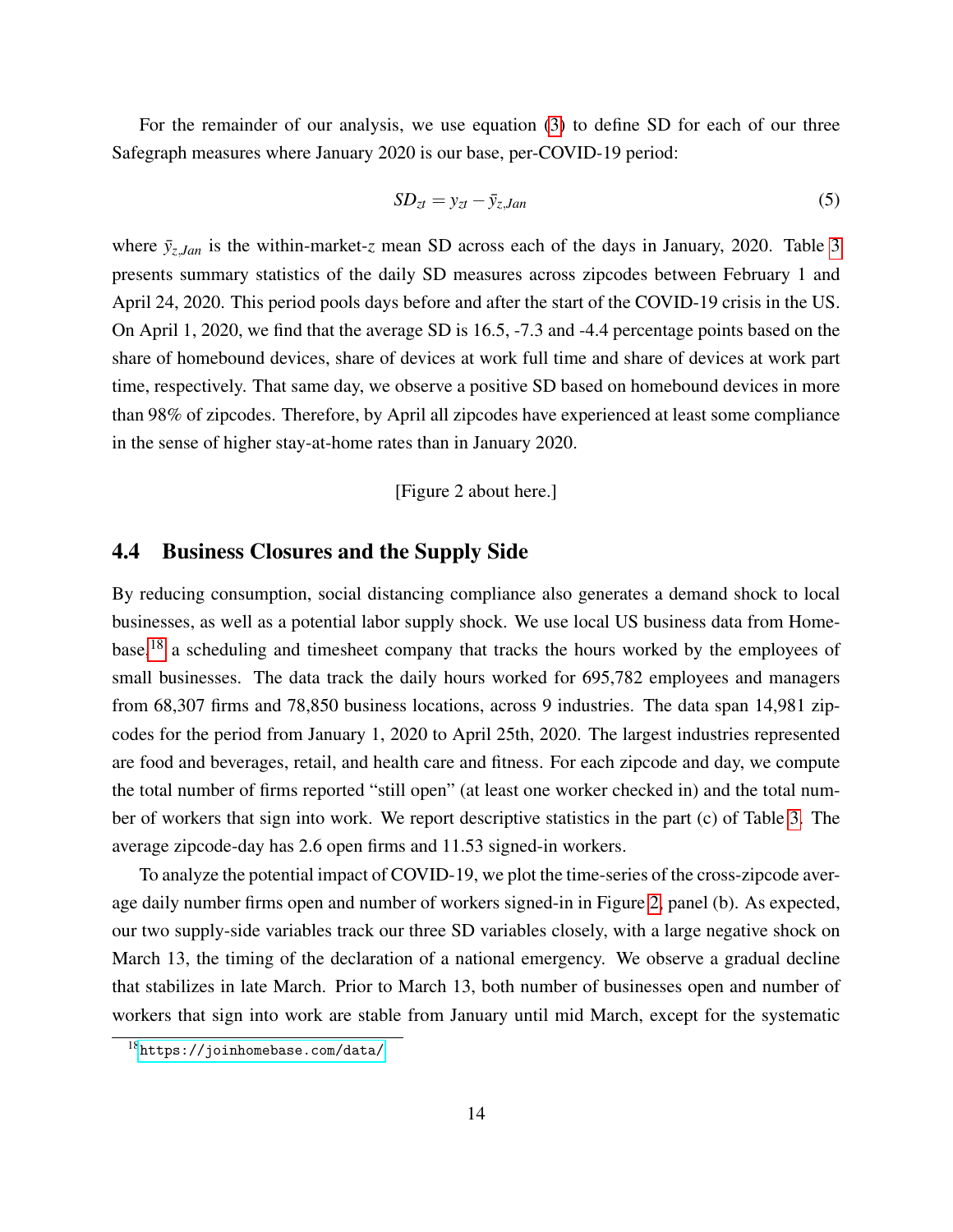day-of-week effects. This coincidence of changes in supply-side and demand-side variables with the emergency declaration raises a potential concern about the exact interpretation of a persuasive effect of Fox News Viewership on SD. To the extent that a Fox News effect on SD contributes to incremental local business closures, our estimates of a Fox News effect on SD might be over-stated if they also capture an indirect feedback effect through business closures on the supply-side of the market. We discuss this issue in our analysis of the results in section [5.3](#page-22-0) below.

## 4.5 Consumer Spending

The recent macroeconomic literature analyzing the economic and health trade-offs from COVID-19 and containment policies recognizes the direct impact of social distancing on consumer demand and consumption behavior. We use Facteus, a provider of financial data for business analytics, to obtain measures of consumer spending activity by zipcode. The Facteus debit card transaction panel contains approximately 10 million debit cards issued by "Challenger Banks,"[19](#page--1-0) payroll cards,<sup>[20](#page--1-0)</sup> and government cards.<sup>[21](#page--1-0)</sup> Therefore, the cardholder panelists tend to come from middle and lower income brackets, a segment of the population that is likely more affected by COVID-19 financially. The transactions are aggregated each day for each of 321 Merchant Category Codes (MCCs) and 1,484 brand names. Table [3,](#page-44-0) panel (d), presents descriptive statistics of the number of observed transactions, debit cards used, and total expenditure.

# <span id="page-15-0"></span>5 Empirical Results

We analyze the determinants of SD, social distance compliance, and the role of cable news view-ership. A concern with OLS estimates of equation [\(4\)](#page-10-2) is the potential endogeneity bias in  $\beta_{ct}$ , which arises if cable news viewership behavior, rating<sub>cz</sub>, is self-selected on aspects of viewers' preferences that also influence their SD compliance:  $\mathbb{E}(\xi_{zt} \cdot \text{rating}_{cz}|X_z) \neq 0$ .

To obtain consistent estimates of  $\beta_{ct}$ , we instrument for viewership using the channel line-ups in local cable systems [\(Martin and Yurukoglu, 2017\)](#page-33-1). Our key identifying moment condition is

<span id="page-15-1"></span>
$$
\mathbb{E}(\xi_{zt} \cdot \text{position}_{cz}|X_z) = 0 \quad \forall c \in C. \tag{6}
$$

We discuss our instrument and the first stage analysis in the next subsection. We then discuss

<sup>&</sup>lt;sup>19</sup>Challenger banks tend to be newer banks that serve underbanked consumers.

 $20$ Payroll cards are employer-issued debit cards for direct debit of wages to employees.

<sup>&</sup>lt;sup>21</sup> Government cards are primarily issued to alimony recipients to access funds from garnished wages.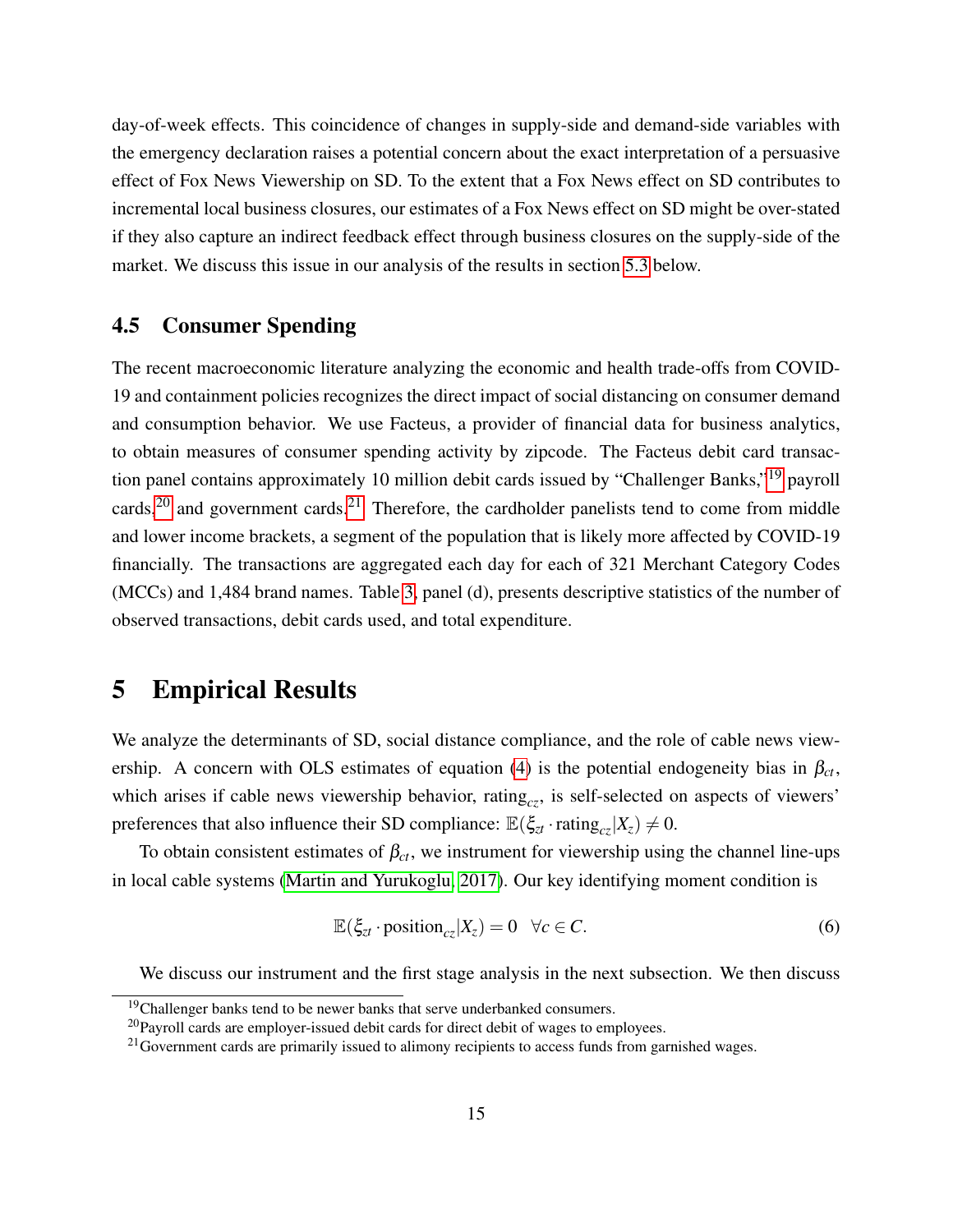our IV and OLS results for the determinants of SD.

#### <span id="page-16-0"></span>5.1 First Stage: Channel Positions and Viewership

We now discuss our position instruments and the first-stage regression results for our IV estimator. We refer the interested reader to [Martin and Yurukoglu](#page-33-1) [\(2017\)](#page-33-1) for a thorough discussion of the validity of the moment condition [\(6\)](#page-15-1). Our first and second stages control for the total number of channels available in a cable system since markets with more channels are more likely to assign cable news channels to higher-numbered positions. As supporting evidence of the validity of our instrument, Appendix Tables [A2](#page-43-0) and [A3](#page-44-0) show that, conditional on number of channels available, the ordinal positions of Fox News and CNN channels are uncorrelated with (i) the sociodemographic factors that predict SD, (ii) pre-COVID-10 stay-at-home behavior (January 2020), and (iii) timing of the first COVID-19 case in the county.

We run the following first-stage regression of ratings<sub>cz</sub> on the exogenous variables in the model:

<span id="page-16-1"></span>
$$
rating_{cz} = \gamma_c position_{cz} + \rho_c X_z + \eta_{cz} \ \forall c \in C \tag{7}
$$

where  $X<sub>z</sub>$  contains market characteristics including the total number of channels in zipcode  $z$  and state fixed effects. Standard errors are clustered at the headend level. In several specifications, we weight our observations by the number of panelists in the headend to correct for sampling error in our viewership variable.

Tables [4](#page-45-0) and [A1](#page-42-0) (latter in the Appendix) report the results from our first-stage regressions [\(7\)](#page-16-1) for Fox and CNN, respectively. Consistent with prior literature, higher-numbered channel positions are associated with lower viewership, a finding that is robust across specifications. In the preferred specification that accounts for state fixed effects and weights observations by the number of panelists (Column 1), we find that increasing a channel's position by one position in the lineup is associated with 0.0089 and 0.005 lower rating for Fox and CNN, respectively. Therefore, a one standard-deviation improvement in channel position would increase viewership by over 0.158 rating points for Fox and over 0.092 rating points for CNN, all else equal.<sup>[22](#page--1-0)</sup>

Our instrument seems to work well. The magnitude of Fox's own-position effect is robust across specifications and is slightly larger in our preferred specification (column 1) that includes controls and weights and generates an incremental F-statistic of 14.22. The effect of Fox News channel position on viewership is robust to including demographic controls (Column 2), with the magnitude of the effect and precision almost unchanged. We find a similar result for the role of

<sup>&</sup>lt;sup>22</sup>The mean and standard deviation of Fox viewership are 1.32% and 2.6 respectively, and 0.51 and 1.5 for CNN.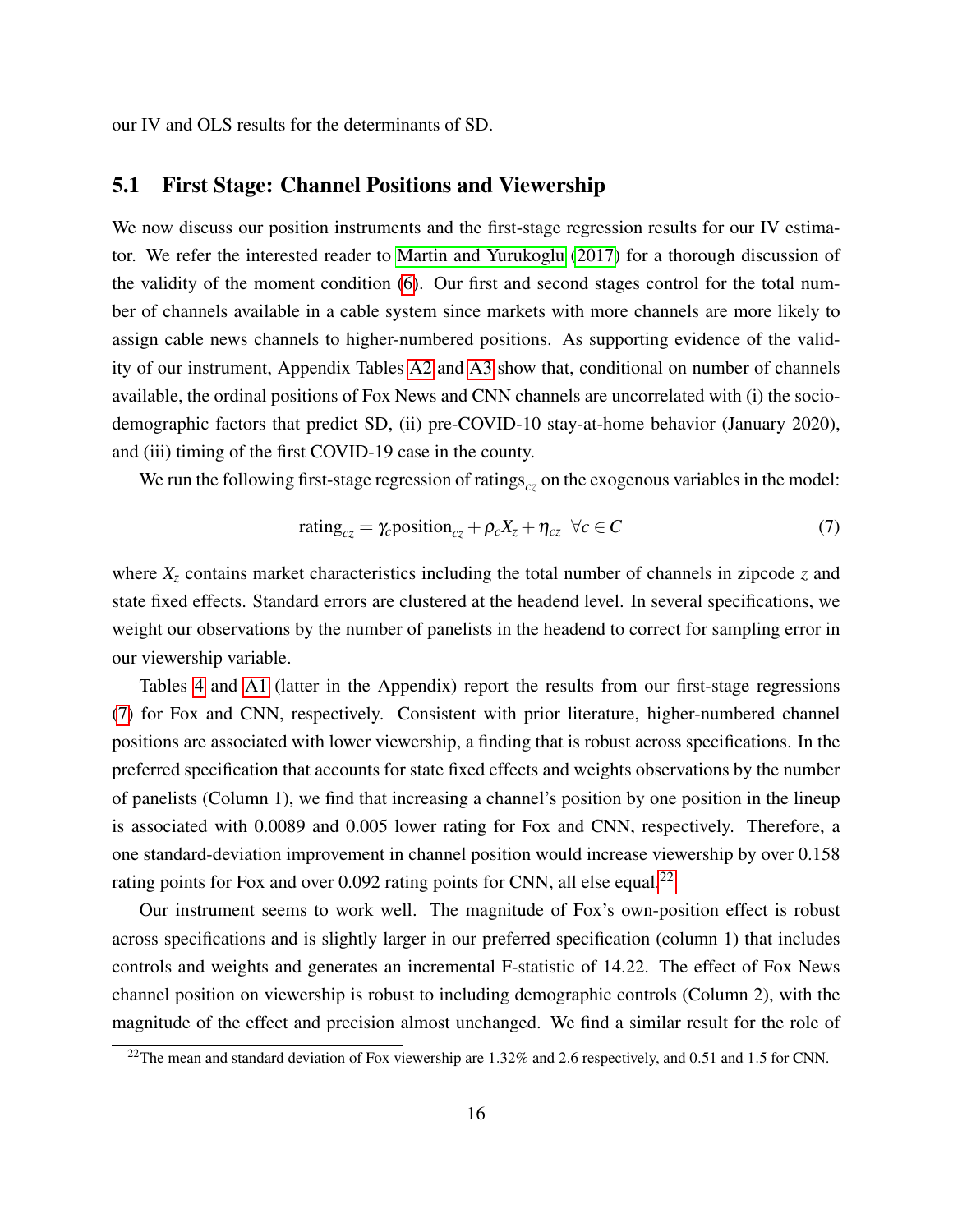own-position on CNN viewership with a robust, statistically significant magnitude across specification and an incremental F-statistic that varies from 7.4 to 13.2 across specifications.

We also verify whether 2015 viewership and position data provide a reasonable proxy for 2020. As we established in section [4.2](#page-12-0) above, channel positions change very infrequently over time. Since we use these stable channel positions as our instrument, then 2015 data will work well as long as the relationship between viewership and channel position is also stable over time. In a separate Appendix, $^{23}$  $^{23}$  $^{23}$  we use the November 2010 and November 2015 data on viewership to test for persistence in the first-stage relationship between positions and viewership. We fail to reject the hypotheses of equal means (i.e., equal expected viewership) and equal slope coefficients for 2010 and 2015. At the 5% significance level, we can rule out that the difference in means is larger in absolute value than 25% of one standard deviation in the observed 2015 viewership levels. We can also rule out that the difference in the predicted effect of a 1 standard deviation change in position on viewership in 2010 differs from that of 2015 by more than 14% of one standard deviation in the observed 2015 viewership levels. Using the 2020 viewership data for the first stage generates inconclusive position effects; although we fail to reject that these effects equal those using 2015 data. Finally, as we show below, the IV point estimates of the Fox News effect are qualitatively similar when we use 2020 and 2015 viewership data, but are too imprecise to be conclusive when we use 2020. Collectively, these findings confirm that the position-viewership relationship is stable over time and that 2015 viewership data provide a reasonable proxy for 2020.

[Table 4 about here.]

# 5.2 Second Stage: The Persuasive Effects of Cable News Viewership on SD

We now report our results for the determinants of SD and the effects of cable news viewership. Since the exact timing of emergency declarations varies over time and across states and messaging from the various news channels also varies over time, we let  $\Delta \lambda_z(t)$  from equation [\(4\)](#page-10-2) include state-specific time fixed-effects as well as competitor-channel-position time effects. We use the following empirical specification of our SD model:

<span id="page-17-0"></span>
$$
SD_{zt} = \beta_{ct} \text{rating}_{cz} + \delta_z + \sum_{s \in States} \phi_{st} \mathbb{I}_{\{z \in s\}} + \sum_{c' \in \mathscr{C}_{-c}} \zeta_{c't} \text{position}'_c + \omega_t N_z + \xi_{zt}
$$
(8)

where the dependent variable  $SD<sub>zt</sub>$  is measured as described in equation [\(3\)](#page-10-1) above.  $N<sub>z</sub>$  denotes the number of channels in the cable system, and C−*<sup>c</sup>* denotes the set of other news channels (i.e., *CNN*

<sup>&</sup>lt;sup>23</sup> Available upon request.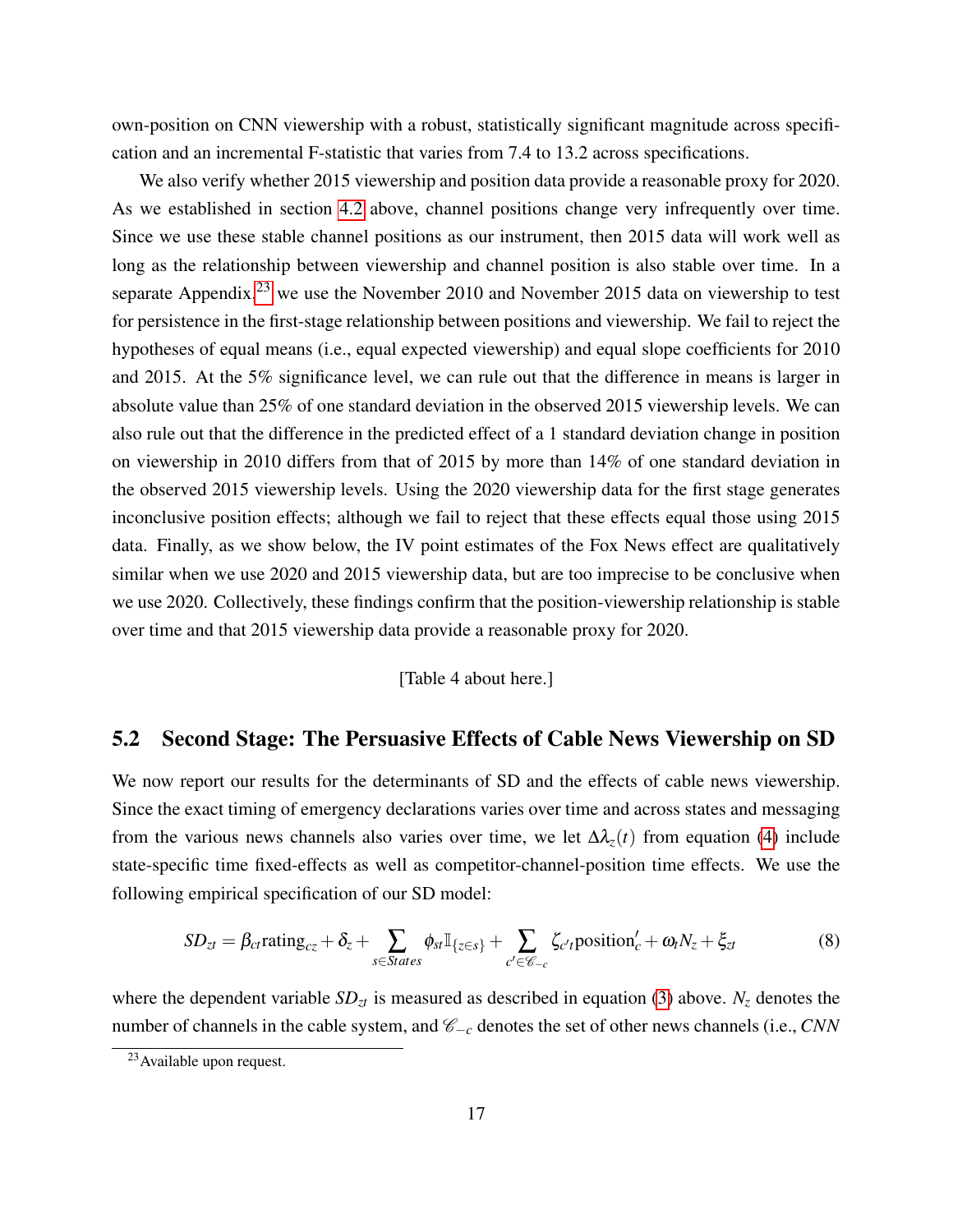and *MSNBC* when  $c = Fox$  since we include time-specific effects of competitor news channel positions to control for substitution between news channels.

We report both OLS and IV estimates of equation  $(8)$ .<sup>[24](#page--1-0)</sup> To facilitate the large number of fixed effects, we collapse our daily time series into two-day periods so that *t* indexes the 41 two-day intervals between February 1, 2020 and April 24, 2020.[25](#page--1-0) For identification purposes, we restrict  $\beta_{c,Feb1} = 0$  for the first time period in the sample (February 1, 2020). In placebo regressions, using only the cross-section of markets on a given date in early February, we systematically find null effects for  $\beta_{ct}$ , typically rejecting values larger than 0.01 (i.e., less than 1 percentage point of SD propensity). Therefore, we interpret non-zero values of  $\beta_{ct}$  later in our sample as actual changes in compliance in social distancing, and not relative to a base period.

#### [Table 5 about here.]

Table [5](#page-46-0) summarizes our analysis of variation in the SD measure, based on the share of homebound devices, using the panel regression  $(8)$ .<sup>[26](#page--1-0)</sup> Column (1) shows that market characteristics including demographics, *X<sup>z</sup>* , explain only 3% of the variation in SD. However, several of these characteristics turn out to have large effects on SD, in particular population density and median income. These findings could be due to the fact that the outbreak started earlier in urban areas than in rural areas [\(Dingel and Neiman, 2020\)](#page-30-10) thereby lowering the urban cost of SD for a household, and the fact that income may correlate with professions that are more conducive to working from home. Column (2) replaces these demographics with the zipcode fixed-effects, which increase the explained variation to 20%, suggesting substantial additional unexplained persistent heterogeneity across markets. Column (3) adds time-specific state fixed effects to control for differential timing and stringency of stay-at-home orders, increasing the share of explained variation in SD to 85%. Columns (4) through (6) report OLS results that include the viewership effects. Column (4) adds time-varying viewership effects, increasing the explained variation to 88%. Column (5) also includes time-specific position effects for competitor news channels, CNN and MSNBC, re-spectively.<sup>[27](#page--1-0)</sup> Finally, column (6) controls for zipcode-level differential trends in SD by including

 $^{24}$ Our IV estimator includes the interaction effects between our position instruments and two-day time fixed effects. The first-stage results are the same for each interaction since we use cross-sectional data on Fox News viewership and channel positions.

<sup>&</sup>lt;sup>25</sup>Using a daily frequency would double the number of viewership×time interaction coefficients and time effects for each channel, in addition to the 27,173 zip code and 2,091 state by time fixed effects already in the model. The IV regression would require a very high-dimensional set of instruments, substantially increasing computational costs.

<sup>&</sup>lt;sup>26</sup>See Appendix [A.4](#page-47-1) for analogous tables for SD measured using Full-Time and Part-Time Work Travel.

 $^{27}$ Although not reported herein, we find similar results if we use own viewership of CNN or MSNBC instead, and position of competitors.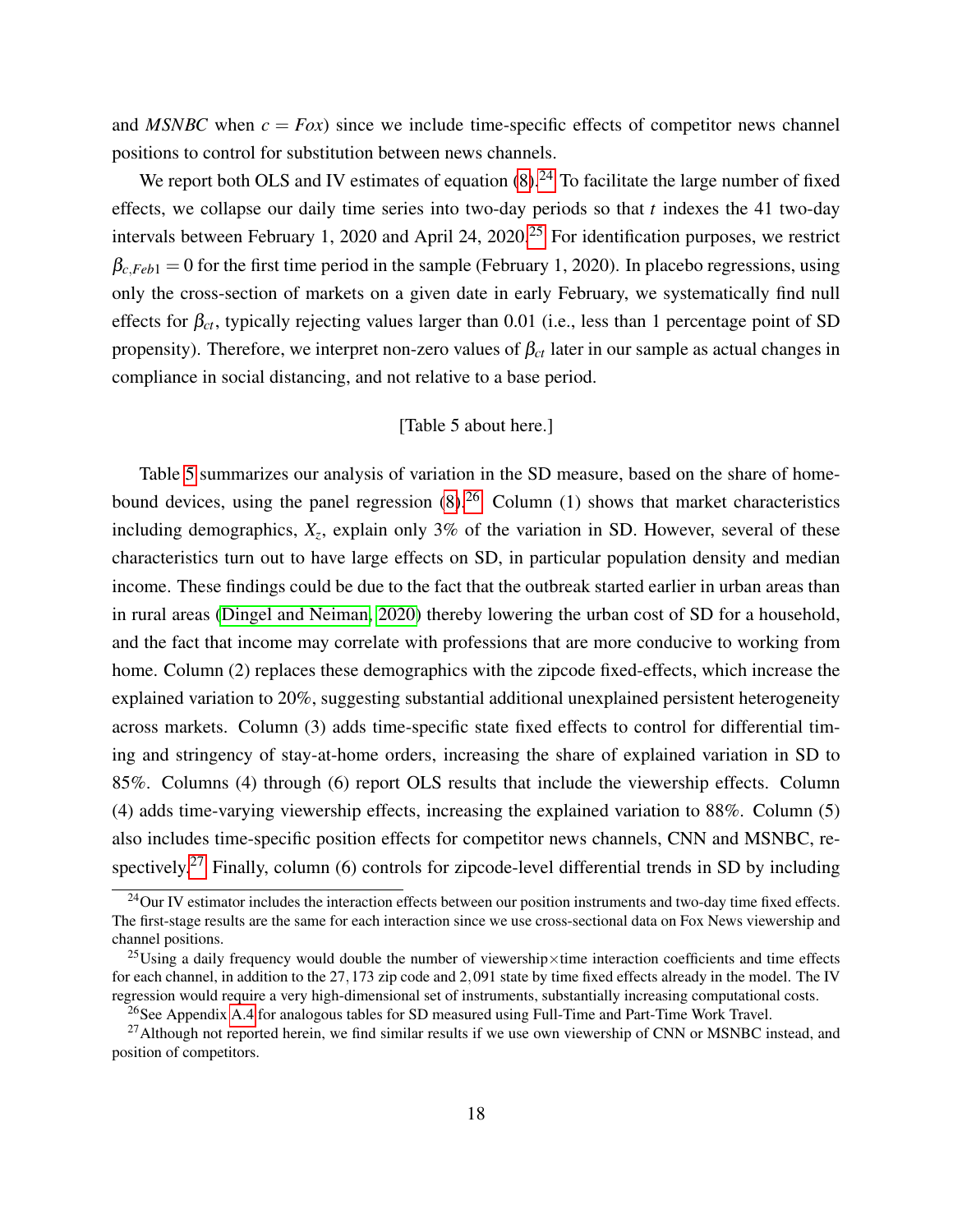time-specific effects of median income and population density, two factors that we find (in column 1) to be important drivers of SD. For the remainder of this section, unless we state otherwise, assume results are based on the specification in column (5).

Defining SD as the overall share of homebound devices, Figure [3](#page-39-0) displays the time-specific estimates of the effect of viewership on SD,  $\beta_{ct}$ , for Fox News and CNN, respectively. We report both the IV and the OLS estimates along with their respective 95% confidence intervals. Standard errors are clustered at the headend level.<sup>[28](#page--1-0)</sup> The systematically smaller magnitude of the OLS estimates most likely reflects attenuation bias from measurement error in the use of 2015 viewership levels as noisy proxies for 2020. In Appendix [A.12,](#page-49-0) we use a simulation exercise to show how we expect the measurement error in our empirical setting to create a larger attenuation bias than the endogeneity bias. The OLS estimates should be multiplied by a factor of 1/0.0.753 or more to correct for this attenuation bias.

Even with this attenuation bias, our OLS estimates indicate a significant pattern of Fox News viewership effects on SD compliance. The IV and OLS point estimates of  $\beta_{ct}$  first become negative and statistically significant on March 1, 2020, the day after the Governor of the State of Washing-ton issued the first emergency declaration in the US.<sup>[29](#page--1-0)</sup> These Fox News viewership results are robust to a "saturated" OLS specification that includes time-specific effects for a large number of demographic variables that predict SD; although the magnitudes fall by about 50% (see Figure [A4](#page-40-0) in Appendix [A.7.](#page-48-1)).

#### [Figure 3 about here.]

Before discussing our IV estimates, we first run reduced-form regressions of model [\(8\)](#page-17-0) using the channel position instrument in the place of viewership for the specifications corresponding to column (5) of Table [5.](#page-46-0) The estimates and confidence intervals for the effect of Fox's, CNN's and MSNBC's respective positions on share of homebound devices are plotted in Figure [A3](#page-39-0) in the Appendix [A.6.](#page-48-2) For Fox News, we find significant position effects that closely track the crosstime patterns of our IV estimates discussed below. In contrast, our point estimates for CNN and MSNBC positions, respectively, are not significant. For MSNBC, the magnitudes are also quite small.

The interpretation of the IV estimates requires some care. The IV estimate of  $\beta_{FOX,t}$  measures a local average treatment effect (hereafter "LATE"), which we interpret as the average partial effect

 $^{28}$ Figure [A5](#page-41-0) in Appendix [A.8](#page-48-3) shows that our main results are robust to clustering the standard errors at the state level.

<sup>29</sup>See [Proclamation 20-25](#page-34-12) [\(2020\)](#page-34-12).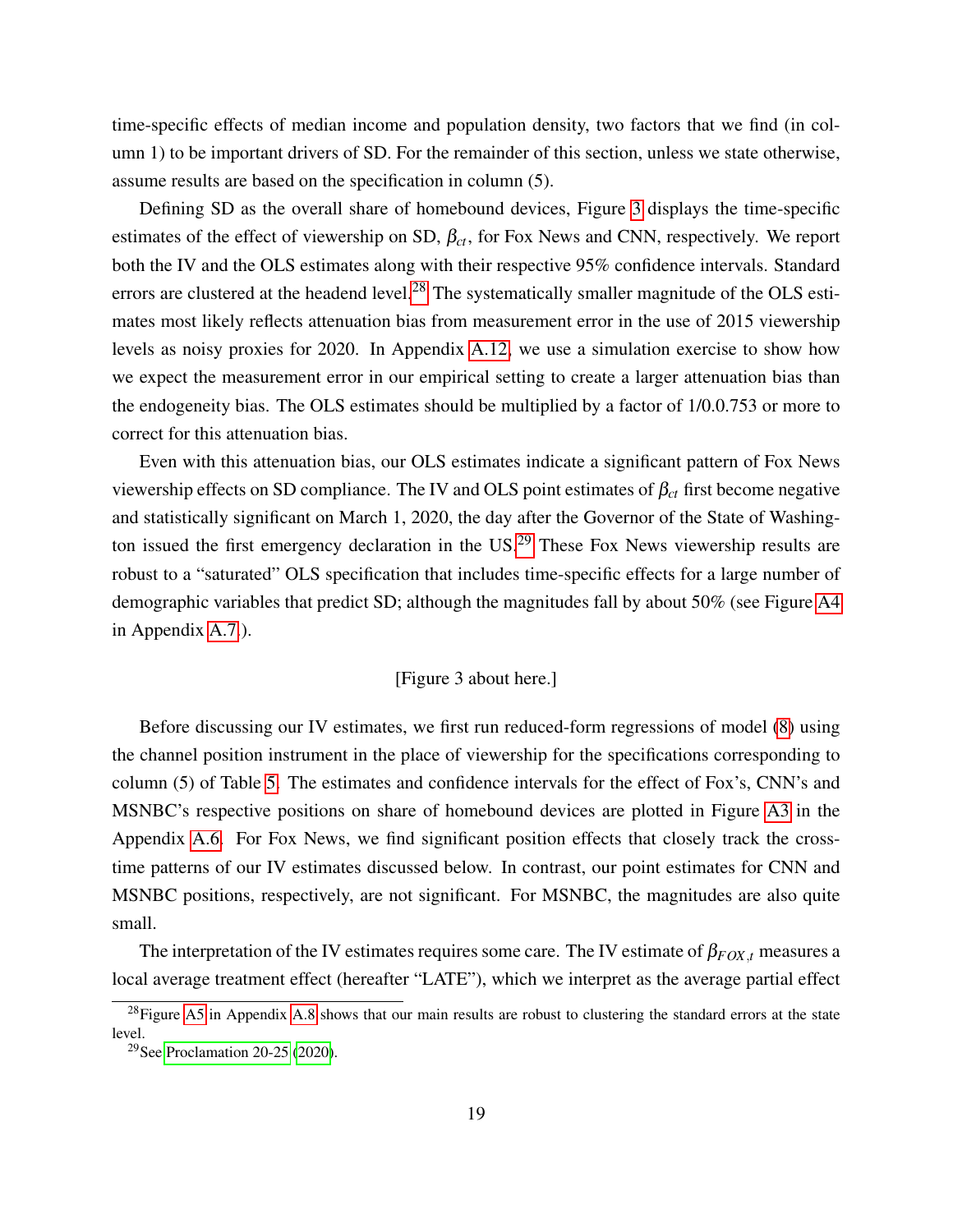(hereafter "APE") of Fox News viewership by cable subscribers on overall SD for date *t* across markets.<sup>[30](#page--1-0)</sup> As we discussed above in section [4,](#page-10-0) we use viewership for the subset of the population with cable subscriptions since this is the sub-population affected by our position instrument.

Turning to our IV estimates of  $\beta_{FOX,t}$ , we observe some interesting dynamics in the viewership APE on SD compliance that seem too systematic to be driven by chance alone. As anticipated, we find extremely small and statistically insignificant viewership effects throughout February, prior to the first emergency declaration. Only after March 1st, the day after the first emergency declaration in the US as explained above, do the IV estimates become systematically negative and statistically significant. The magnitudes increase between March 1st and March 13th, after which the point estimates appear to stabilize. As explained earlier, President Trump declared a national emergency on March 13th. At least two mechanisms might lead to the evolution in  $\beta_{FOX,t}$  during those two first two weeks of March. First, the Fox News effect may have become more persuasive over time early on during the crisis, possibly due to evolving messaging. Alternatively, if the causal effect of Fox News viewership on SD only activates when local residents perceive a risk, the evolution in  $\beta_{FOX,t}$  may reflect geographic differences in the timing of a perceived need for SD and/or of a statewide emergency declaration. We explore the role of emergency declarations and timing in more detail in section [5.3](#page-22-0) below. For most of the analysis below, we will focus on the post-March 13th period when the Fox News effect appears to have stabilized.

As late as February 28, the day before Washington became the first state to declare an emergency, our point estimate is still very small,  $-6.54 \times 10^{-5}$ , and we can conclude that, on average across markets, a 1 rating point increase in Fox News viewership among cable subscribers would not decrease SD by more than 0.98 percentage points at the 5% significance level. However, on March 1, 2020, the average across markets decrease in SD due to a 1 rating point increase in Fox Viewership among cable subscribers jumps to 2 percentage points, and we cannot rule out a decrease as large as −3.5 percentage points at the 5% significance level. By March 15th (includes first business day after national emergency declaration), when the Fox viewership effects have stabilized, our point estimate implies that a 1 rating point increase in Fox News viewership among cable subscribers would decreases SD by  $-10.3$  percentage points and we can rule out decreases smaller than 4.4 percentage points at the 5% significance level.

As a robustness check, Figure [A7](#page-58-0) in Appendix [A.10](#page-48-4) compares the panel IV regression [\(8\)](#page-17-0) estimates of  $\beta_{Fox,t}$  corresponding to columns (5) and (6) of Table [5.](#page-46-0) The latter specification controls

 $30$ If we assume a homogeneous effect of position on viewership in our first stage, then IV is a consistent estimate of the average partial effect (e.g., [Wooldridge](#page-35-8) [\(2008\)](#page-35-8)). This assumption rules out, for instance, that markets with a high taste for Fox News, including non-cable-subscribers such as satellite, do not have a larger incremental viewership due to position.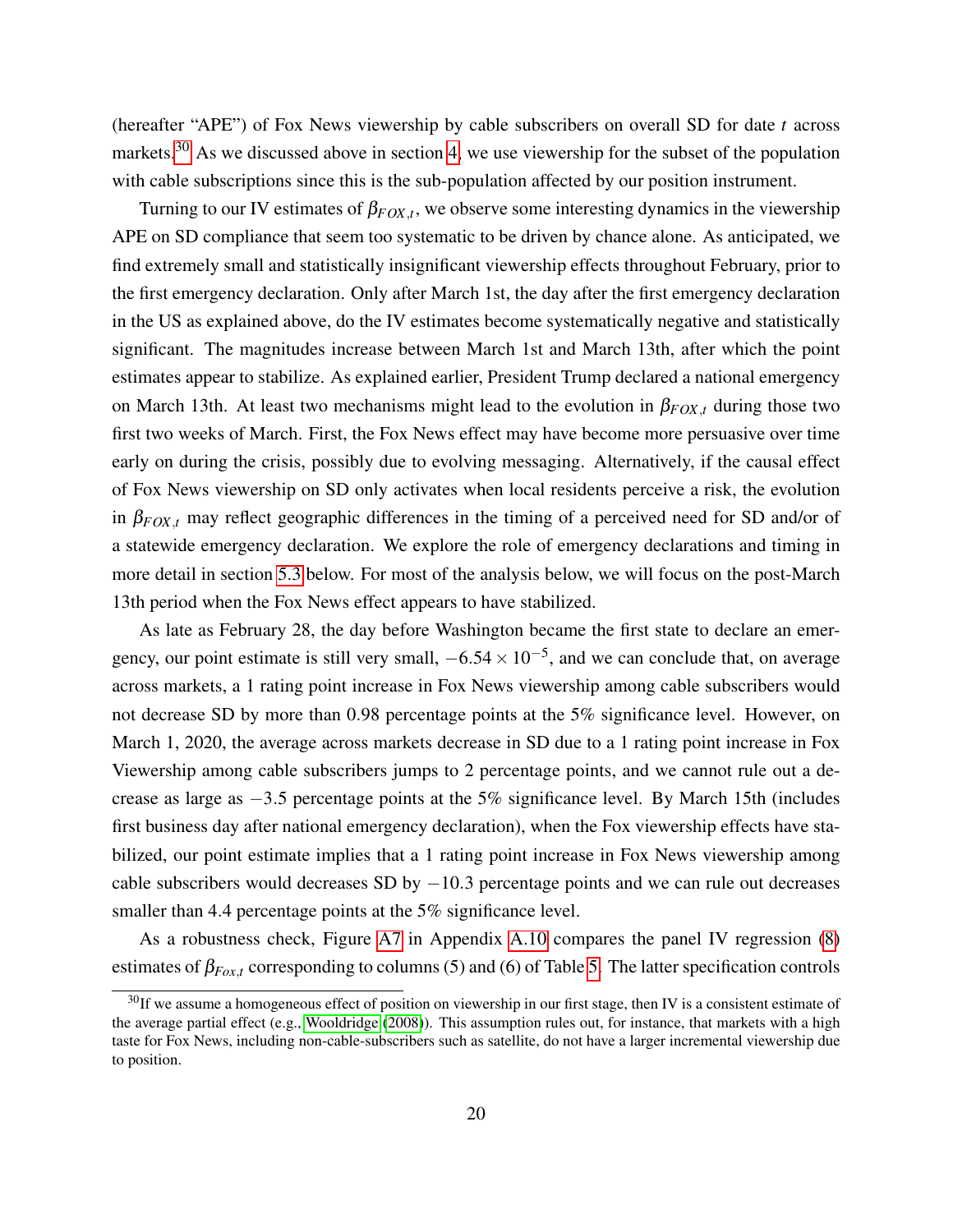for zipcode-level differential trends through time-specific effects of population density and median income, in addition to our time-specific state fixed effects. These demographic interactions add 82 more parameters to the regression model. As expected, our viewership effects become more precise; although the point estimates become smaller in magnitude. Nevertheless, for each date, we fail to reject the equality of our point estimates with versus without the demographic-time interactions.

As a final robustness check, Figure [A6](#page-57-0) in Appendix [A.9](#page-48-5) plots the time-series of IV point estimates using our 2020 viewership data, which span a more limited set of zipcodes. As expected, the point estimates are extremely imprecise. However, they follow the same qualitative pattern as our results using the 2015 viewership data. Besides demonstrating robustness, the persistence in the point estimates using 2015 and 2020 data may point towards a longer-term mechanism driving our Fox News effects. While the extant literature has considered persuasive effects through beliefs and preferences (e.g., [DellaVigna and Gentzkow, 2010\)](#page-30-3), the robustness from using either 2015 or 2020 viewership levels may also indicate a longer-term effect of viewership that is not driven by specific messaging on a given day. For instance, long-term exposure to Fox News may generate broad distrust in institutions and a taste for defiance.

In contrast, our results for CNN are mixed at best. Our OLS estimates become positive and significant shortly after March 1, 2020. These findings could be suggestive of a positive causal effect of CNN viewership on SD, that reinforces the recommendations of health experts. However, OLS could be incidentally correlated with SD purely due to self-selected viewership choices. Our IV estimates are extremely imprecise and inconclusive. While we fail to reject that IV is the same as OLS, we also fail to reject that IV is zero or even negative.

In Appendix [A.5,](#page-48-6) we report the analogous results for SD measured as share of people working full time and share of people working part time, in Figures [A1](#page-37-0) and [A2,](#page-38-0) respectively. Although more imprecise, our qualitative findings are consistent with the stay-at-home rates above, with the point estimates stabilizing around March 15. Our OLS estimates are significant and positive: Fox News viewership decreases compliance by increasing the propensity to go to work relative to the (unreported) negative estimated time effects. OLS is again much smaller than IV. On March 15, our APE interpretation of our IV estimates imply that a 1 rating point increase in Fox News viewership among cable subscribers would increase the share of devices leaving home for work by 2.7 percentage points for full-time work and 2.2 percentage points for part-time work; although we fail to reject increases as small as 0.7 percentage points and 0.8 percentage points for full- and part-time work respectively at the 5% significance level. These deviations are smaller in magnitude than the overall stay-at-home effects above, but nevertheless confirm the negative impact of Fox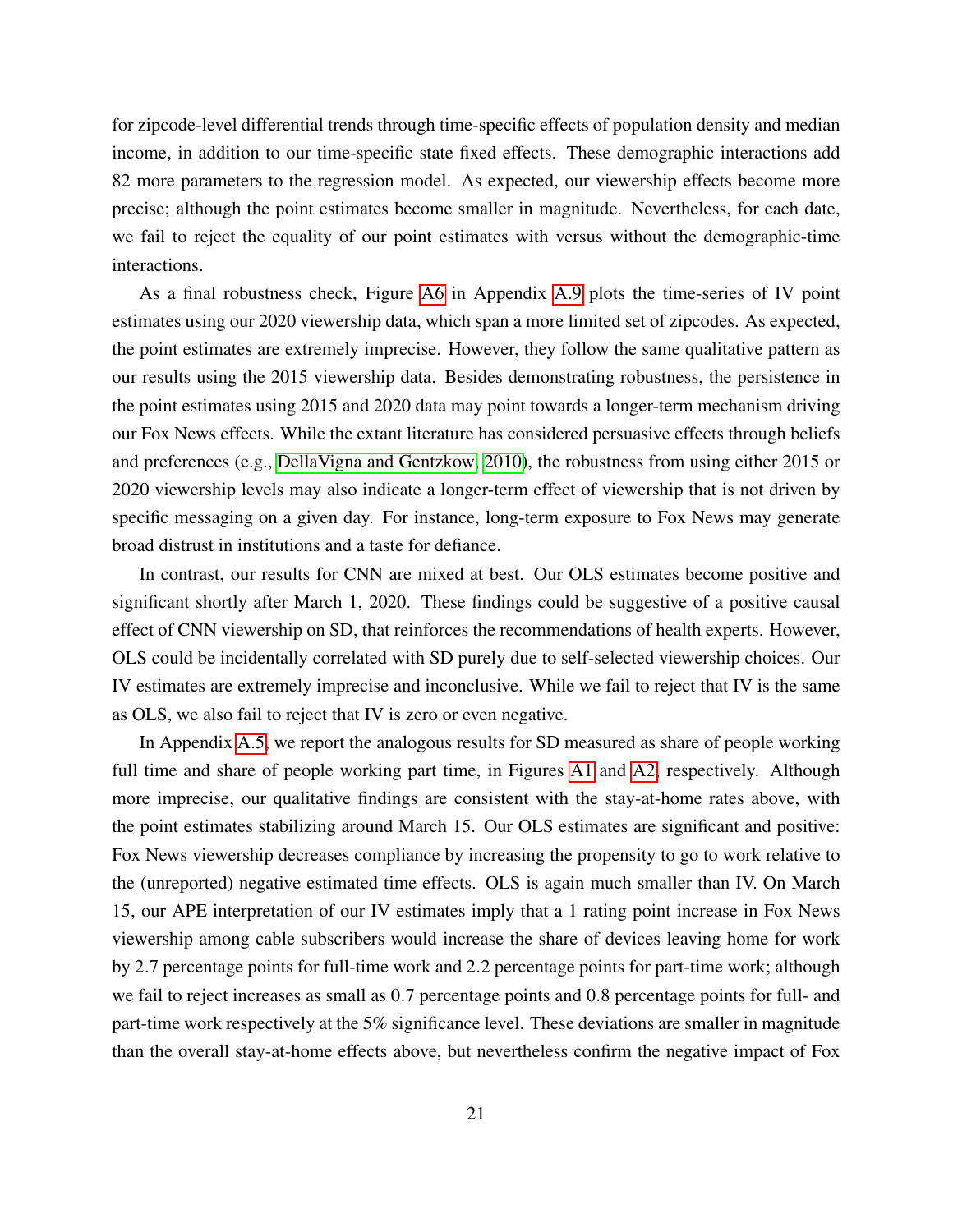News viewership on compliance with social distancing.

The corresponding results for CNN are once again mixed. While our OLS estimates suggest a positive effect of CNN on social distancing compliance, we fail to reject that our IV estimates have a zero or even negative effect due to lack of precision.

Although not reported herein, we also applied the same approach to test for and measure a Fox News viewership effect on the local number of debit card transactions across 45 categories of businesses using the Facteus data. Our findings were inconclusive, with statistically insignificant and very imprecise Fox News viewership effects.<sup>[31](#page--1-0)</sup>

#### <span id="page-22-0"></span>5.3 Supply vs Demand and the Tming of Response to COVID-19

As explained in section [4.4,](#page-14-0) we observe an almost simultaneous take-off in cross-market, daily average SD and supply-side variables (e.g., business closures and worker sign-in rates) on March 13th. This co-movement raises some concerns about the exact interpretation of  $\beta_{FOX,t}$  and a misattribution of the supply side to the persuasive effect of the news. While we cannot fully disentangle the supply and demand side drivers of SD compliance, we provide some suggestive evidence below supporting a direct effect of Fox viewership on SD.

We split the zipcodes into two groups: (1) early-case markets that reported at least one case according to the Johns Hopkins University Center for Systems Science and Engineering (CSSE) before March 13, 2020; and (2) late-case markets that had not yet reported at least one case by March 13, 2020. Using overall share of homebound devices, we then compute the daily difference in the cross-market national average SD between early-case markets and late-case markets. Using the Homebase data on number of businesses open, we also compute the daily difference in the cross-market national average number of businesses open between early-case and later-case markets. Figure [4](#page-40-0) displays the time-series for each of these two differences. The difference in SD between these markets is flat throughout January and February and close to zero. However, only after February 29th, the date that Washington became the first state to declare an emergency, do we observe a deviation in the share of people staying at home between the early-case and late-case markets. The difference grows steadily until just after March 13th, the date of the declaration of a national emergency, and then stabilizes. In contrast, the difference in number of businesses open is flat all the way until March 13, after which we see more business closures in early-case than late-case markets.

[Figure 4 about here.]

<sup>&</sup>lt;sup>31</sup>Results available upon request.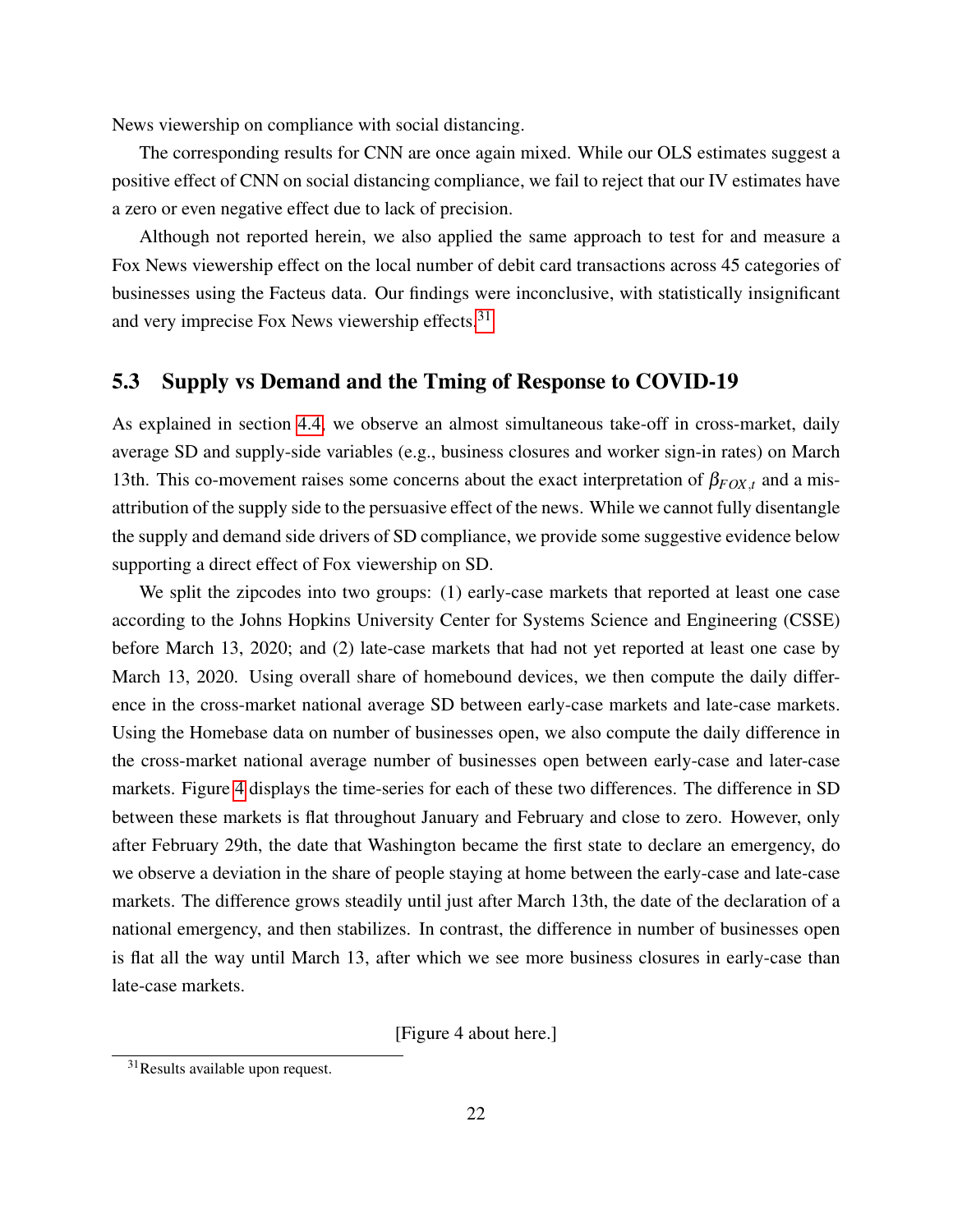Figure [4](#page-40-0) also plots the time-series in our IV estimates of  $\beta_{Fox,t}$ . The daily estimates of the Fox viewership APE closely track the evolution in the difference in SD between early-case and late-case markets. We see a similar take-off on February 29th, followed by a steady increase until March 13th, at which point there is a jump and stabilization shortly thereafter. In sum,  $\beta_{FOX,t}$ appears to have stabilized by the time business closures are beginning. Once again, the evidence is suggestive of a direct effect of Fox News on SD compliance since business closures on the supply side of the market do not appear to be driving our estimated Fox News viewership APEs during the early days of the pandemic.

#### <span id="page-23-0"></span>5.4 The Persuasion Rate of Cable News

The findings in the previous section contribute to a growing literature documenting the persuasive effects of media communications. Following [DellaVigna and Gentzkow](#page-30-3) [\(2010\)](#page-30-3), we compute the corresponding persuasion rate for Fox News during the early stages of the COVID-19 outbreak. To determine the persuasion rate, we use our overall propensity to stay-at-home measures of SD. Recall that SD is measured relative to the baseline rate of staying at home in January, before the US outbreak had begun.

For consistency with past research measuring the Fox News persuasion rate, we consider the binary "treatment" of an additional 30 minutes exposure to Fox News per week [\(DellaVigna and](#page-30-6) [Kaplan, 2007\)](#page-30-6).<sup>[32](#page--1-0)</sup> Increasing the average household's viewership by thirty minutes per week  $(0.298)$ rating points) corresponds to the change in viewership induced by a two-standard-deviation change in Fox News' channel position, or a shift from the 10th to 90th percentile position.<sup>[33](#page--1-0)</sup>

Following [DellaVigna and Gentzkow](#page-30-3) [\(2010\)](#page-30-3), we measure the persuasion rate of Fox News on non-compliance with SD as follows:

<span id="page-23-1"></span>
$$
P_{FOX,t} = 100 \times \frac{1}{S^{Fox}} \frac{E^{Fox}}{S_P^{Fox}}
$$
\n(9)

where *E Fox* measures the effect of 30 minutes of Fox News viewership on SD, *S Fox* measures the share of the population that watches Fox News, and  $S_P^{Fox}$  measures the expected share of the population potentially persuadable to cease SD (i.e., SD compliers and would-be SD compliers but for the treatment of 30 minutes of Fow News viewership).

 $32$ [Martin and Yurukoglu](#page-33-1) [\(2017\)](#page-33-1) report using a "continuous version" of this treatment.

<sup>&</sup>lt;sup>33</sup>To convert rating points to minutes watched per week, we follow [Martin and Yurukoglu](#page-33-1) [\(2017\)](#page-33-1) and let 1 rating point correspond to 1.68 hours per week of Fox News viewership for the average household. A two-standard-deviation change in Fox News' channel position,  $17.77 * 2 = 35.54$ , induces a viewership change of 0.0089∗35.54 = 0.316 rating points, or  $0.316 * 100.80 = 31.9$  minutes per week.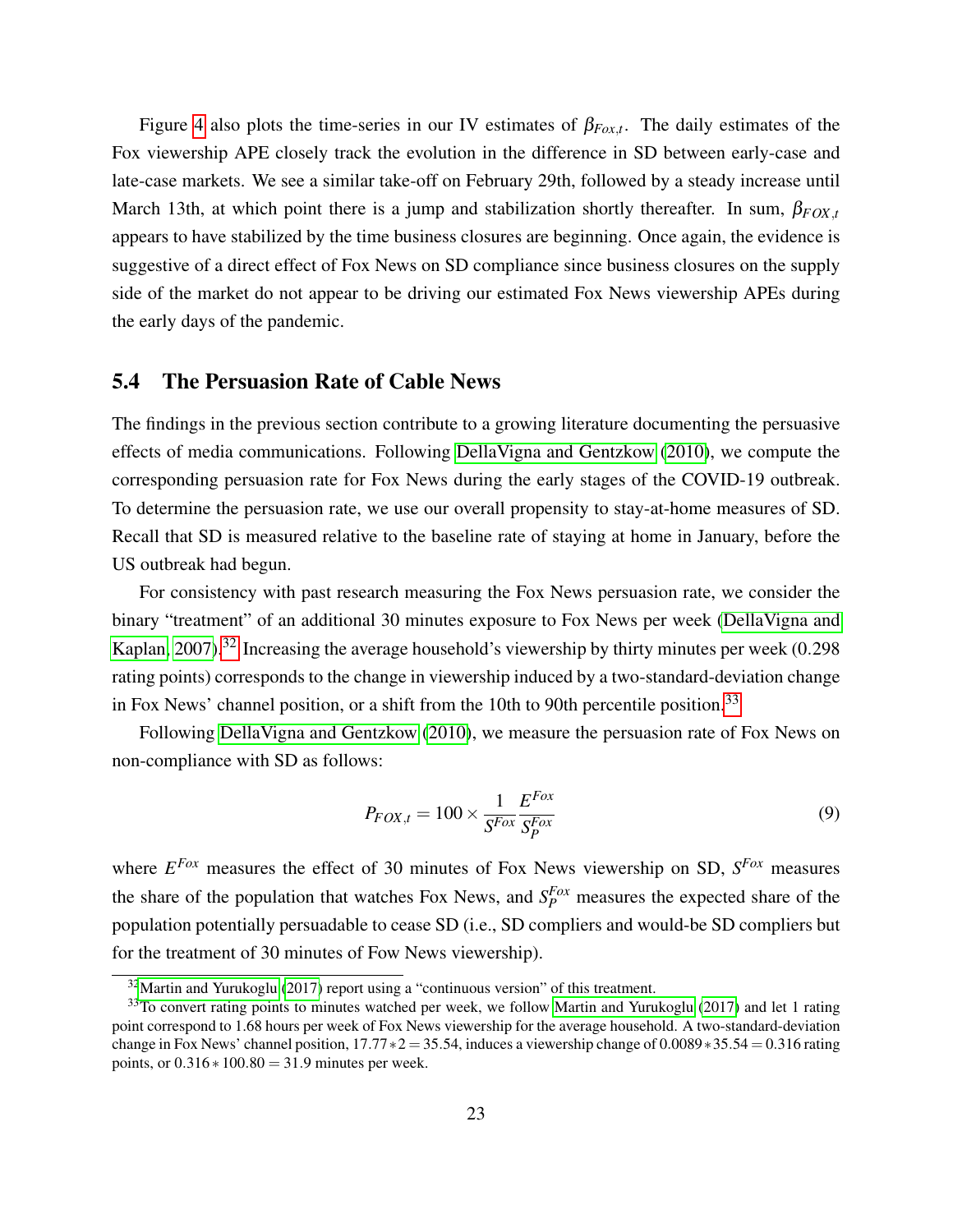Our estimated APE for Fox News corresponds to the sub-population of Fox News viewers with cable subscriptions, approximately 60% of total television viewership according to the 2020 NLTV data. Therefore, the Fox News viewership effect on SD for cable viewers is  $\frac{\beta_{Fox,t}}{0.6}$ . If we also assume that all viewers of Fox News, regardless of the source of their service, have the same average viewership effect, and consider our treatment of additional 0.298 rating points, then  $E_t^{Fox} = -\frac{0.298}{0.6}$  $\frac{0.298}{0.6}$   $\beta$ <sub>*Fox*,*t*</sub>.

We do not observe the share of the population exposed to Fox News.<sup>[34](#page--1-0)</sup> Therefore, we start with the assumption that everyone in the US is exposed to Fox News in some way through such sources as paid television, the internet, or other news sources:  $S^{F\alpha x} = 100\%$ . This assumption is plausible for at least two reasons. First, Fox News is the most highly-watched news channel in the US and 49% of US households cite cable news channels as their primary news source [\(Shearer,](#page-34-2) [2018\)](#page-34-2). Given that the average Fox News viewership rating is around 1.32% and following [Martin](#page-33-1) [and Yurukoglu](#page-33-1) [\(2017\)](#page-33-1)'s conversion rate of viewership points to hours of television, the average household sees 2.22 hours of Fox News per week. Second, this assumption is conservative in the sense that the persuasion rate mechanically increases in magnitude if we define the exposed population more narrowly. For instance, we could use the alternative, narrower definition based on the 71% of US households that subscribe to a television service in 2019 and, therefore, had access to Fox News since it is available in 99% of headends:  $S^{Fox} = 71\%$ <sup>[35](#page--1-0)</sup>

Finally, we need to determine the share of persuadable viewers who would comply with socialdistancing but-for the Fox News effect. We assume the random utility from staying at home,  $\varepsilon_t^h$ in equation [\(2\)](#page-9-0), is independent of television viewing behavior so that Fox viewers have the same expected probability of staying home as the rest of the market. We can measure the expected persuadable share of the population on date *t* as follows:  $S_P^{Fox} = \overline{SD}_t - \frac{0.298}{0.6}$  $\frac{.298}{0.6}$  $\beta$ <sub>*FOX*,*t*</sub> where  $\overline{SD}_t$  is the cross-market average SD in period *t*.

The resulting persuasion rate is:

<span id="page-24-0"></span>
$$
P_{FOX,t} = 100 \times \frac{\frac{-0.298}{0.6} \beta_{Fox,t}}{5D_t - \frac{0.298}{0.6} \beta_{Fox,t}}.
$$
\n(10)

We report the time-series of the persuasion rates [\(10\)](#page-24-0) from March 13, 2020 onwards in Figure [5\(](#page-41-0)a). On March 13, the day President Trump declared a national emergency, our point estimate of the persuasion rate is 30.9%; although we cannot rule a rate as high as  $43.8\%$  and as low as  $18.1\%$ at the 5% significance level. The persuasion rates fall slightly between mid March and early April,

<sup>&</sup>lt;sup>34</sup>Based on a 2017 survey, [Kennedy and Prat](#page-32-10) [\(2017\)](#page-32-10) report that 33% of people report getting news from Fox News Channel in the last 7 days, providing a lower bound on the number of people exposed to Fox news.

<sup>35</sup><https://nscreenmedia.com/us-pay-tv/>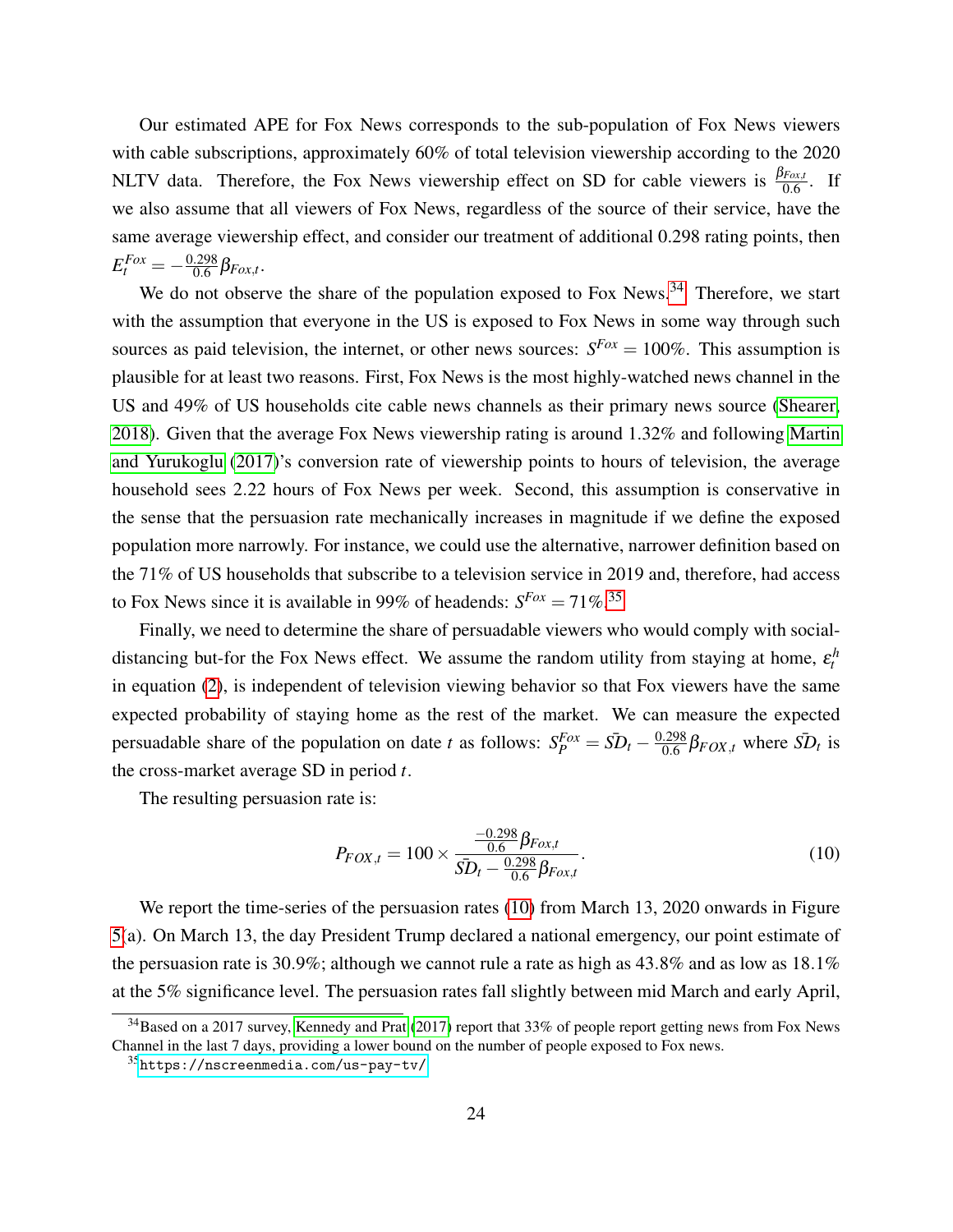although most of these differences are statistically insignificant. For instance, our lowest point estimate is 16.9% on April 10; although we cannot rule out rates between 8.1% and 25.8% at the 5% significance level. The decline reflects the increase in  $\bar{SD}_t$  between mid March and early April (Figure [2\)](#page-38-0) along with the relative stability of  $\beta_{FOX,t}$  (Figure [3\)](#page-39-0).

Our average persuasion rate is 25.7% when we use share of homebound devices to measure SD. If we narrow the viewership population to the 71% of television service subscribers, the average persuasion rate increases to 36.2%. Defining SD with homebound devices is quite stringent given that most social distancing policies allow essential trips, such as grocery shopping. In Figure [5\(](#page-41-0)b), we also report the persuasion rates using full-time and part-time work travel. As expected, the average persuasion rate is much lower at 15.4% and 18.1% for part-time and full-time, respectively.

As a robustness check, we also compute the average persuasion rate using our Fox viewership effects that control for zipcode level trends, as in column (6) of Table [5](#page-46-0) and Figure [A7.](#page-58-0) The corresponding average persuasion rate is 11.9%, ranging from 7.9% to 24.6% throughout the second part of March and the month of April.

These persuasion rates are larger than the average rate of 9.5% for other communication media reported in [DellaVigna and Gentzkow](#page-30-3) [\(2010\)](#page-30-3). Recall that our APE does not account for the potential heterogeneity in Fox viewership effects across markets. Nevertheless, our persuasion rate for Fox News on social distancing compliance is comparable to the 58%, 27% and 28% persuasion rates reported in [Martin and Yurukoglu](#page-33-1) [\(2017\)](#page-33-1)'s analysis of the ability of Fox News viewership to convert voters from one party to another in the 2000, 2004 and 2008 federal elections. Some of this work has measured larger persuasion rates, particularly for negative messages: [Enikolopov](#page-30-5) [et al.](#page-30-5) [\(2011\)](#page-30-5) find a voter persuasion rate of 66% from an independent television channel broadcasting against voting for United Russia in the 1999 Russian parliamentary elections; and [Adena](#page-28-9) [et al.](#page-28-9) [\(2015\)](#page-28-9) measure a voter persuasion rate of 36.8% from the radio message "do not vote for the extremist parties" during Germany's 1930 elections.<sup>[36](#page--1-0)</sup>

An important and novel distinction herein is that our persuasion rate arises in spite of the highlypublicized social-distancing recommendations by leading health experts in the US and globally. Therefore our findings also contribute to the advice-taking literature which has mostly documented the "advice discounting" phenomenon in laboratory studies [\(Bonaccio and Dalal, 2006\)](#page-29-1). Our field evidence demonstrates how the media can contribute to such advice discounting in a real-world setting. Our findings also contribute to the growing literature documenting a growing distrust in scientific experts, especially among conservatives [\(Gauchat, 2012\)](#page-31-4), and the mediating role of

 $36$ Our findings also align with a literature on negative political advertising [\(Ansolabehere et al., 1999;](#page-28-10) [Wattenberg](#page-35-9) [and Brians, 1999\)](#page-35-9).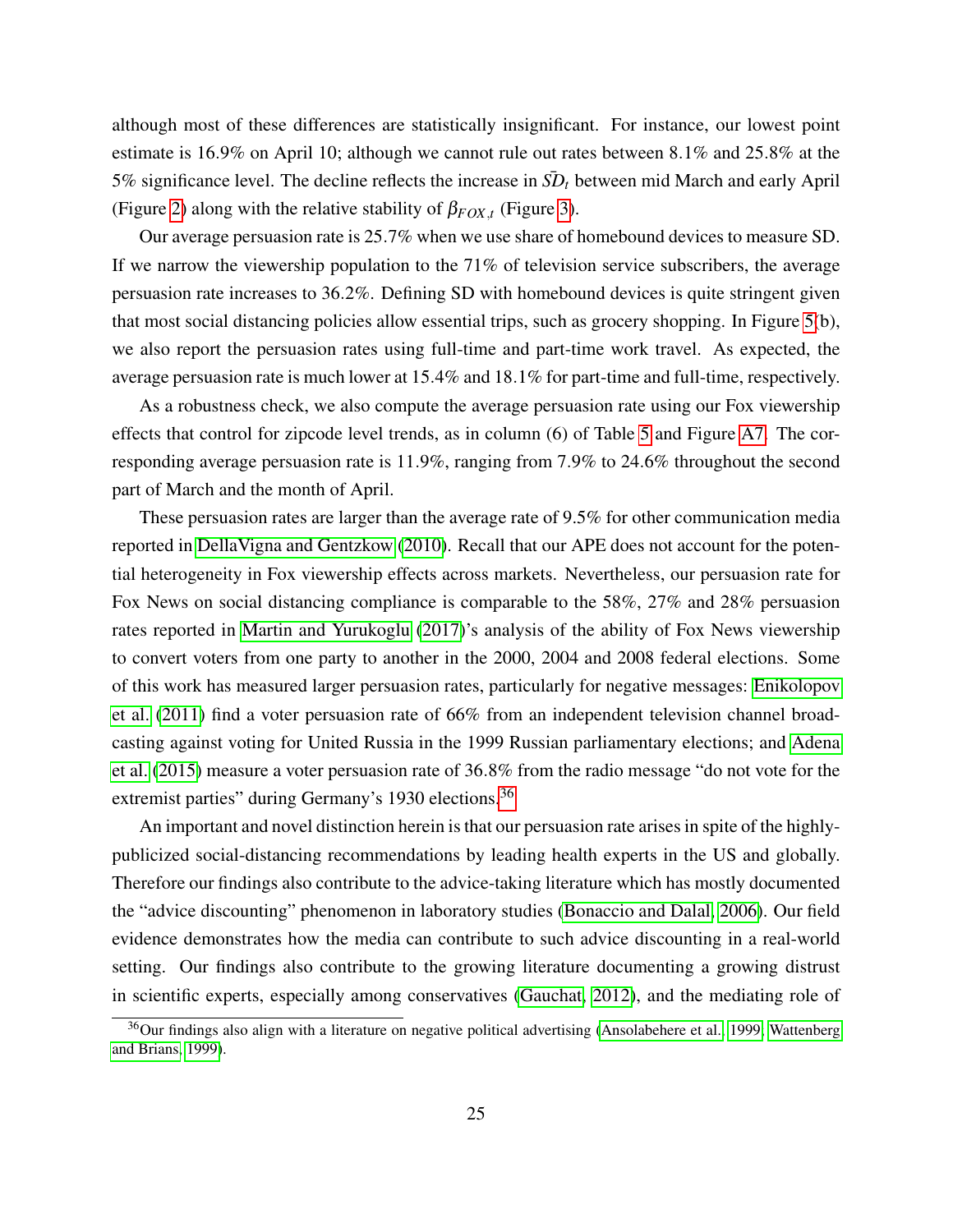media in creating this distrust [\(Hmielowski et al., 2014;](#page-31-0) [Dunlap and McCright, 2010\)](#page-30-11). We cannot rule out that our Fox News viewership effects reflect political polarization around SD compliance [\(Allcott et al., 2020\)](#page-28-1), with long-term viewership primarily polarizing viewers towards Republican sentiment. That said, the extant literature has found that trust in scientific experts is moderated more by an individual's cultural worldviews than by her political orientation [\(Weaver et al., 2017;](#page-35-0) [Leiserowitz et al., 2013\)](#page-32-3).

[Figure 5 about here.]

# <span id="page-26-0"></span>6 Conclusions

We find strong evidence of a Fox New viewership effect on several measures of the incremental propensity to stay at home during the early stages of the COVID-19 crisis in the US, relative to January 2020 immediately before the outbreak. While comparable in magnitude to the voting context, the persuasive effect of Fox Viewership on social distancing compliance is quite large, especially given that it defies the expert recommendations from leaders of the US and global health communities. Interestingly, we fail to find conclusive effects of CNN viewership on social distancing compliance.

We do not analyze the implications for the spread of COVID-19 cases or deaths. However, we believe our findings would be relevant to policies to flatten-the-curve. In particular, news media appears to be sufficiently persuasive to dissuade many individuals from complying with containment policies. However, we leave it to health experts to determine whether the magnitude of these changes in compliance are sufficient to affect health outcomes in a material way.

We also believe our findings are relevant to the on-going macroeconomic research to study the economic trade-offs associated with social distancing. However, our exploratory analysis of consumer transactions data were inconclusive. We believe an important direction for future research would use more detailed expenditure data to determine whether and how social distancing compliance affects demand and consumption behavior.

Our data do not permit us to test the exact mechanism through which Fox News viewership persuades individuals against complying with social distancing. It is likely the effect stems from the contrarian and allegedly misleading broadcasts in early March regarding the risks of COVID-19 and the effectiveness of distancing. However, we cannot rule out that persistent, long-term differences in exposure to Fox News across region have generated long-term differences in trust in governments and institutions. Similarly, we cannot rule out that exposure to Fox News is changing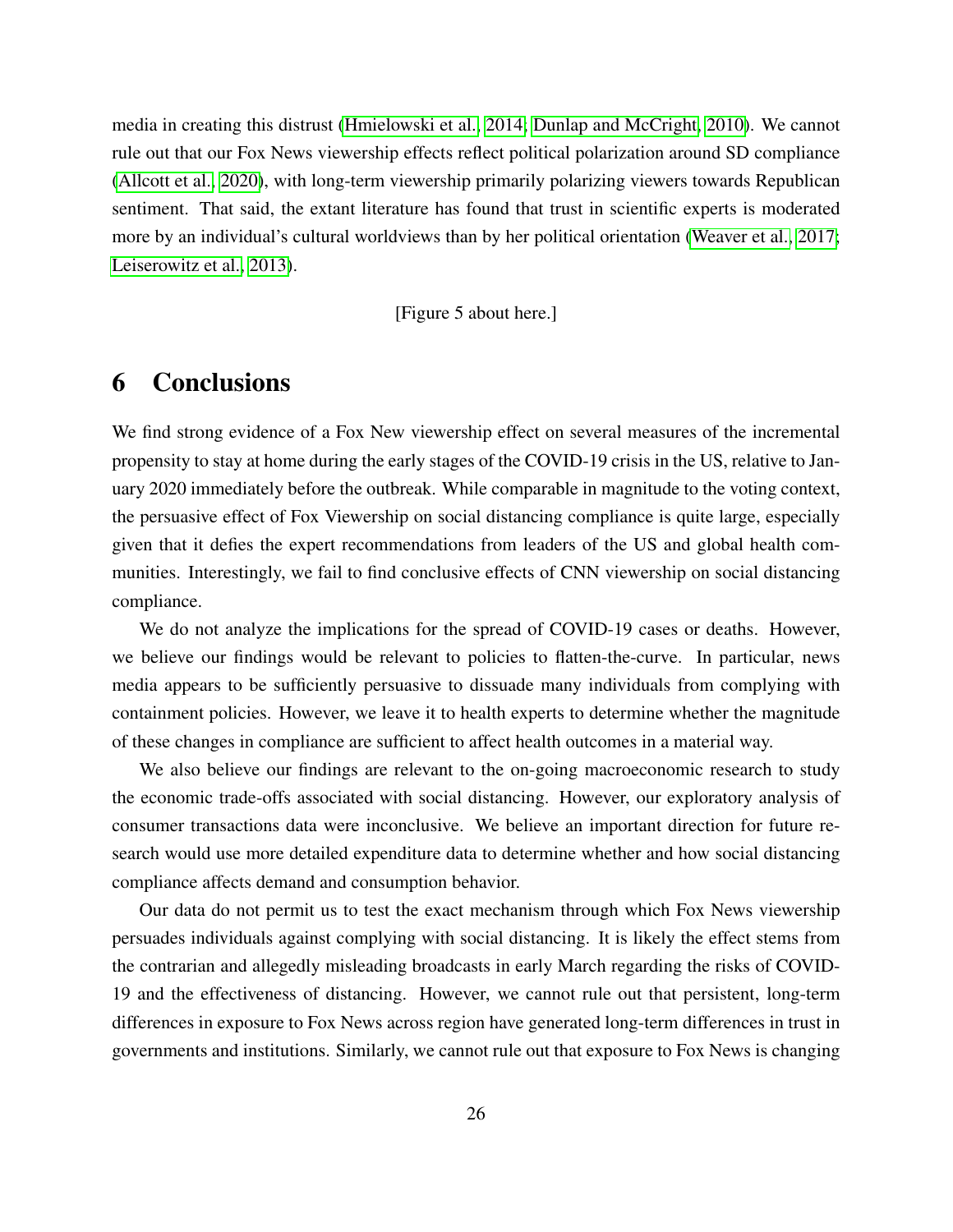tastes for defiance of institutions. The qualitative similarities between our point estimates using 2015 viewership data and 2020 viewership data may be suggestive of such a long-term effect. Testing between these mechanisms would represent an interesting and important direction for future research.

Similarly, we cannot rule out that Fox News viewership effects during the COVID-19 outbreak reflect public statements by the Republican administration, as opposed to statements by Fox News anchors. During the 2014 US midterm elections, [Campante et al.](#page-29-10) [\(2020\)](#page-29-10) show that Republican candidates' associations between Ebola virus risks and immigration shifted voter attitudes against immigration, in spite of the fact that health experts described Ebola risks in the US as very low. In future research, it could be interesting to study whether news media broadcasts directly influence viewer beliefs or merely serve as a platform to promote the beliefs of political candidates.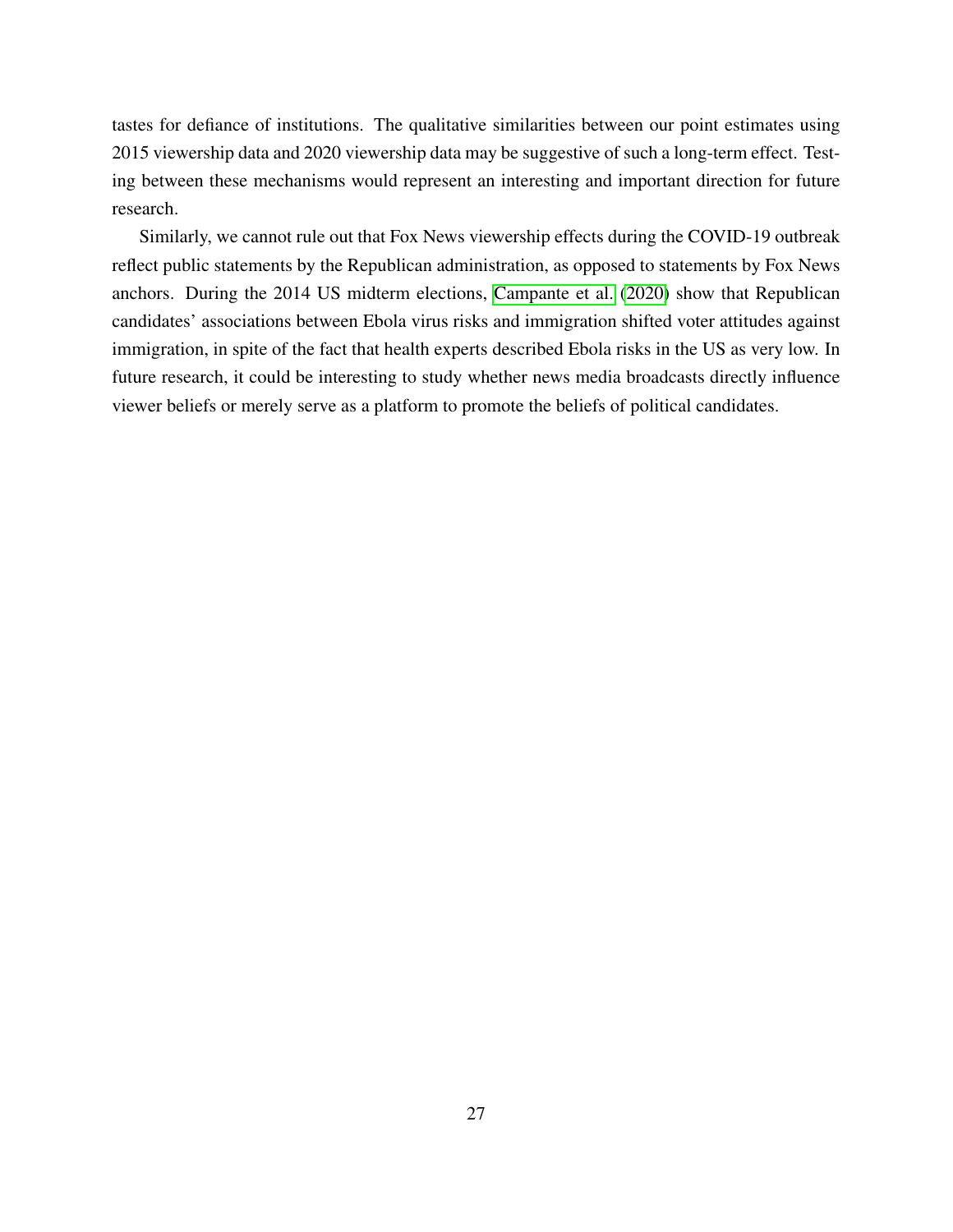# References

- <span id="page-28-9"></span>Adena, M., Enikolopov, R., Petrova, M., Santarosa, V., and Zhuravskaya, E. (2015). Radio and the Rise of the Nazis in Prewar Germany. *The Quarterly Journal of Economics*, 130(4):1885–1939. [5.4](#page-24-0)
- <span id="page-28-7"></span>Akhmetzhanov, A. R., Mizumoto, K., Jung, S.-M., Linton, N. M., Omori, R., and Nishiura, H. (2020). Estimation of the actual incidence of coronavirus disease (COVID-19) in emergent hotspots: The example of Hokkaido, Japan during February-March 2020. *2020, Vol. , Page: 1*, page 1. [1](#page-2-0)
- <span id="page-28-3"></span>Aleem, Z. (2020). A new poll shows a startling partisan divide on the dangers of the coronavirus. *Vox*. [1](#page-2-0)
- <span id="page-28-1"></span>Allcott, H., Boxell, L., Conway, J., Gentzkow, M., Thaler, M., and Yang, D. Y. (2020). Polarization and Public Health: Partisan Differences in Social Distancing during COVID-19. *Available at SSRN 3570274*. [1,](#page-2-0) [3,](#page-9-1) [5.4](#page-24-0)
- <span id="page-28-5"></span>Allcott, H. and Gentzkow, M. (2017). Social Media and Fake News in the 2016 Election. *Journal of Economic Perspectives*, 31(2):211–236. [3, 4, 1](#page-2-0)
- <span id="page-28-4"></span>Allcott, H., Gentzkow, M., and Yu, C. (2019). Trends in the diffusion of misinformation on social media. *Research & Politics*, 6(2). [3, 1](#page-2-0)
- <span id="page-28-10"></span>Ansolabehere, S. D., Iyengar, S., and Simon, A. (1999). Replicating experiments using aggregate and survey data: The case of negative advertising and turnout. *American political science Review*, 93(4):901–909. [36](#page-24-0)
- <span id="page-28-8"></span>Ash, E. and Poyker, M. (2019). Conservative News Media and Criminal Justice: Evidence from Exposure to Fox News Channel. *Columbia Business School Research Paper*. [1](#page-2-0)
- <span id="page-28-6"></span>Barrera, O., Guriev, S., Henry, E., and Zhuravskaya, E. (2020). Facts, alternative facts, and fact checking in times of post-truth politics. *Journal of Public Economics*, 182:104123. [4](#page-2-0)
- <span id="page-28-0"></span>Barrios, J. M. and Hochberg, Y. (2020). Risk Perception Through the Lens of Politics in the Time of the COVID-19 Pandemic. Working Paper 27008, National Bureau of Economic Research. [1](#page-2-0)
- <span id="page-28-2"></span>Beauchamp, Z. (2020). The stunning contrast between Biden and Trump on coronavirus. *Vox*. [1](#page-2-0)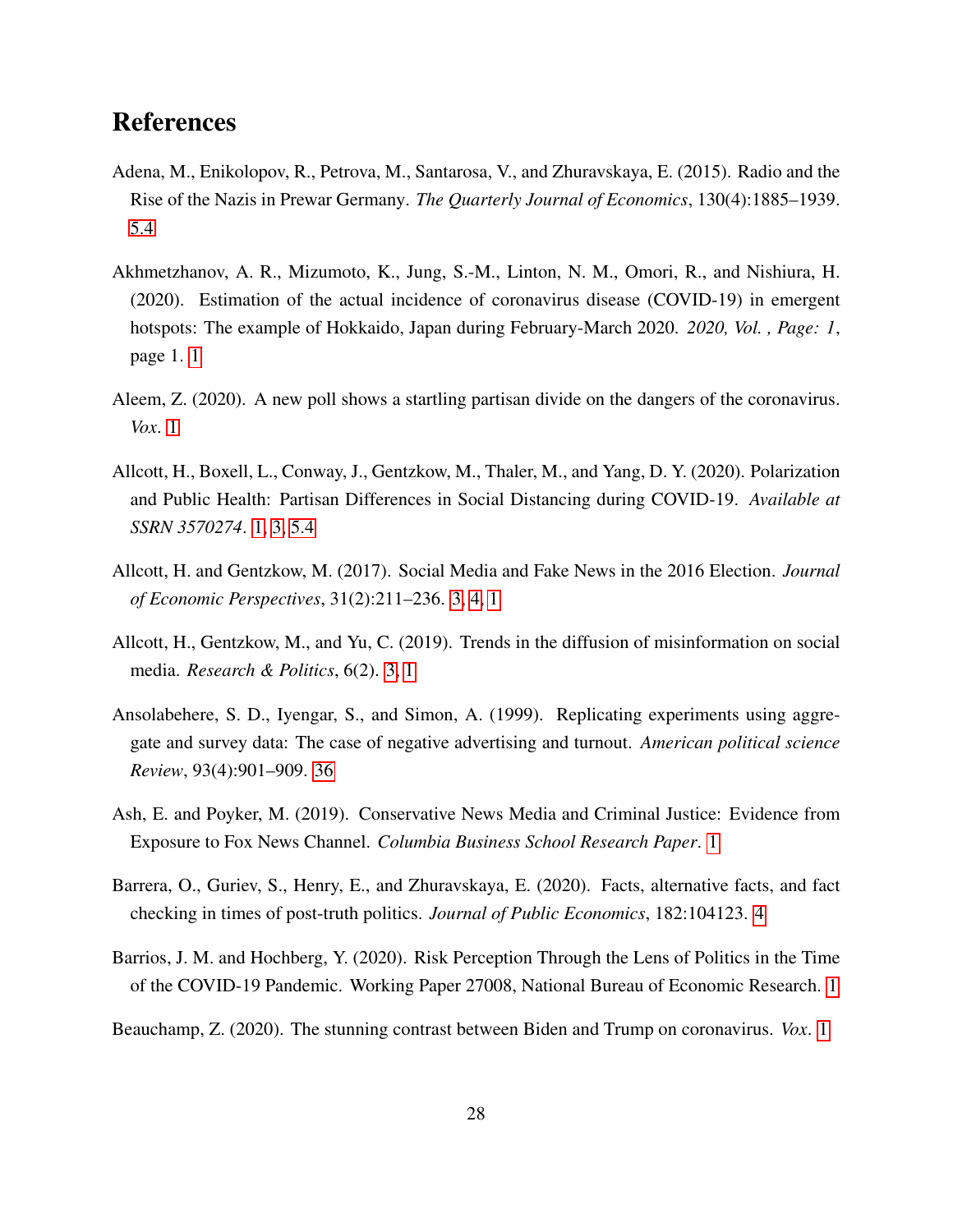- <span id="page-29-8"></span>Bernanke, Y. and Yellen, J. (2020). The Federal Reserve must reduce long-term damage from coronavirus. https://www.ft.com/content/01f267a2-686c-11ea-a3c9-1fe6fedcca75. [2](#page-6-0)
- <span id="page-29-1"></span>Bonaccio, S. and Dalal, R. S. (2006). Advice taking and decision-making: An integrative literature review, and implications for the organizational sciences. *Organizational Behavior and Human Decision Processes*, 101(2):127–151. [1,](#page-2-0) [5.4](#page-24-0)
- <span id="page-29-2"></span>Bursztyn, L., Rao, A., Roth, C., and Yanagizawa-Drott, D. (2020). Misinformation During a Pandemic. Becker Friedman Institute for Economics Working Paper Series 2020-44, Becker Friedman Institute, Chicago, Il. [2, 1,](#page-2-0) [15](#page-12-1)
- <span id="page-29-4"></span>Cage, J. (2019). Media competition, information provision and political participation: Evidence ´ from French local newspapers and elections, 1944–2014. *Journal of Public Economics*, page 104077. [1](#page-2-0)
- <span id="page-29-10"></span>Campante, F., Depetris-Chauvin, E., and Durante, R. (2020). The Virus of Fear: The Political Impact of Ebola in the U.S. Technical Report w26897, National Bureau of Economic Research, Cambridge, MA. [6](#page-26-0)
- <span id="page-29-9"></span>CDC (2020a). Cases of Coronavirus Disease (COVID-19) in the U.S. https://www.cdc.gov/coronavirus/2019-ncov/cases-updates/cases-in-us.html. [17](#page-12-1)
- <span id="page-29-0"></span>CDC (2020b). Social Distancing, Quarantine, and Isolation. https://www.cdc.gov/coronavirus/2019-ncov/prevent-getting-sick/social-distancing.html. [1,](#page-2-0) [3](#page-8-0)
- <span id="page-29-5"></span>Chiang, C.-F. and Knight, B. (2011). Media bias and influence: Evidence from newspaper endorsements. *The Review of Economic Studies*, 78(3):795–820. [1](#page-2-0)
- <span id="page-29-3"></span>Chiou, L. and Tucker, C. (2020). Social distancing, internet access and inequality. Technical Report 0898-2937, National Bureau of Economic Research. [1](#page-2-0)
- <span id="page-29-7"></span>Cohen, M. and Merrill, C. (2020). Timeline: How Trump was out of step with the CDC during coronavirus response. https://www.cnn.com/interactive/2020/03/politics/coronavirus-trumpcdc-timeline. [2](#page-6-0)
- <span id="page-29-6"></span>Darcy, O. (2020). How Fox News misled viewers about the coronavirus. https://www.cnn.com/2020/03/12/media/fox-news-coronavirus/index.html. [2](#page-6-0)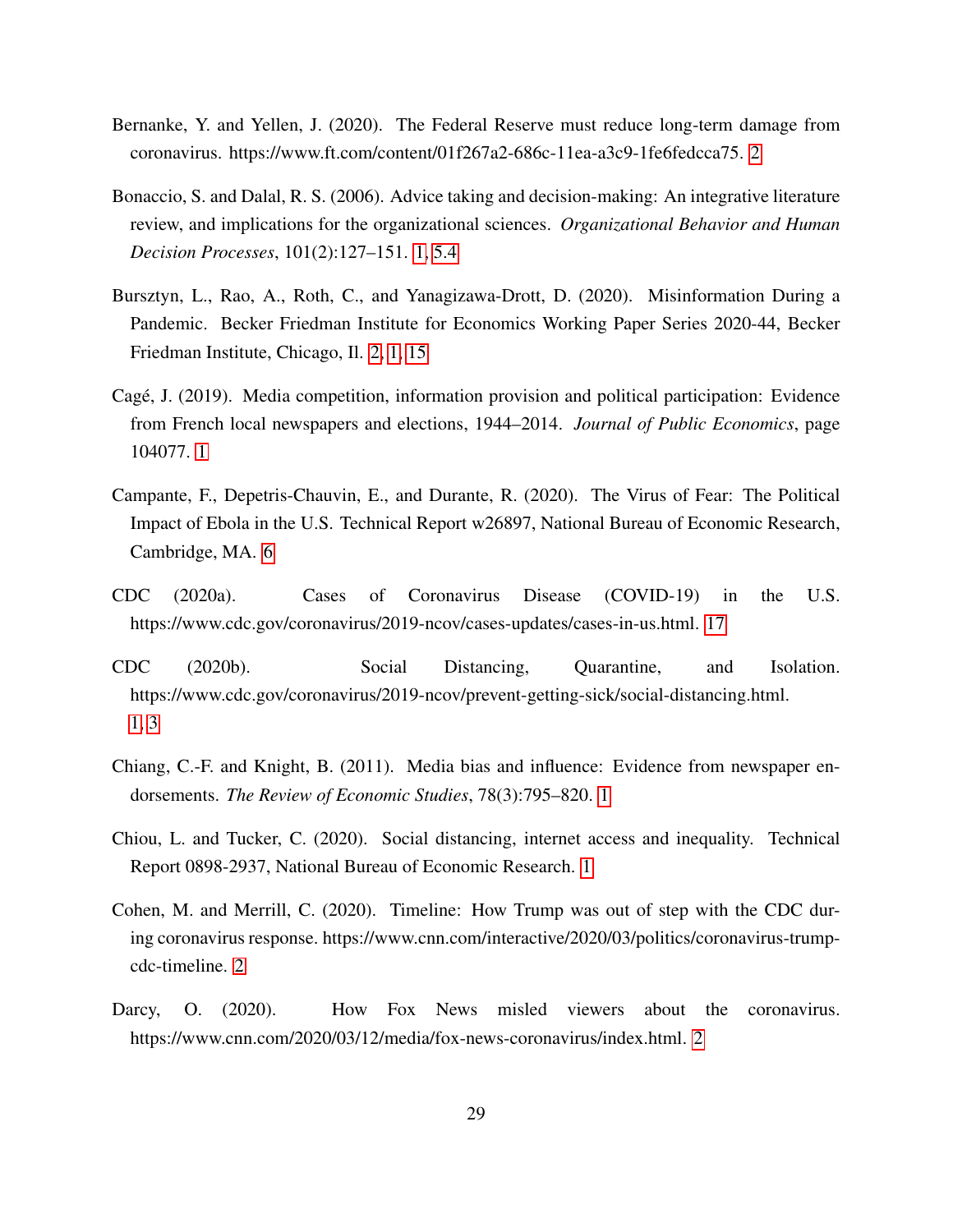- <span id="page-30-8"></span>Deadline: White House (2020). Officials warn of coronavirus spread in the United States. https://www.msnbc.com/deadline-white-house/watch/officials-warn-of-coronavirusspread-in-the-united-states-79426117558. [2](#page-6-0)
- <span id="page-30-3"></span>DellaVigna, S. and Gentzkow, M. (2010). Persuasion: Empirical evidence. *Annual Review of Economics, Vol 3*, 2(1):643–669. [1,](#page-2-0) [5.2,](#page-17-0) [5.4,](#page-23-0) [5.4](#page-24-0)
- <span id="page-30-6"></span>DellaVigna, S. and Kaplan, E. (2007). The Fox News effect: Media bias and voting. *The Quarterly Journal of Economics*, 122(3):1187–1234. [1,](#page-2-0) [5.4](#page-23-0)
- <span id="page-30-10"></span>Dingel, J. I. and Neiman, B. (2020). How Many Jobs Can be Done at Home? Working Paper 26948, National Bureau of Economic Research. [5.2](#page-17-0)
- <span id="page-30-11"></span>Dunlap, R. E. and McCright, A. M. (2010). 14 Climate change denial: Sources, actors and strategies. *Routledge handbook of climate change and society*, page 240. [5.4](#page-24-0)
- <span id="page-30-0"></span>Ecarma, C. (2020). Fox News Is Preparing to Be Sued Over Coronavirus Misinformation. *Vanity Fair*. [1](#page-2-0)
- <span id="page-30-4"></span>Egorov, G., Enikolopov, R., Makarin, A., and Petrova, M. (2020). Divided we stay home: Social distancing and ethnic diversity. Technical Report 0898-2937, National Bureau of Economic Research. [1](#page-2-0)
- <span id="page-30-9"></span>Eichenbaum, M. S., Rebelo, S., and Trabandt, M. (2020). The Macroeconomics of Epidemics. Working Paper 26882, National Bureau of Economic Research. [2](#page-6-0)
- <span id="page-30-5"></span>Enikolopov, R., Petrova, M., and Zhuravskaya, E. (2011). Media and political persuasion: Evidence from Russia. *The American Economic Review*, 101(7):3253–3285. [1,](#page-2-0) [5.4](#page-24-0)
- <span id="page-30-7"></span>Farhi, P. and Ellison, S. (2020). On Fox News, suddenly a very different tune about the coronavirus - The Washington Post. *The Washington Post*. [2](#page-6-0)
- <span id="page-30-1"></span>Ferguson, N., Laydon, D., Nedjati-Gilani, G., Imai, N., Ainslie, K., Baguelin, M., Bhatia, S., Boonyasiri, A., Cucunubá, Z., and Cuomo-Dannenburg, G. (2020). Impact of nonpharmaceutical interventions (NPIs) to reduce COVID-19 mortality and healthcare demand. Imperial College COVID-19 Response Team. *Preprint at Spiral https://doi. org/10.25561/77482*. [1,](#page-2-0) [2](#page-6-0)
- <span id="page-30-2"></span>Flynn, D., Nyhan, B., and Reifler, J. (2017). The nature and origins of misperceptions: Understanding false and unsupported beliefs about politics. *Political Psychology*, 38:127–150. [3](#page-2-0)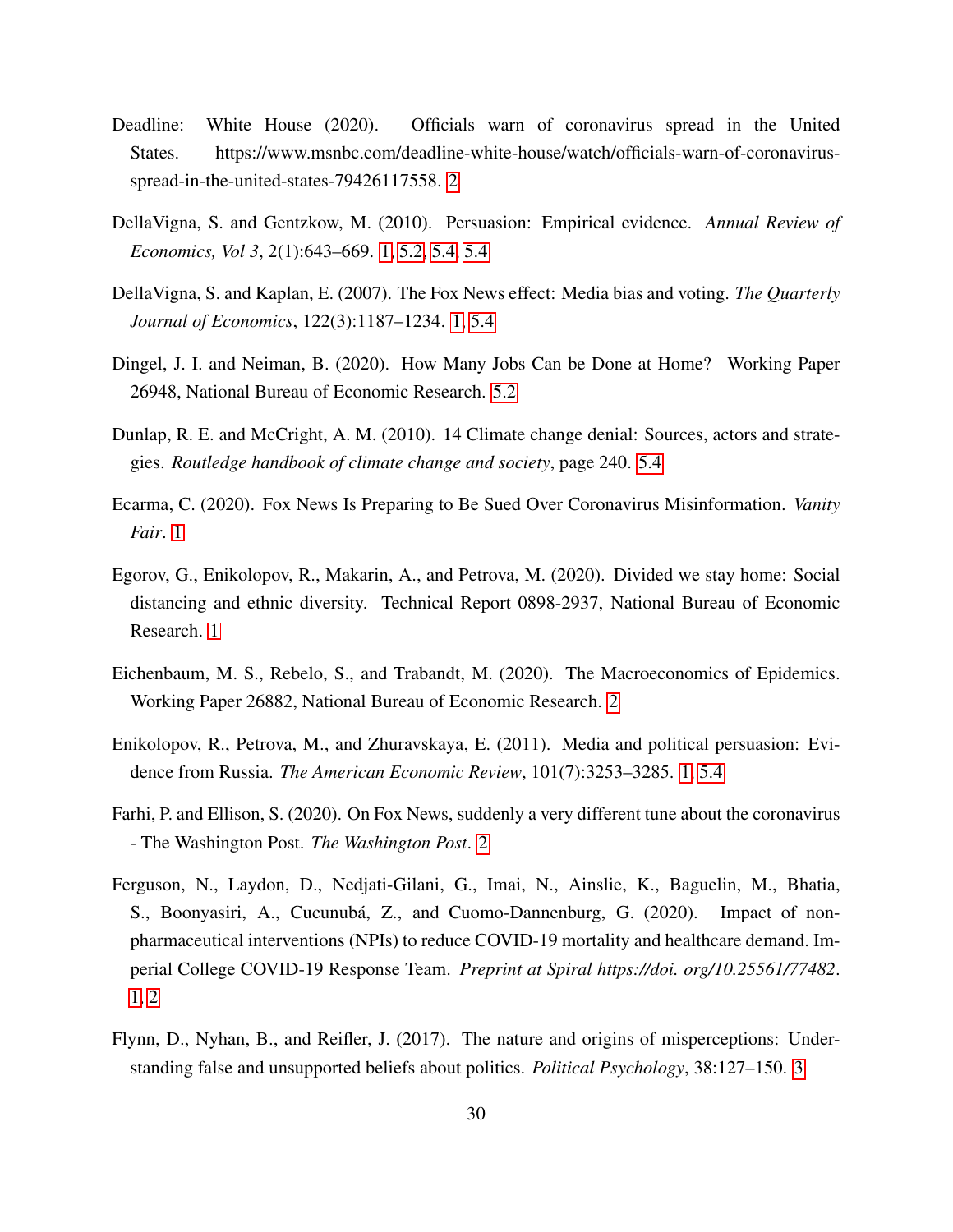- <span id="page-31-4"></span>Gauchat, G. (2012). Politicization of science in the public sphere: A study of public trust in the United States, 1974 to 2010. *American sociological review*, 77(2):167–187. [1,](#page-2-0) [5.4](#page-24-0)
- <span id="page-31-7"></span>Gentzkow, M. (2006). Television and voter turnout. *The Quarterly Journal of Economics*, 121(3):931–972. [1](#page-2-0)
- <span id="page-31-6"></span>Gerber, A. S., Karlan, D., and Bergan, D. (2009). Does the media matter? A field experiment measuring the effect of newspapers on voting behavior and political opinions. *American Economic Journal: Applied Economics*, 1(2):35–52. [1](#page-2-0)
- <span id="page-31-8"></span>Gitmez, A., Sonin, K., and Wright, A. L. (2020). Political Economy of Shelter-in-Place Compliance. page 43. [6](#page-2-0)
- <span id="page-31-9"></span>Gordon, B. R. and Hartmann, W. R. (2016). Advertising competition in presidential elections. *Quantitative Marketing and Economics*, 14(1):1–40. [8](#page-2-0)
- <span id="page-31-2"></span>Guess, A., Nyhan, B., and Reifler, J. (2018). Selective exposure to misinformation: Evidence from the consumption of fake news during the 2016 US presidential campaign. *European Research Council*, 9. [3, 4, 1](#page-2-0)
- <span id="page-31-3"></span>Guiso, L., Sapienza, P., and Zingales, L. (2004). The role of social capital in financial development. *American economic review*, 94(3):526–556. [1](#page-2-0)
- <span id="page-31-10"></span>Hartmann, W. and Klapper, D. (2016). Super Bowl Ads. Stanford University Graduate School of Business Research Paper No. 15-16, Stanford University. [8](#page-2-0)
- <span id="page-31-1"></span>Harvey, N. and Fischer, I. (1997). Taking advice: Accepting help, improving judgment, and sharing responsibility. *Organizational behavior and human decision processes*, 70(2):117–133. [1](#page-2-0)
- <span id="page-31-11"></span>Heckman, J. J. and Snyder, James M, J. (1996). Linear Probability Models of the Demand for Attributes with an Empirical Application to Estimating the Preferences of Legislators. Working Paper 5785, National Bureau of Economic Research. [3](#page-9-0)
- <span id="page-31-0"></span>Hmielowski, J. D., Feldman, L., Myers, T. A., Leiserowitz, A., and Maibach, E. (2014). An attack on science? Media use, trust in scientists, and perceptions of global warming. *Public Understanding of Science*, 23(7):866–883. [1,](#page-2-0) [5.4](#page-24-0)
- <span id="page-31-5"></span>Hortacsu, A., Liu, J., and Schwieg, T. (2020). Estimating the Fraction of Unreported Infections in Epidemics with a Known Epicenter: An Application to. Technical Report WP No. 2020-37, Becker Friedman Institute, Chicago. [1](#page-2-0)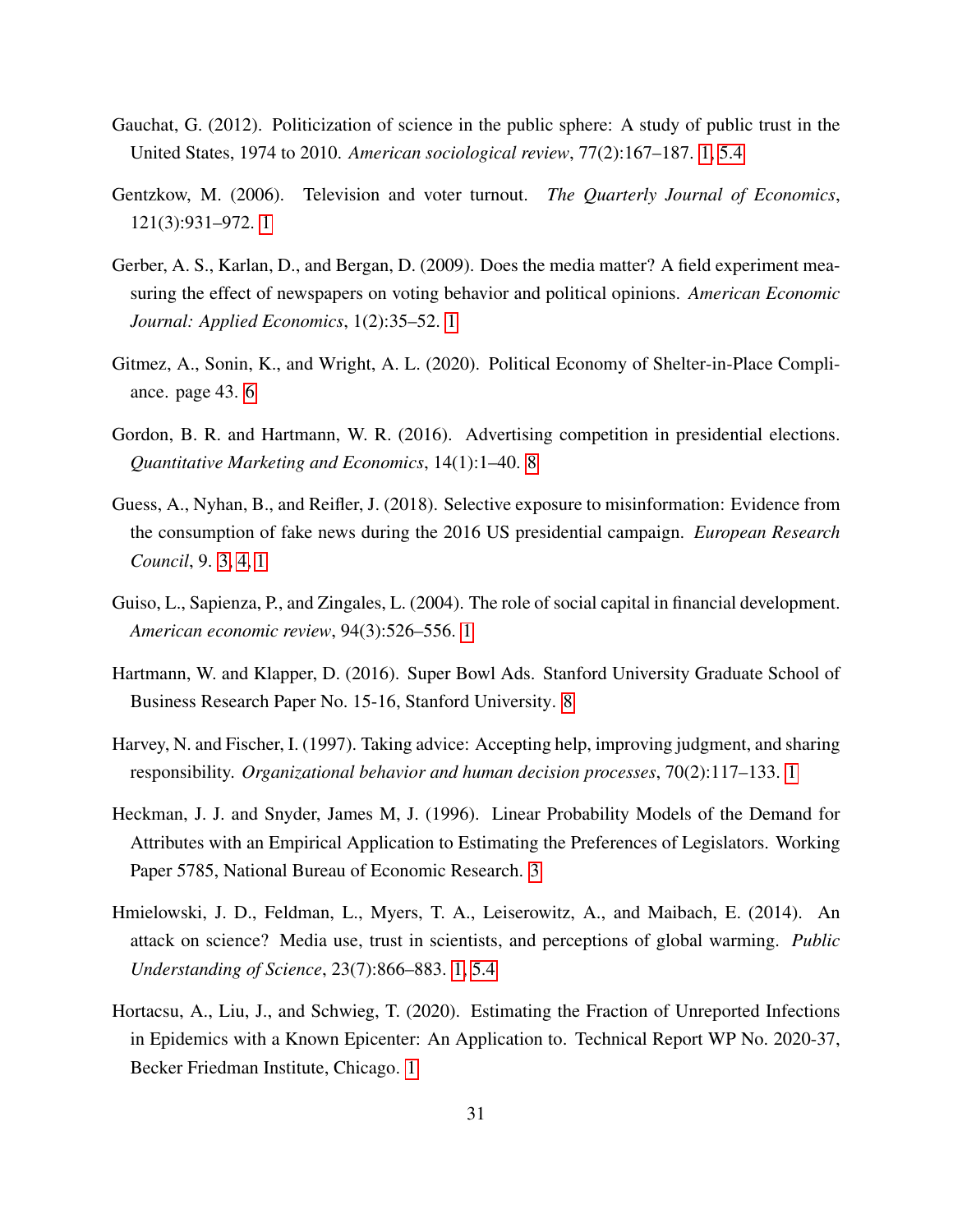- <span id="page-32-4"></span>Kamenica, E., Naclerio, R., and Malani, A. (2013). Advertisements impact the physiological efficacy of a branded drug. *Proceedings of the National Academy of Sciences of the United States of America*, 110(32):12931–12935. [5](#page-2-0)
- <span id="page-32-10"></span>Kennedy, P. and Prat, A. (2017). Where Do People Get Their News? *Working Paper*. [34](#page-23-1)
- <span id="page-32-0"></span>Kissler, S. M., Tedijanto, C., Goldstein, E., Grad, Y. H., and Lipsitch, M. (2020a). Projecting the transmission dynamics of SARS-CoV-2 through the postpandemic period. *Science*. [1](#page-2-0)
- <span id="page-32-5"></span>Kissler, S. M., Tedijanto, C., Lipsitch, M., and Grad, Y. (2020b). Social distancing strategies for curbing the COVID-19 epidemic. *medRxiv*. [1](#page-2-0)
- <span id="page-32-7"></span>Kopecki, D. (2020). CDC recommends canceling events with 50 or more people for the next eight weeks throughout US. https://www.cnbc.com/2020/03/16/cdc-recommends-the-cancellationof-events-with-50-or-more-people-for-the-next-eight-weeks-throughout-us.html. [2](#page-6-0)
- <span id="page-32-9"></span>Lasry, A., Kidder, D., Hast, M., Poovey, J., Sunshine, G., Winglee, K., Zviedrite, N., Ahmed, F., and Kidder, D. (2020). Timing of Community Mitigation and Changes in Reported COVID-19 and Community Mobility — Four U.S. Metropolitan Areas, February 26–April 1, 2020. *MMWR. Morbidity and Mortality Weekly Report*, 69(15):451–457. [4.3](#page-12-1)
- <span id="page-32-2"></span>Lazer, D. M., Baum, M. A., Benkler, Y., Berinsky, A. J., Greenhill, K. M., Menczer, F., Metzger, M. J., Nyhan, B., Pennycook, G., Rothschild, D., et al. (2018). The science of fake news. *Science*, 359(6380):1094–1096. [3](#page-2-0)
- <span id="page-32-3"></span>Leiserowitz, A. A., Maibach, E. W., Roser-Renouf, C., Smith, N., and Dawson, E. (2013). Climategate, public opinion, and the loss of trust. *American behavioral scientist*, 57(6):818–837. [1,](#page-2-0) [5.4](#page-24-0)
- <span id="page-32-1"></span>Lewandowsky, S., Ecker, U. K., and Cook, J. (2017). Beyond misinformation: Understanding and coping with the "post-truth" era. *Journal of applied research in memory and cognition*, 6(4):353–369. [1](#page-2-0)
- <span id="page-32-8"></span>Lewnard, J. A. and Lo, N. C. (2020). Scientific and ethical basis for social-distancing interventions against COVID-19. *The Lancet. Infectious diseases*. [2](#page-6-0)
- <span id="page-32-6"></span>Lim, C. S., Snyder Jr, J. M., and Strömberg, D. (2015). The judge, the politician, and the press: Newspaper coverage and criminal sentencing across electoral systems. *American Economic Journal: Applied Economics*, 7(4):103–35. [1](#page-2-0)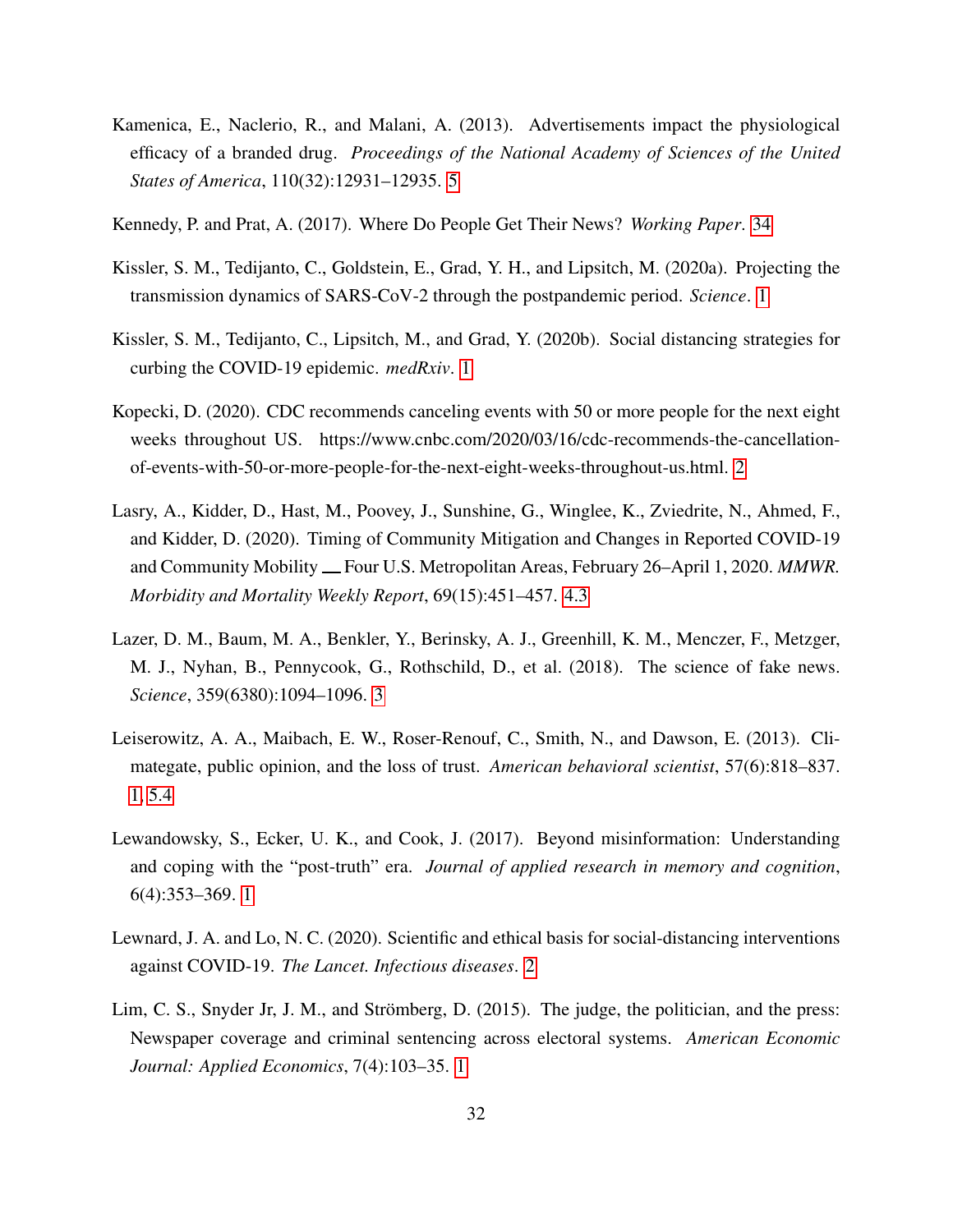- <span id="page-33-5"></span>Long, E., Chen, M. K., and Rohla, R. (2019). Political Storms: Emergent Partisan Skepticism of Hurricane Risks. SSRN Scholarly Paper ID 3339723, Social Science Research Network, Rochester, NY. [1](#page-2-0)
- <span id="page-33-1"></span>Martin, G. J. and Yurukoglu, A. (2017). Bias in Cable News: Persuasion and Polarization. *American Economic Review*, 107(9):2565–2599. [1,](#page-2-0) [4.1,](#page-10-3) [4.2,](#page-12-0) [5,](#page-15-0) [5.1,](#page-16-0) [32, 33,](#page-23-0) [5.4,](#page-23-1) [5.4,](#page-24-0) [A.3](#page-47-0)
- <span id="page-33-3"></span>Matrajt, L. and Leung, T. (2020). Evaluating the Effectiveness of Social Distancing Interventions to Delay or Flatten the Epidemic Curve of Coronavirus Disease. *Emerging Infectious Diseases*, 26(8). [1](#page-2-0)
- <span id="page-33-9"></span>McLaughlin, E. and Almasy, S. (2020). CDC official warns Americans it's not a question of if coronavirus will spread, but when. https://www.cnn.com/2020/02/25/health/coronavirus-usamerican-cases/index.html. [2](#page-6-0)
- <span id="page-33-7"></span>MediaMatters (2020). Sean Hannity attempts to minimize the coronavirus concerns by comparing it to violence in Chicago. https://www.mediamatters.org/coronavirus-covid-19/sean-hannityattempts-minimize-coronavirus-concerns-comparing-it-violence. [2](#page-6-0)
- <span id="page-33-6"></span>Nedelman, M. (2020). World Health Organization declares coronavirus a public health emergency of international concern - CNN. https://www.cnn.com/2020/01/30/health/coronaviruswho-public-health-emergency-international-concern-declaration/index.html. [2](#page-6-0)
- <span id="page-33-2"></span>Nishiura, H., Kobayashi, T., Miyama, T., Suzuki, A., Jung, S.-M., Hayashi, K., Kinoshita, R., Yang, Y., Yuan, B., Akhmetzhanov, A. R., and Linton, N. M. (2020). Estimation of the asymptomatic ratio of novel coronavirus infections (COVID-19). *International journal of infectious diseases: IJID: official publication of the International Society for Infectious Diseases*, 94:154– 155. [1](#page-2-0)
- <span id="page-33-4"></span>Painter, M. and Qiu, T. (2020). Political Beliefs affect Compliance with COVID-19 Social Distancing Orders. SSRN Scholarly Paper ID 3569098, Social Science Research Network, Rochester, NY. [1](#page-2-0)
- <span id="page-33-8"></span>Pearce, K. (2020). What is Social Distancing and How Can it Slow the Spread of Covid-19. https://hub.jhu.edu/2020/03/13/what-is-social-distancing/. [2](#page-6-0)
- <span id="page-33-0"></span>PewResearch (2020). Cable TV and Coronavirus: How Americans perceive the outbreak and view media coverage differ by main news source. *Pew Research Center's Journalism Project*. [1](#page-2-0)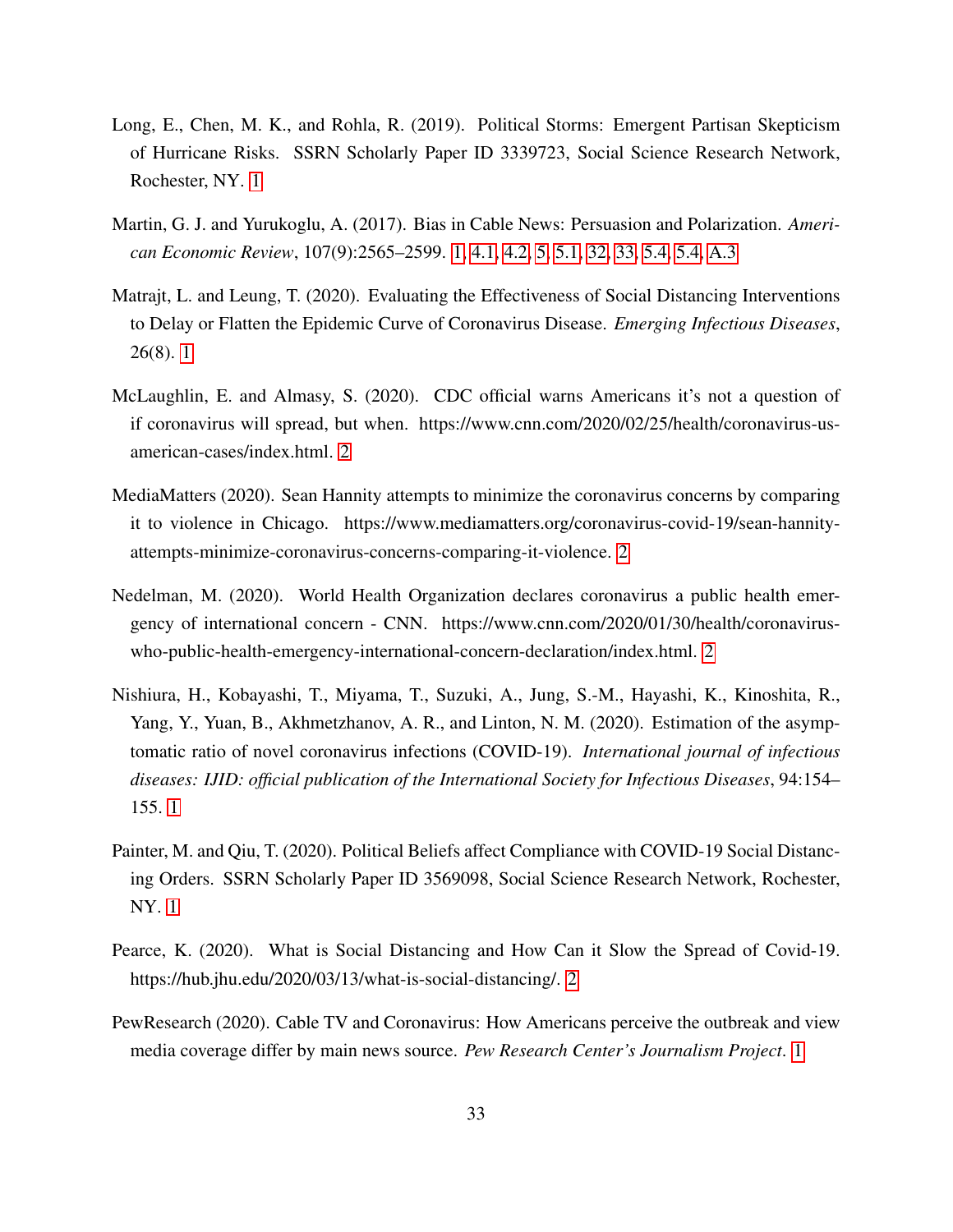<span id="page-34-12"></span>Proclamation 20-25 (2020). [29](#page-17-0)

- <span id="page-34-9"></span>Puhak, J. (2020). Coronavirus: President Trump said US authorities 'shut it down.' Here's what that means. https://www.foxnews.com/travel/airlines-us-coronavirus-outbreak-travelers-china. [2](#page-6-0)
- <span id="page-34-0"></span>Sapienza, P. and Zingales, L. (2012). A Trust Crisis. *International Review of Finance*, 12(2):123– 131. [1](#page-2-0)
- <span id="page-34-4"></span>Shapiro, B. (2016a). Positive spillovers and free riding in advertising of prescription pharmaceuticals: The case of antidepressants. *Browser Download This Paper*. [8](#page-2-0)
- <span id="page-34-5"></span>Shapiro, B., Hitsch, G. J., and Tuchman, A. (2019). Generalizable and Robust TV Advertising Effects. SSRN Scholarly Paper ID 3273476, Social Science Research Network, Rochester, NY. [8](#page-2-0)
- <span id="page-34-3"></span>Shapiro, J. M. (2016b). Special interests and the media: Theory and an application to climate change. *Journal of public economics*, 144:91–108. [7](#page-2-0)
- <span id="page-34-2"></span>Shearer, E. (2018). Social media outpaces print newspapers in the U.S. as a news source. https://www.pewresearch.org/fact-tank/2018/12/10/social-media-outpaces-printnewspapers-in-the-u-s-as-a-news-source. [2,](#page-6-0) [5.4](#page-23-1)
- <span id="page-34-7"></span>Sinkinson, M. and Starc, A. (2019). Ask your doctor? Direct-to-consumer advertising of pharmaceuticals. *The Review of Economic Studies*, 86(2):836–881. [8](#page-2-0)
- <span id="page-34-1"></span>Snyder Jr, J. M. and Strömberg, D. (2010). Press coverage and political accountability. *Journal of political Economy*, 118(2):355–408. [1](#page-2-0)
- <span id="page-34-11"></span>socoemergency.org (2020). No. C19-03 Order of the Health Officer of the County of Sonoma: Shelter in Place. https://socoemergency.org/order-of-the-health-officer-shelter-in-place/. [9](#page-8-0)
- <span id="page-34-6"></span>Spenkuch, J. L. and Toniatti, D. (2016). Political Advertising and Election Outcomes. [8](#page-2-0)
- <span id="page-34-8"></span>Stephens-Davidowitz, S., Varian, H., and Smith, M. D. (2017). Super returns to Super Bowl ads? *Quantitative Marketing and Economics*, 15(1):1–28. [8](#page-2-0)
- <span id="page-34-10"></span>The Ingraham Angle (2020a). The coronavirus crisis is teaching us a lot about the so-called experts. http://video.foxnews.com/v/6149181785001/. [2](#page-6-0)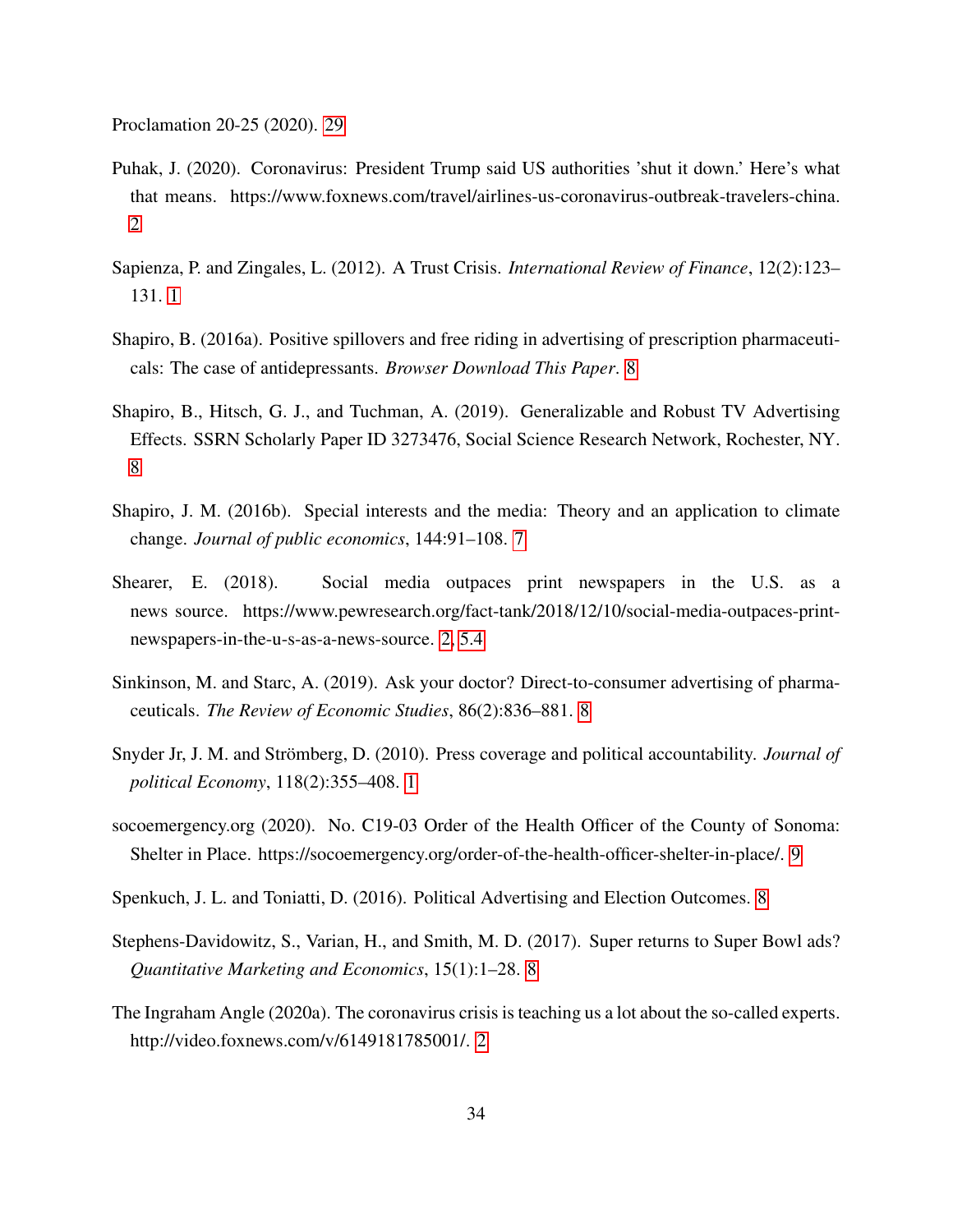- <span id="page-35-6"></span>The Ingraham Angle (2020b). Experts don't like to admit they're wrong. http://video.foxnews.com/v/6153322981001/. [2](#page-6-0)
- <span id="page-35-4"></span>The Ingraham Angle (2020c). The pandemic party. Left weaponizing coronavirus fears. http://video.foxnews.com/v/6136344806001/. [2](#page-6-0)
- <span id="page-35-7"></span>The Rachel Maddow Show (2020). Rachel Maddow Coronavirus Special. http://www.msnbc.com/transcripts/nav-rachel-maddow-show/2020-02-25. [2](#page-6-0)
- Trump, D. (2020). Declaring a National Emergency Concerning the Novel Coronavirus Disease (COVID-19) Outbreak. *Federal Register*, pages 15337–15338.
- <span id="page-35-1"></span>Tuchman, A. E., Nair, H. S., and Gardete, P. M. (2018). Television ad-skipping, consumption complementarities and the consumer demand for advertising. *Quantitative Marketing and Economics*, 16(2):111–174. [5](#page-2-0)
- <span id="page-35-9"></span>Wattenberg, M. P. and Brians, C. L. (1999). Negative campaign advertising: Demobilizer or mobilizer? *American political science review*, 93(4):891–899. [36](#page-24-0)
- <span id="page-35-0"></span>Weaver, S. R., Jazwa, A., Popova, L., Slovic, P., Rothenberg, R. B., and Eriksen, M. P. (2017). Worldviews and trust of sources for health information on electronic nicotine delivery systems: Effects on risk perceptions and use. *SSM-population health*, 3:787–794. [1,](#page-2-0) [5.4](#page-24-0)
- <span id="page-35-5"></span>White House (2020). Remarks by President Trump, Vice President Pence, and Members of the Coronavirus Task Force in Press Briefing. https://www.whitehouse.gov/briefingsstatements/remarks-president-trump-vice-president-pence-members-coronavirus-task-forcepress-briefing-4/. [2](#page-6-0)
- <span id="page-35-8"></span>Wooldridge, J. M. (2008). Instrumental variables estimation of the average treatment effect in the correlated random coefficient model. *Advances in econometrics*, 21:93–117. [30](#page-17-0)
- <span id="page-35-2"></span>Wright, A. L., Sonin, K., Driscoll, J., and Wilson, J. (2020). Poverty and economic dislocation reduce compliance with covid-19 shelter-in-place protocols. *University of Chicago, Becker Friedman Institute for Economics Working Paper*, (2020-40). [1](#page-2-0)
- <span id="page-35-3"></span>Wulfsohn, J. A. (2020). Fox News reaches highest viewership in network's history, topping MSNBC, CNN in 2020. https://www.foxnews.com/media/highest-viewership-network-history-msnbc-cnn-2020. [2](#page-6-0)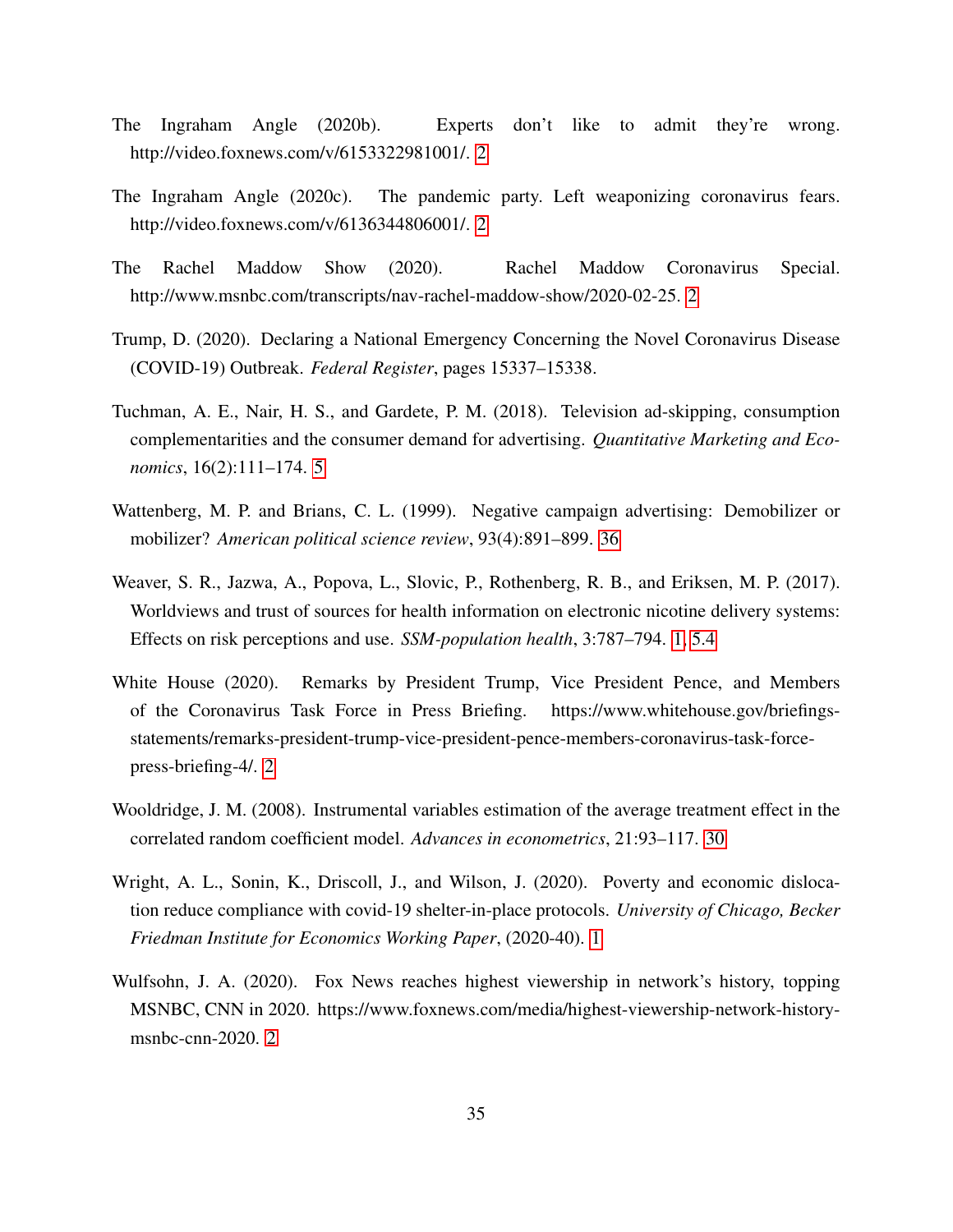- <span id="page-36-2"></span>Yanagizawa-Drott, D. (2014). Propaganda and conflict: Evidence from the Rwandan genocide. *The Quarterly Journal of Economics*, 129(4):1947–1994. [1](#page-2-0)
- <span id="page-36-1"></span>Yaniv, I. (2004). The Benefit of Additional Opinions. *Current Directions in Psychological Science*, 13(2):75–78. [1](#page-2-0)
- <span id="page-36-0"></span>Yaniv, I. and Kleinberger, E. (2000). Advice Taking in Decision Making: Egocentric Discounting and Reputation Formation. *Organizational Behavior and Human Decision Processes*, 83(2):260–281. [1](#page-2-0)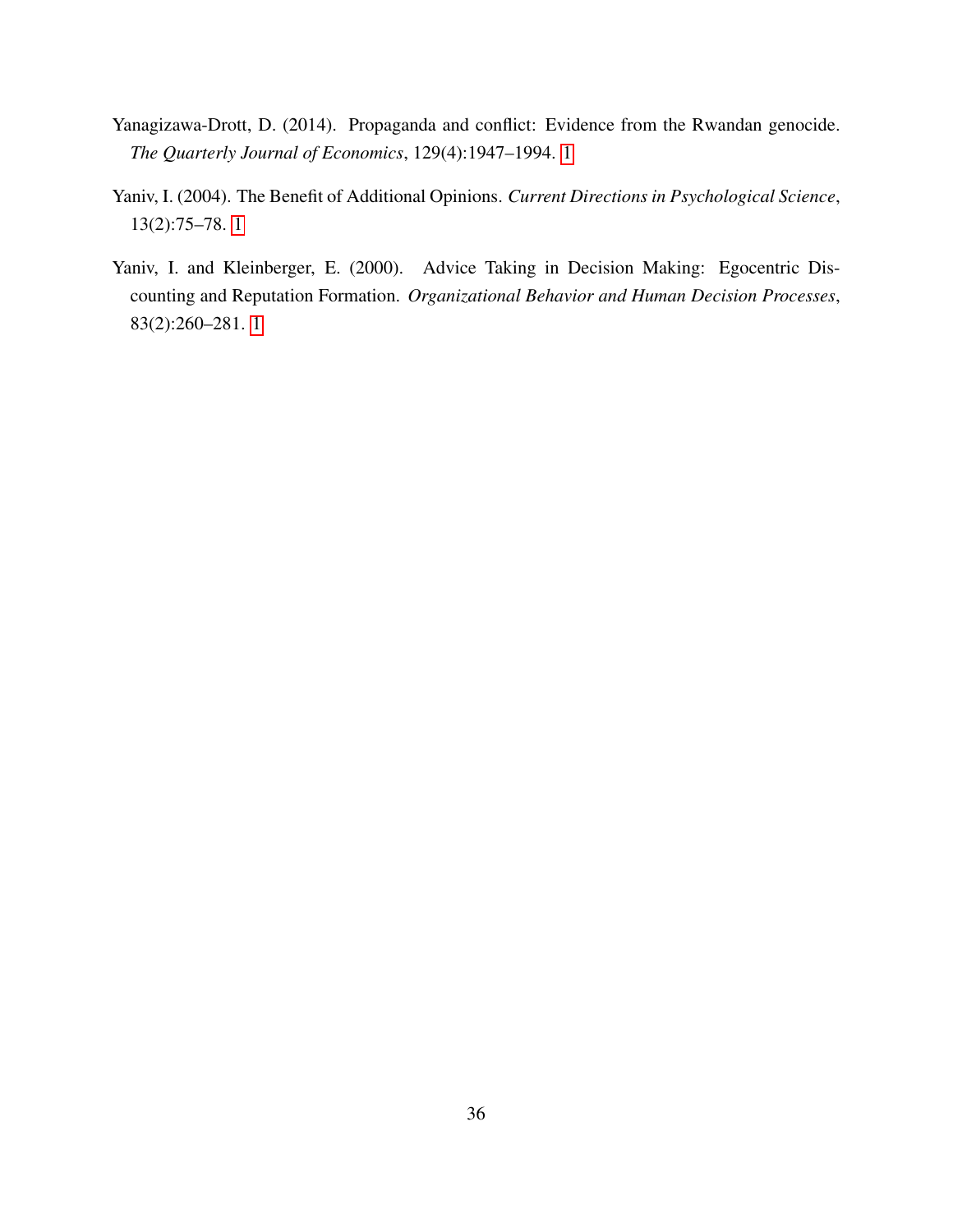<span id="page-37-0"></span>

Figure 1: Distribution of channel positions across headends for each of the three news channels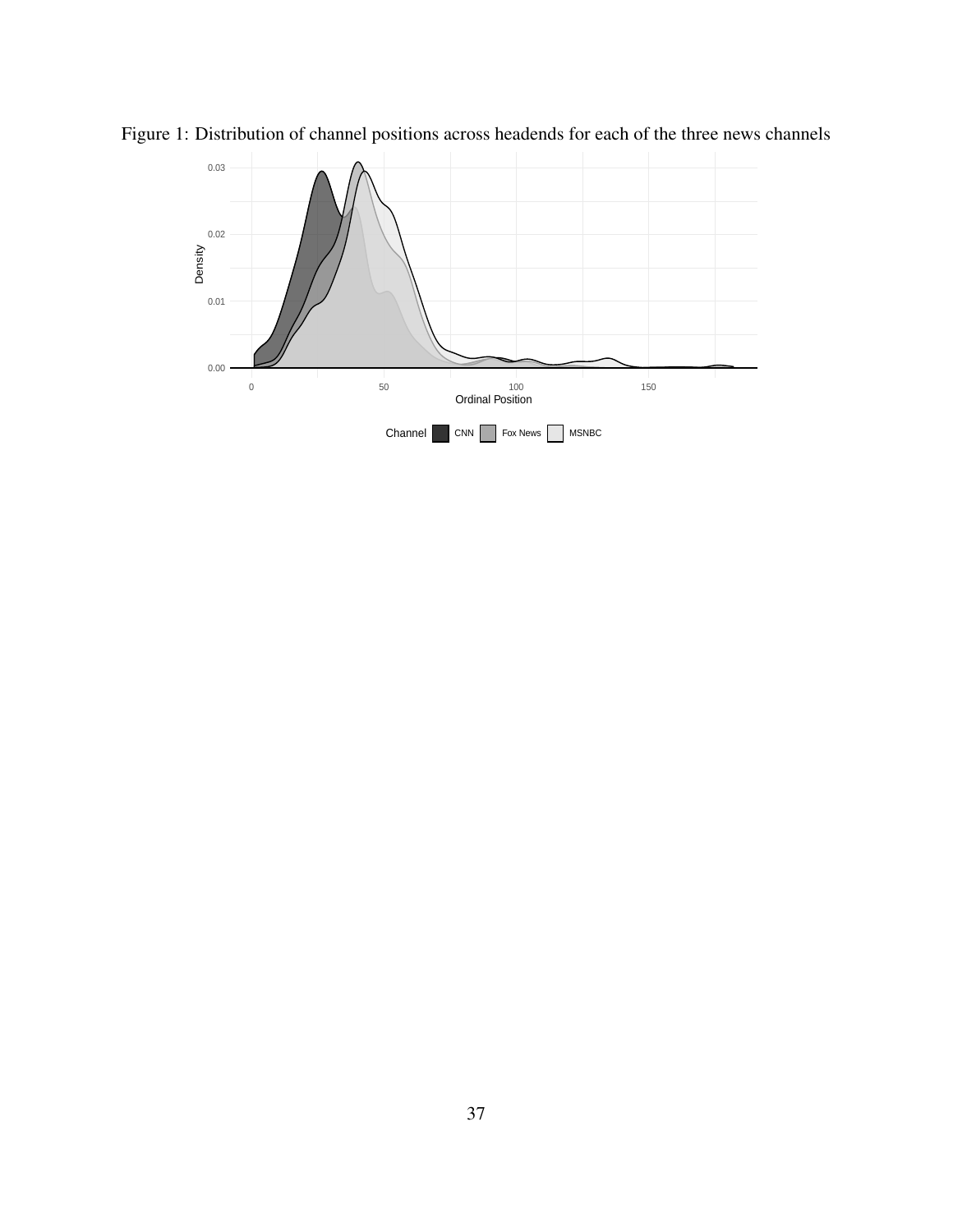

<span id="page-38-0"></span>Figure 2: Stay-at-home propensity over time

The solid lines and the shared regions correspond to the predicted values and confidence regions of the local polynomial regression, estimated with LOESS method.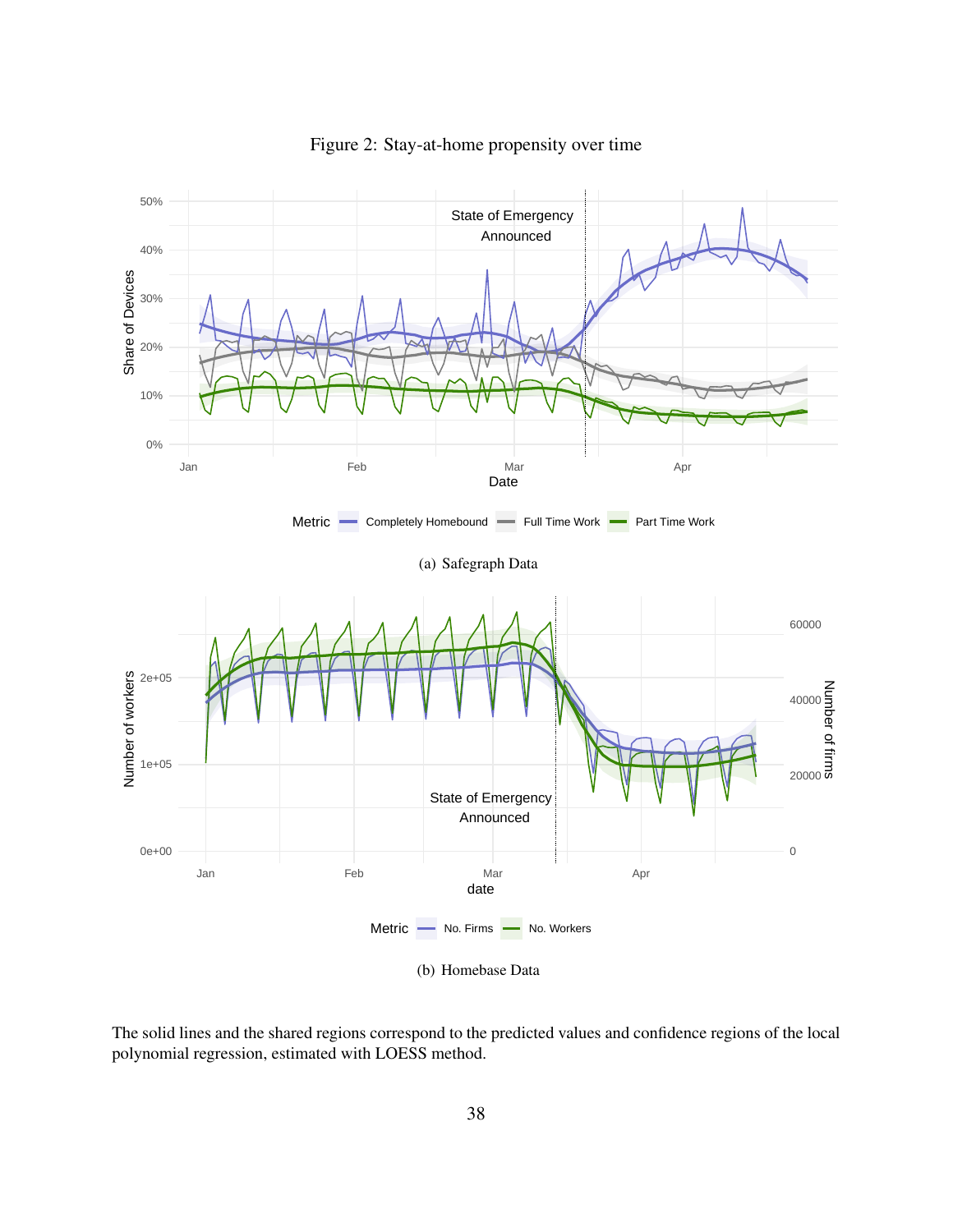

<span id="page-39-0"></span>Figure 3: Effect of channel viewership on share of people at home

(b) CNN effect  $-\beta_{ct}^{CNN}$  for share of people at home

We allow for flexible state-level trends by including a state by time fixed effects interactions, as well as for flexible effects of other news channels' viewership by including an interaction of time fixed effects with number of channels in cable system and other news channels' positions.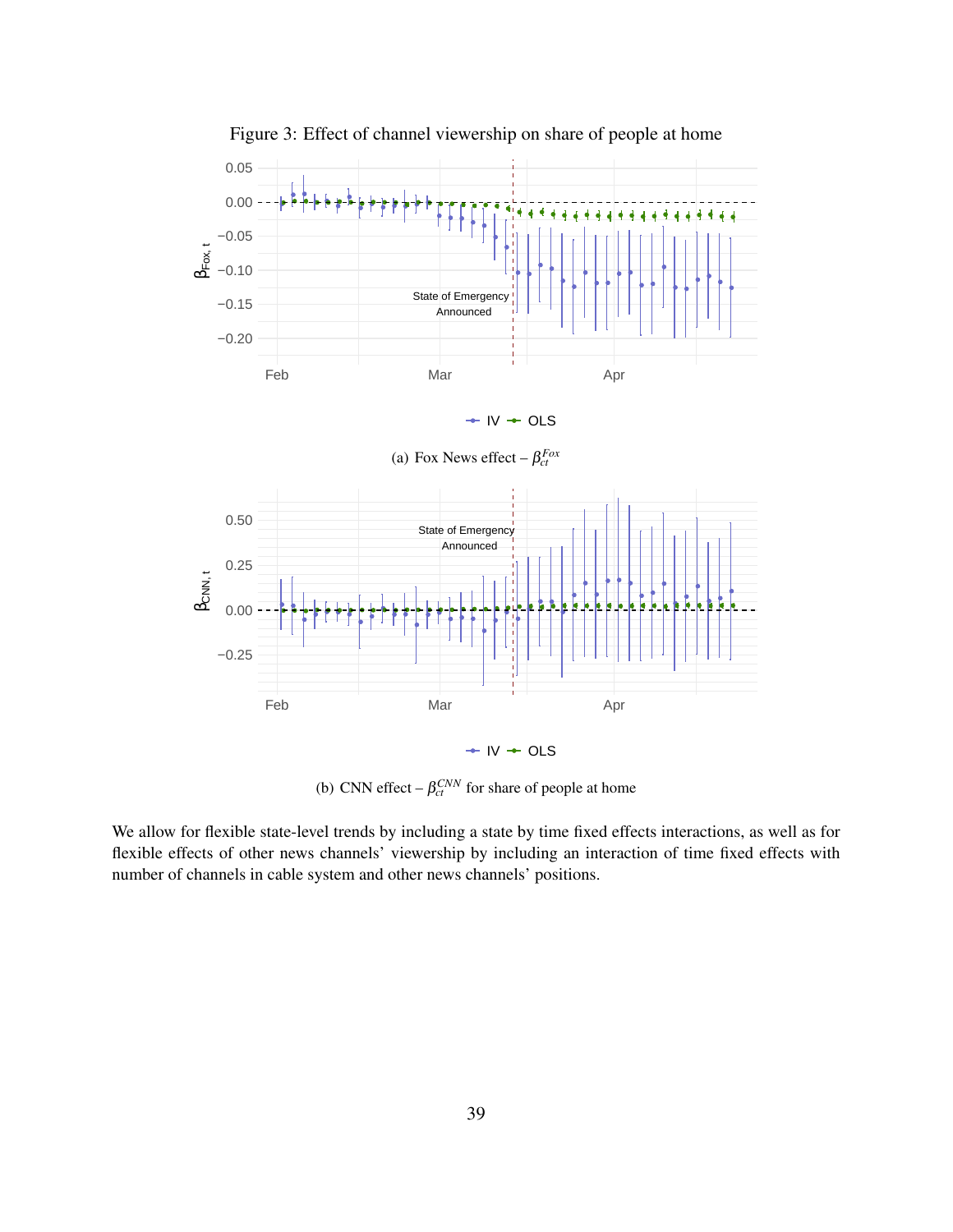

<span id="page-40-0"></span>Figure 4: Fox News viewership effects, social distancing compliance and business closures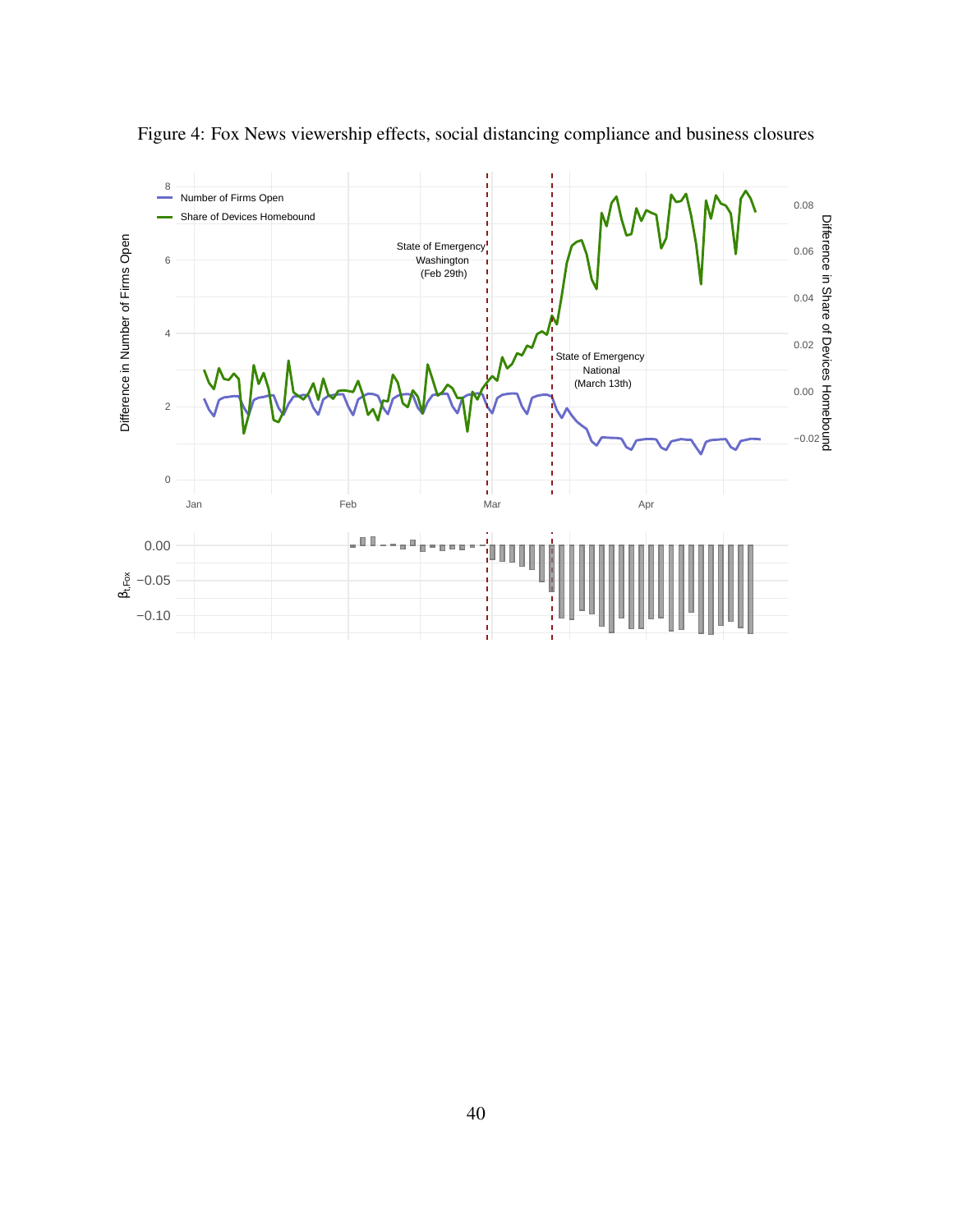

<span id="page-41-0"></span>Figure 5: Persuasion rates, *PFOX*,*<sup>t</sup>*

(b) Part-Time and Full-Time Work Travel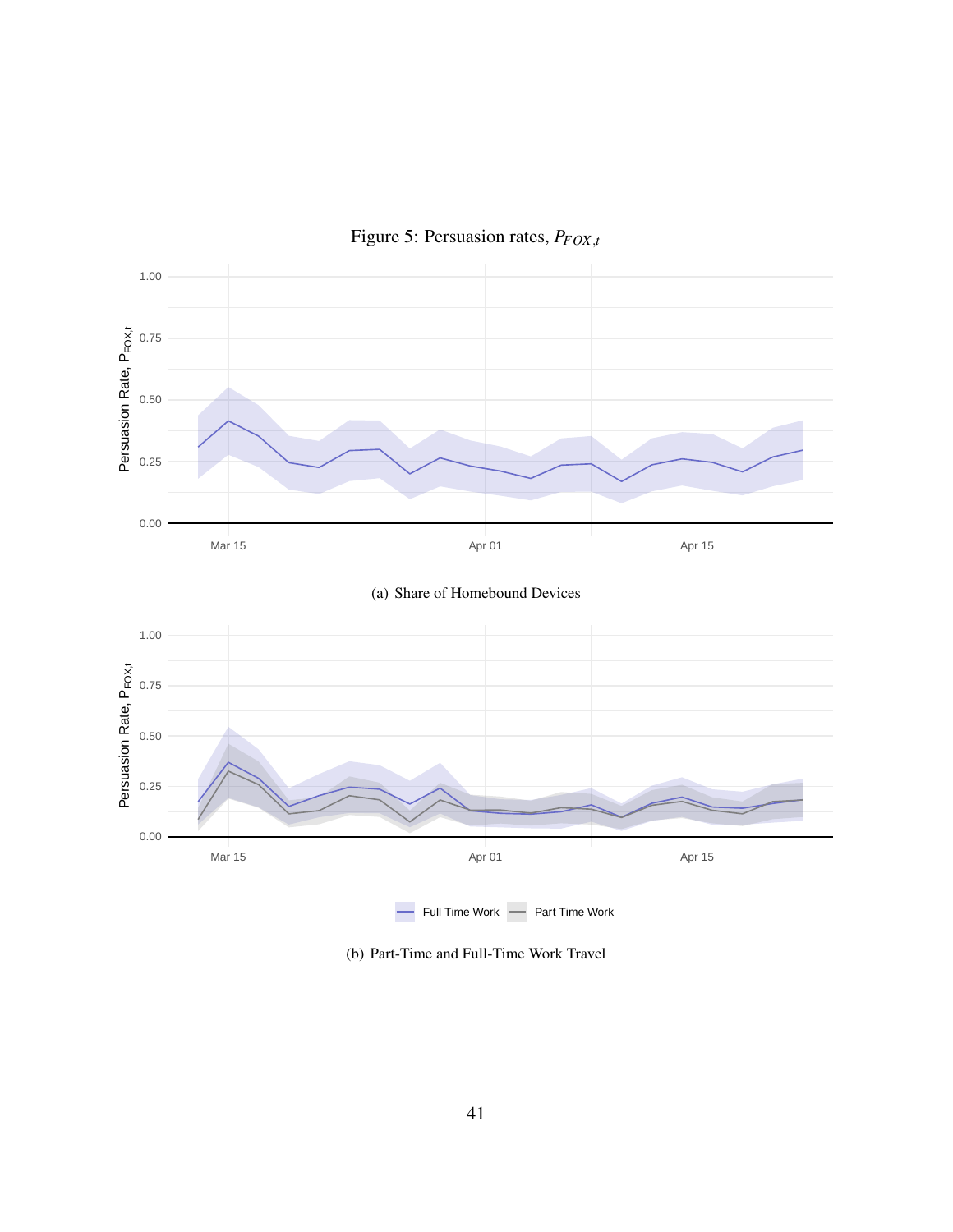|                 | Mean |                  |               |          |       | Median SD Min Max Num Headends |
|-----------------|------|------------------|---------------|----------|-------|--------------------------------|
|                 |      |                  |               | Ratings  |       |                                |
| <b>CNN</b>      | 0.51 | $0.17 \quad 1.5$ |               | $\theta$ | 40.03 | 2502                           |
| Fox News $1.32$ |      | 0.49             | $2.6^{\circ}$ | 0        | 32.59 | 2499                           |
| <b>MSNBC</b>    | 0.34 | 0.03             | 1 1 1         | $\theta$ | 17.16 | 2335                           |

<span id="page-42-0"></span>Table 1: Summary statistics for NLTV data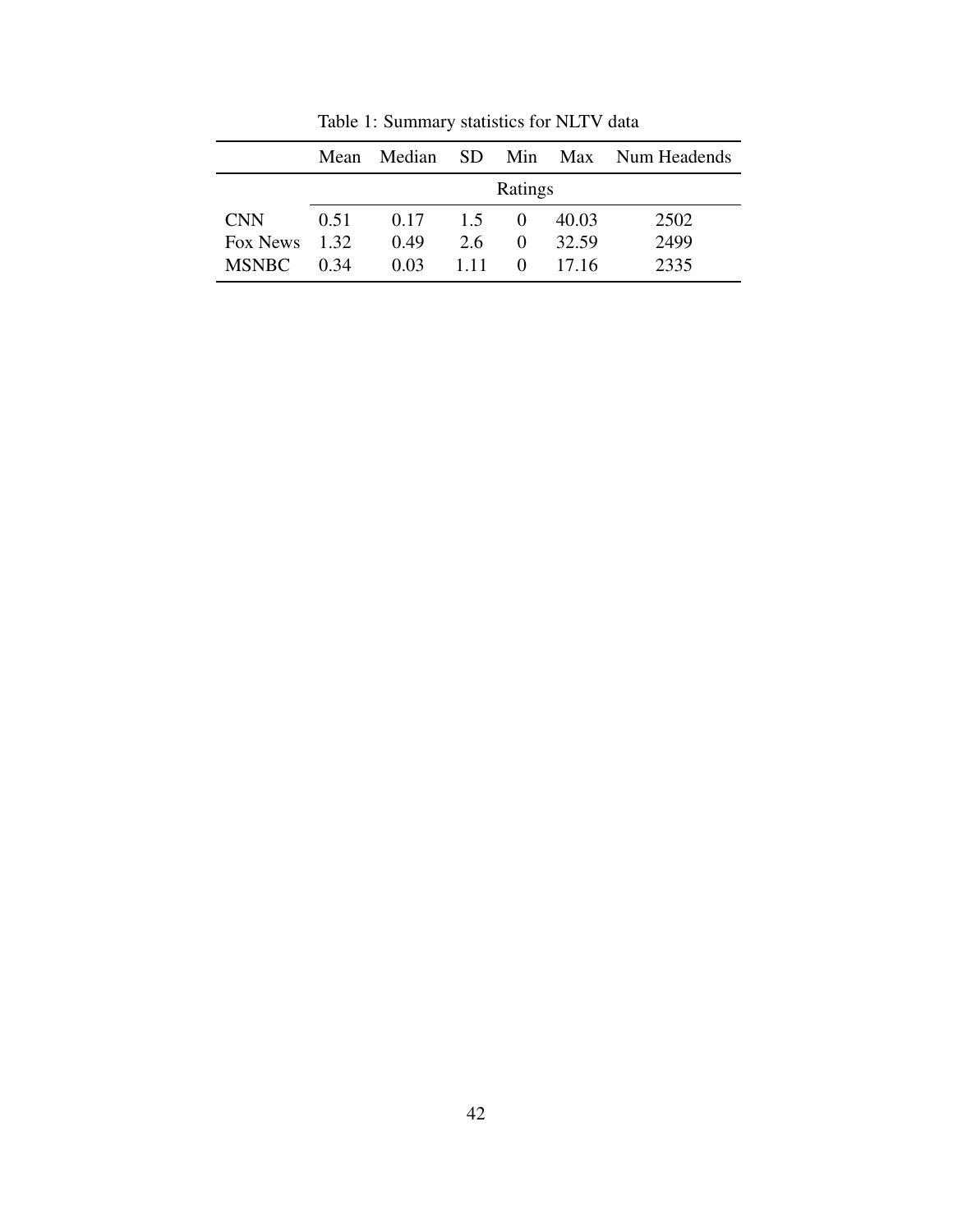|               | Mean  | Median | - SD    |                  |     | Min Max Num Headends |
|---------------|-------|--------|---------|------------------|-----|----------------------|
|               |       |        |         | <b>Positions</b> |     |                      |
| <b>CNN</b>    | 34.85 | 32.    | 18.31 1 |                  | 163 | 2502                 |
| Fox News 43.2 |       | 41     | 17.77   | $-1$             | 177 | 2499                 |
| <b>MSNBC</b>  | 49.64 | 46.    | 23.43   | $\mathcal{R}$    | 182 | 2335                 |

<span id="page-43-0"></span>Table 2: Summary statistics for FOCUS data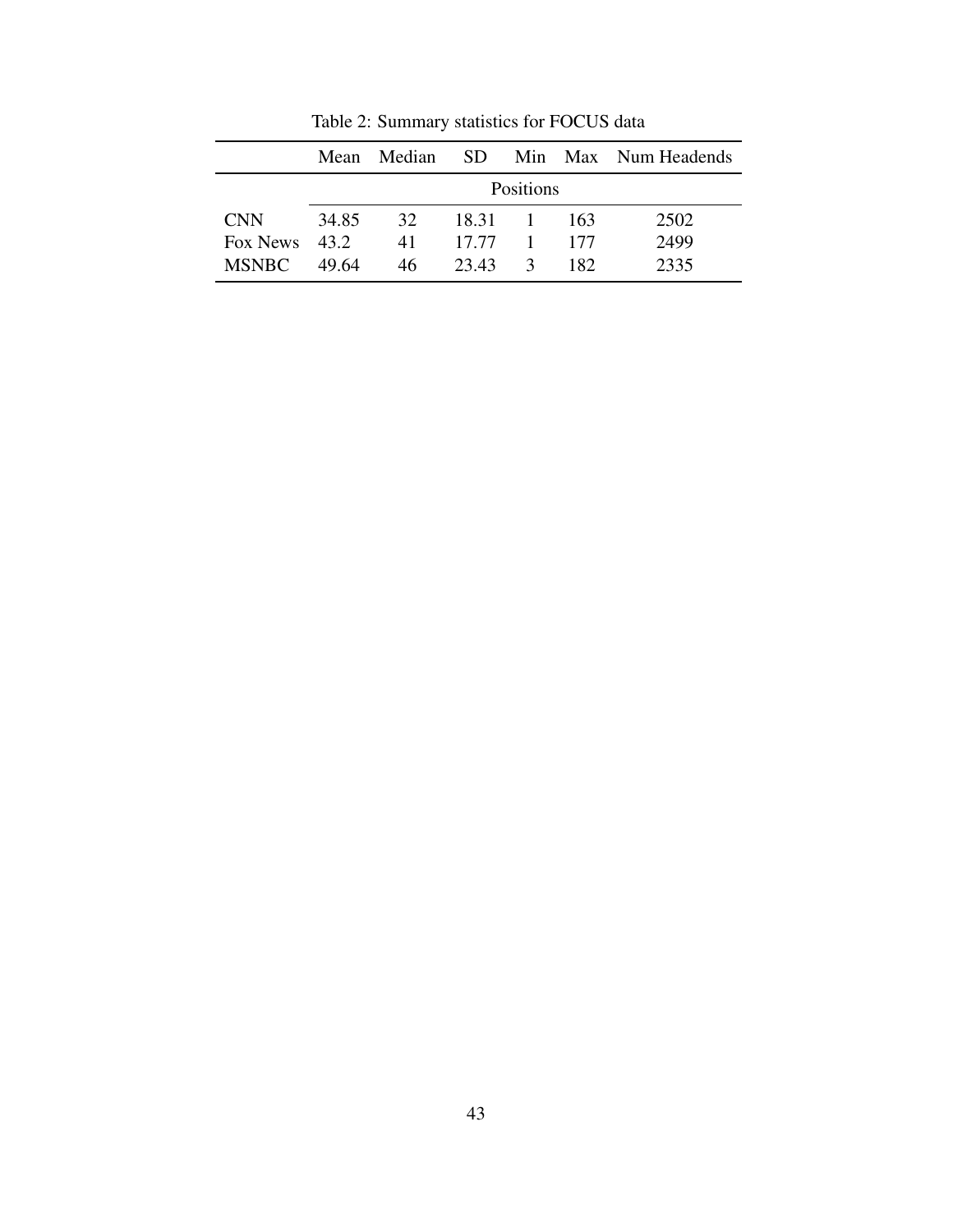| Measure                                                                         | Mean    | Median            | <b>SD</b> | Min      | Max     | # Zips    | # Days |    |
|---------------------------------------------------------------------------------|---------|-------------------|-----------|----------|---------|-----------|--------|----|
| (a) Baseline (January Average) Stay-at-Home Propensity in Safegraph Data        |         |                   |           |          |         |           |        |    |
| <b>Share Homebound Devices</b>                                                  | 0.23    | 0.23              | 0.04      | 0.05     | 0.49    |           | 27,173 |    |
| Share Devices at Work Full Time                                                 | 0.19    | 0.18              | 0.03      | 0.08     | 0.51    |           | 27,173 |    |
| <b>Share Devices at Work Part Time</b>                                          | 0.11    | 0.11              | 0.02      | 0.03     | 0.2     |           | 27,173 |    |
| (b) Social Distancing Compliance based on Safegraph Data (Feb 1st - April 24th) |         |                   |           |          |         |           |        |    |
| SD (Share Homebound Devices)                                                    | 0.06    | 0.04              | 0.11      | $-0.43$  | 0.64    | 2,282,440 | 27,173 | 84 |
| SD (Share Devices at Work Full Time)                                            | $-0.03$ | $-0.03$           | 0.05      | $-0.41$  | 0.69    | 2,282,440 | 27,173 | 84 |
| SD (Share Devices at Work Part Time)                                            | $-0.02$ | $-0.03$           | 0.04      | $-0.19$  | 0.37    | 2,282,440 | 27,173 | 84 |
|                                                                                 |         | (c) Homebase Data |           |          |         |           |        |    |
| Number of Workers                                                               | 11.53   | 4                 | 20.26     | $\Omega$ | 523     | 1,258,404 | 14,981 | 84 |
| Number of Firms                                                                 | 2.6     | 1                 | 3.8       | $\theta$ | 61      | 1,258,404 | 14,981 | 84 |
|                                                                                 |         | (d) Facteus Data  |           |          |         |           |        |    |
| Number of Cards                                                                 | 118.27  | 38                | 238.65    | 1        | 43934   | 1,439,343 | 21,947 | 67 |
| Number of Transactions                                                          | 145.06  | 47                | 293.88    | 1        | 48434   | 1,439,343 | 21,947 | 67 |
| Total Spent (\$1000)                                                            | 4.37    | 1.36              | 10.01     | $\theta$ | 2522.47 | 1,439,343 | 21,947 | 67 |

<span id="page-44-0"></span>Table 3: Summary statistics of the stay-at-home propensity variables

Homebound devices are defined as devices that did not leave Geohash-7 of their home. Devices displaying full-time (respectively, part-time) work behavior are those that spent more than 6 (respectively, 3-6) hours at Geohash-7 location other than their home. The unit of analysis is zipcode-day.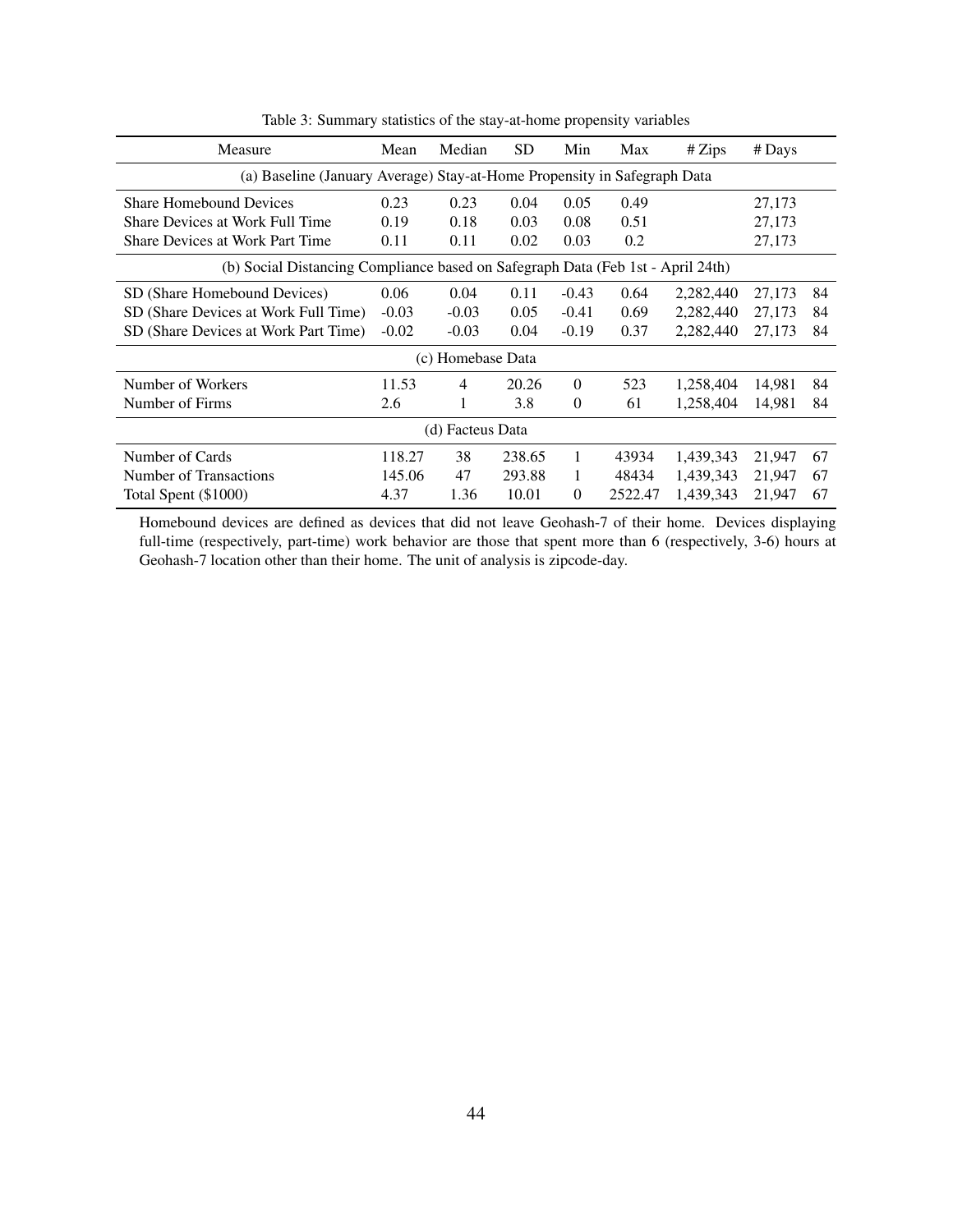|                                     |                          | Effect of channel position's on ratings of Fox News |                          |                         |
|-------------------------------------|--------------------------|-----------------------------------------------------|--------------------------|-------------------------|
|                                     | (1)                      | (2)                                                 | (3)                      | (4)                     |
| <b>Ordinal Position of Fox News</b> | $-0.0089***$<br>(0.0024) | $-0.0083***$<br>(0.0023)                            | $-0.0067***$<br>(0.0026) | $-0.0057**$<br>(0.0025) |
| Demographic Controls                |                          | X                                                   |                          | X                       |
| Intab weights                       | X                        | $\mathbf{x}$                                        |                          |                         |
| Cable System Controls               | X                        | $\mathbf{x}$                                        | X                        | X                       |
| <b>State FEs</b>                    | X                        | $\mathbf{x}$                                        | X                        | X                       |
| F (pos variables)                   | 14.22                    | 13.34                                               | 6.86                     | 5.28                    |
| <b>Observations</b>                 | 26,411                   | 22,854                                              | 21,234                   | 18,155                  |
| Adjusted $R^2$                      | 0.3040                   | 0.3256                                              | 0.2016                   | 0.2172                  |

## <span id="page-45-0"></span>Table 4: The effect of channel position on ratings - FOX

<sup>a</sup> Stars: <sup>∗</sup>p<0.1; ∗∗p<0.05; ∗∗∗p<0.01. Standard errors clustered on cable system level. Demographic controls include: median zipcode income, share of population with bachelor degree, labor force participation, share of population that is white, share of population below poverty line, median age, log population density and county-level republican vote share in 1996 elections. Cable system controls include number of channels in cable system and positions of competing news channels.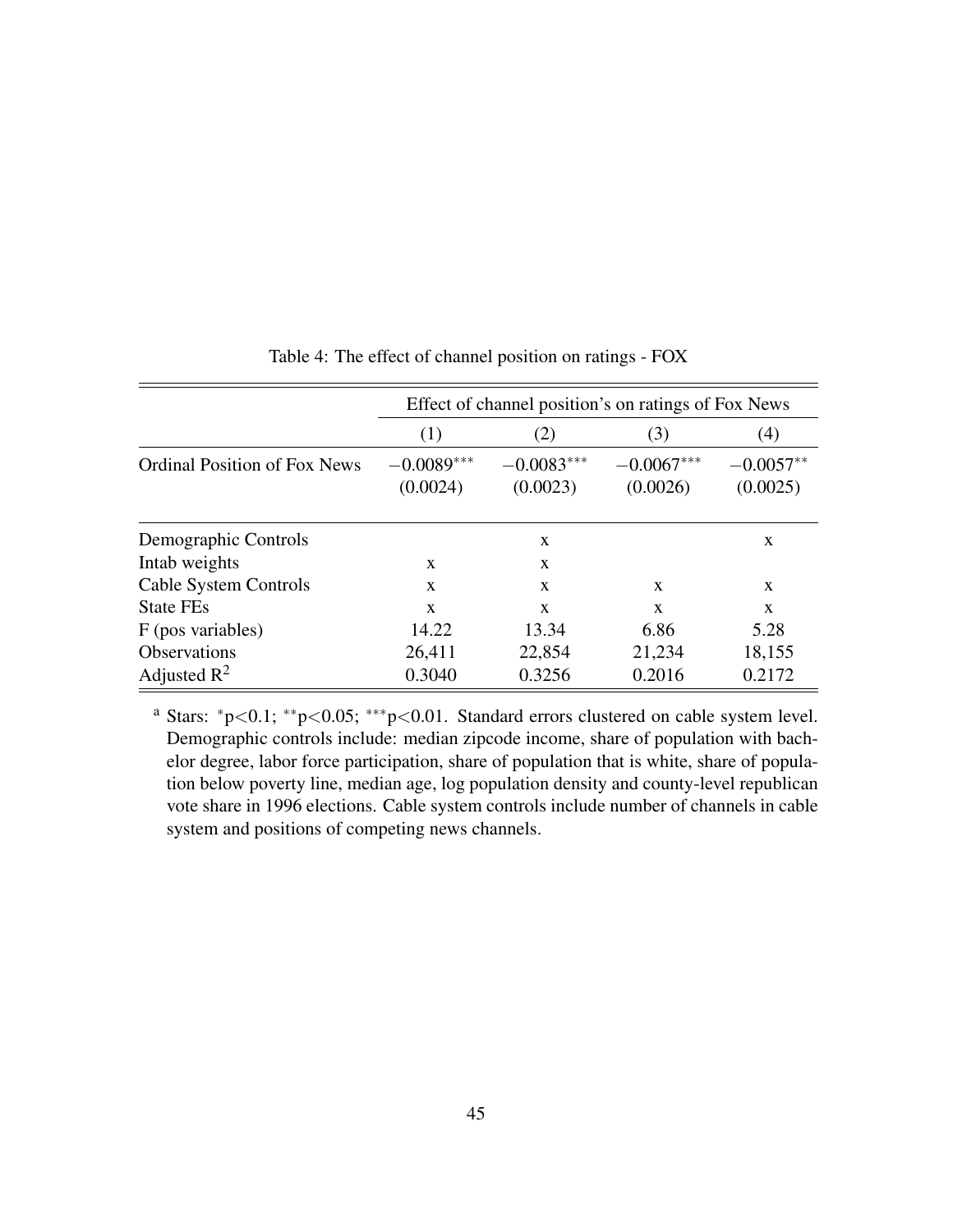|                                  | (1)    | (2)    | (3)    | (4)    | (5)    | (6)    |
|----------------------------------|--------|--------|--------|--------|--------|--------|
| $R^2$                            | 0.03   | 0.2    | 0.85   | 0.88   | 0.88   | 0.92   |
| $\overline{N}$                   | 330889 | 330889 | 330889 | 330889 | 330889 | 330889 |
| # Clusters                       | 2253   | 2253   | 2253   | 2253   | 2253   | 2253   |
| Demographic controls             | X      |        |        |        |        |        |
| Zip FE                           |        | X      | X      | X      | X      | X      |
| State X Time                     |        |        | X      | X      | X      | X      |
| <b>FXNC</b> Viewership X Time    |        |        |        | X      | X      | X      |
| Cable System Controls X Time     |        |        |        |        | X      | X      |
| <b>Basic Demographics X Time</b> |        |        |        |        |        | X      |

<span id="page-46-0"></span>Table 5: Summary statistics for panel regressions - FOX

Standard errors are clustered on cable system level. Observations are weighted by the number of panelists in the NLTV data. Demographic controls include: median income, share of population with bachelor degree, labor force participation, share of population that is white, share of population below poverty line, median age, log population density and county-level republican vote share in 1996 elections. Cable System Controls include the positions of competing news channels and number of channels in a system. Basic Demographics include median income and log population density.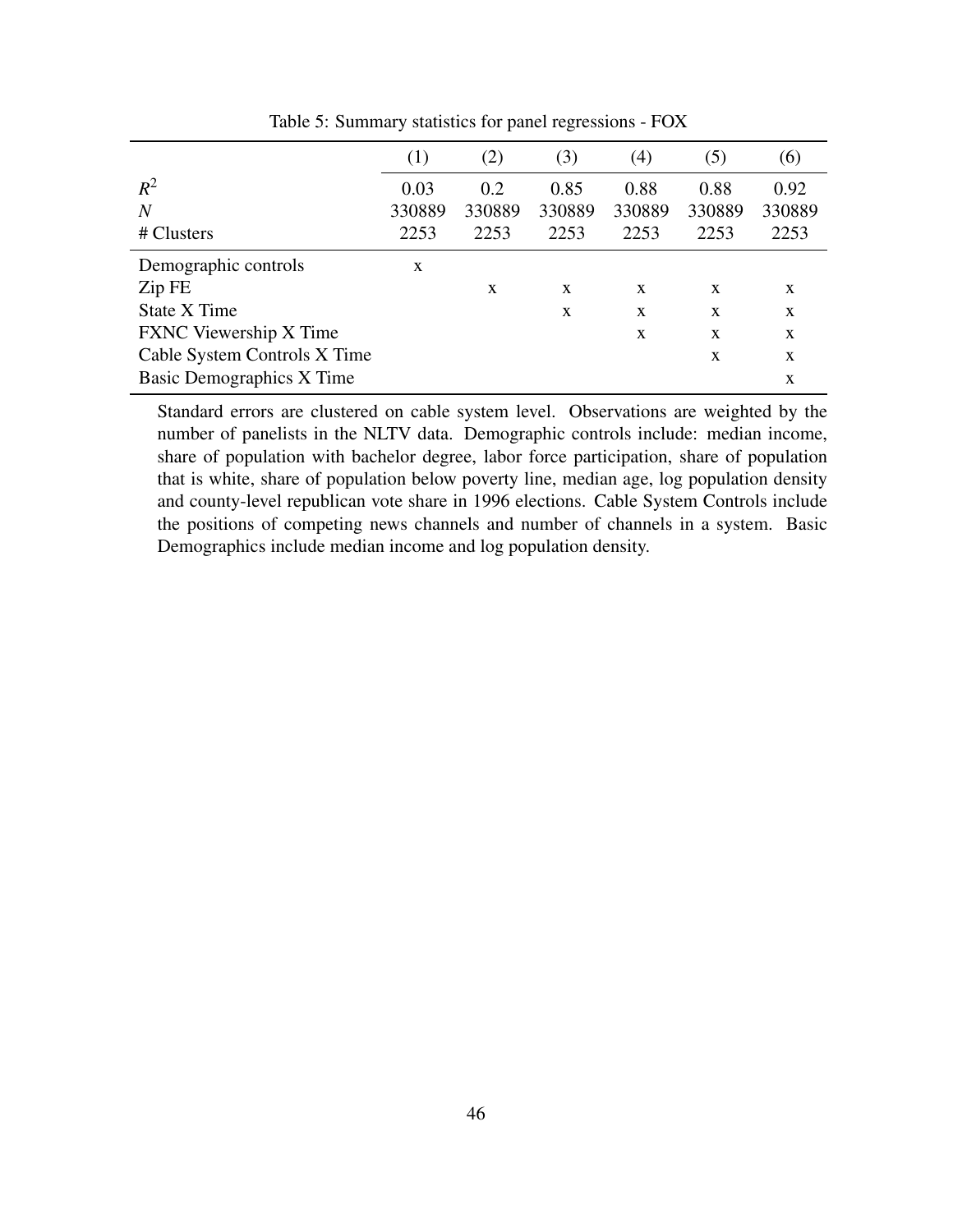# A Appendix

#### A.1 First Stage Regressions for CNN

[Table A1 about here.]

# A.2 Instrumental Validity

[Table A2 about here.]

[Table A3 about here.]

#### <span id="page-47-0"></span>A.3 Cleaning and Merging NLTV and FOCUS Data

The data were pre-processed for a universe of channels that are available on local cable systems in the US and recorded in the NLTV and FOCUS datasets. We merge the November 2015 NLTV viewership data with the annual 2015 FOCUS data on channel positions by headend number and station name. Following [Martin and Yurukoglu](#page-33-1) [\(2017\)](#page-33-1), we convert the numeric positions of channels to their ordinal positions based on the sequential order of each channel in the lineup. Similar data are available for each February and November between 2006 and 2015.

We follow the procedure outlined by [Martin and Yurukoglu](#page-33-1) [\(2017\)](#page-33-1) to map headends to zip codes. 52.7% of the zip codes have a single headend in the NLTV/FOCUS data. For zip codes with 2 or more headends, we use the headend with the largest number of cable subscribers. This assignment rule is unlikely to influence our results since the largest headend accounts for at least half of total subscribers in 97.2% of the zip codes (subscribers are counted as subscribers of headends present in each zip code).

For our analysis, we retain the viewership and position information for the three largest cable news channels: Fox News, CNN, and MSNBC. The data from November 2015 span 2,536 headends, representing 30,517 zip codes from 210 DMAs.

# <span id="page-47-1"></span>A.4 Additional Tables

[Table A4 about here.]

[Table A5 about here.]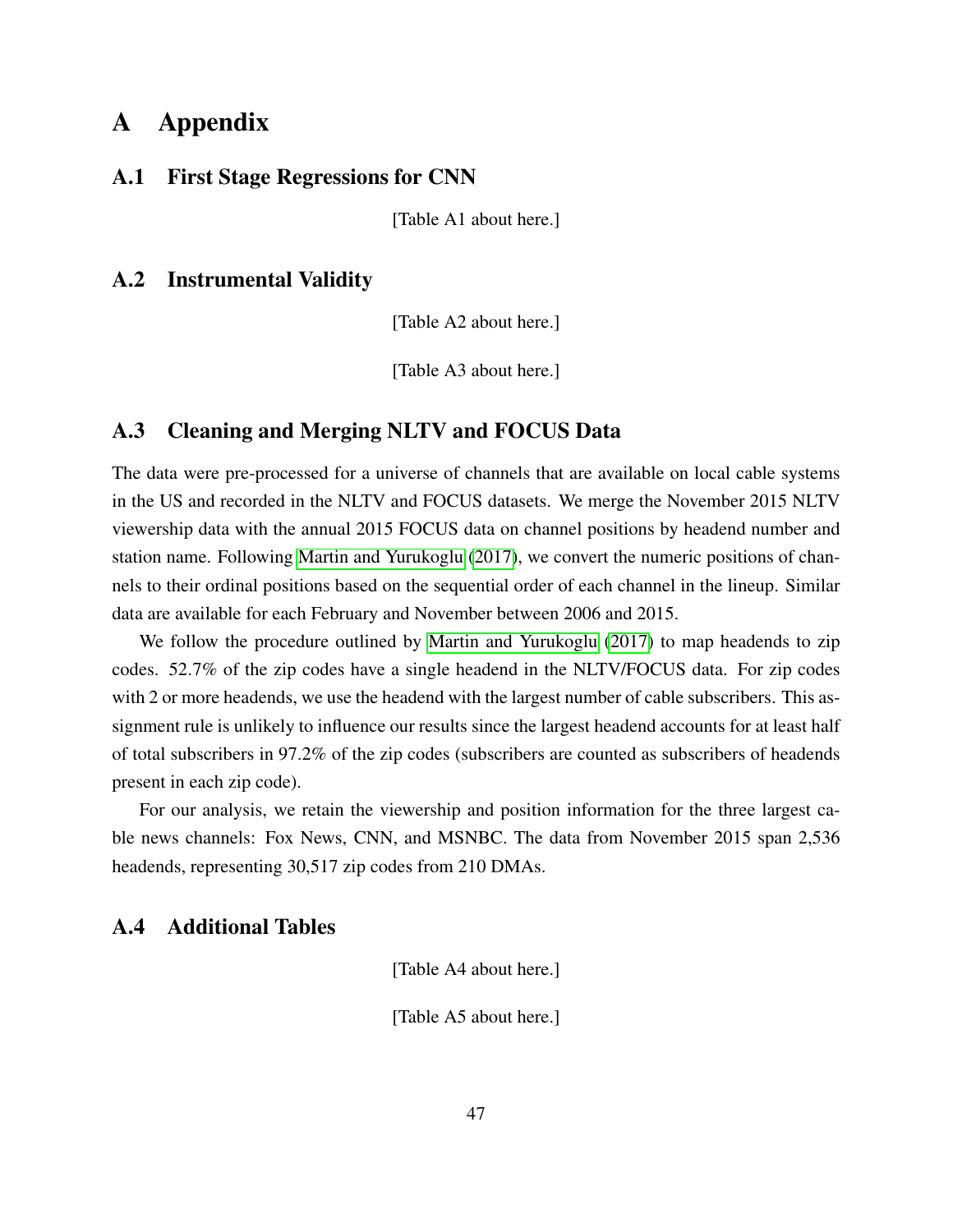# <span id="page-48-6"></span>A.5 Other SD Outcomes

[Figure A1 about here.]

[Figure A2 about here.]

### <span id="page-48-2"></span>A.6 Reduced Form Estimates

[Figure A3 about here.]

# <span id="page-48-1"></span>A.7 "Saturated" OLS Estimates Controlling for Demographics

[Figure A4 about here.]

# <span id="page-48-3"></span>A.8 OLS and IV Estimates with State-Level Clustering

[Figure A5 about here.]

# <span id="page-48-5"></span>A.9 IV Estimates with 2020 Viewership

[Figure A6 about here.]

# <span id="page-48-4"></span>A.10 IV Estimates with Flexible Demographic Controls

[Figure A7 about here.]

# <span id="page-48-0"></span>A.11 Channel Position Changes

Using the historical FOCUS data going back to 2006, we count, for each of the three news channels, the number of headends where (numeric) channel position stays exactly the same from one year to the next (for those headends which are present in both years). Table [A6](#page-67-0) reports these results. We see that for the large majority for headends, (numeric) positions of the three news channels remain constant.

[Table A6 about here.]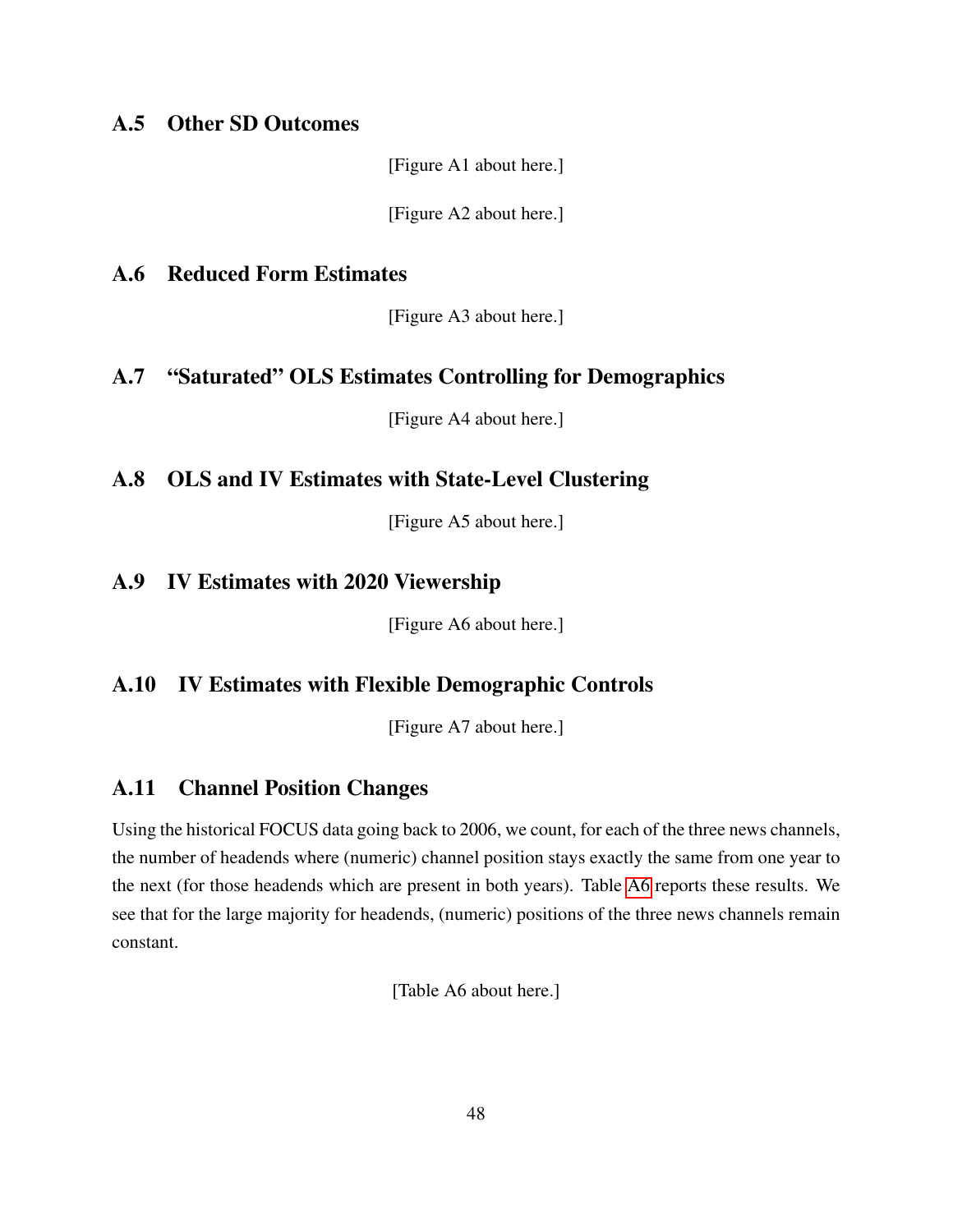#### <span id="page-49-0"></span>A.12 Simulation of the Attenuation Bias

We present a simulation exercise to demonstrate how attenuation bias in the OLS estimates due to measurement error in Fox New viewership can overwhelm the endogeneity bias, as in Figure [3.](#page-39-0) To mimic our setting where we use the 2015 data to proxy for 2020 viewership, we use the empirically observed correlation in 2010 and 2015 Fox News viewership from the NLTV data. We assume the 2010 and 2015 viewership are drawn from the same data-generating process.

Let  $r_{FOX,z}^t$  denote the true Fox News viewership in market *z* in year *t*. We assume that social distancing compliance, *SD<sup>z</sup>* , is determined by viewership:

$$
SD_z = \beta r_{FOX,z}^{2015} + \varepsilon_z + \mu_z
$$

where  $\varepsilon_z$  and  $\mu_z$  are random disturbances, such that  $E(r_{FOX,z}^{2015}\mu_z) = 0$ ; but  $E(r_{FOX,z}^{2015}\varepsilon_z) \neq 0$  as viewership is endogenous.

In the data, we observe a noisy measure of viewership,  $\tilde{r}_{FOX,z}^t = r_{FOX,z}^t + \xi_z$ , where  $\xi_z$  is the sampling error from the NLTV household sample. Using  $\tilde{r}_{FOX,z}^t$  as a proxy for viewership introduces classical measurement error, an additional form of endogeneity bias, into our key *SD<sup>z</sup>* regression:

$$
SD_z = \beta \tilde{r}_{FOX,z}^{2015} + \varepsilon_z + \mu_z - \beta \xi_z.
$$

Of interest is whether we expect that the magnitude of endogeneity bias from measurement error in our setting, βξ*<sup>z</sup>* , will attenuate the OLS coefficients to an extent that it will offset the endogeneity bias from  $\varepsilon$ <sub>z</sub>, leading to OLS estimates that are smaller in magnitude than the IV estimates.

We run the simulation in five steps:

- 1. Compute the correlation between the observed Fox News viewership in 2010 and 2015:  $corr(rating_{FOX,z}^{2010},rating_{FOX,z}^{2015}) = 0.07535;$
- 2. Regress the observed 2015 Fox New viewership on channel positions to determine the datagenerating process:

$$
rating_{FOX,z}^{2015} = 1.3322 - 0.0056 * position_{FOX,z}^{2015}.
$$

3. Use the data-generating process from (2) to simulate two sets of Fox News viewership ratings for 2010 and 2015, respectively:

$$
r_{FOX,z}^{2010} = 1.33222 - 0.0056 * \text{position}_{FOX,z}^{2015} + \varepsilon_{z1},
$$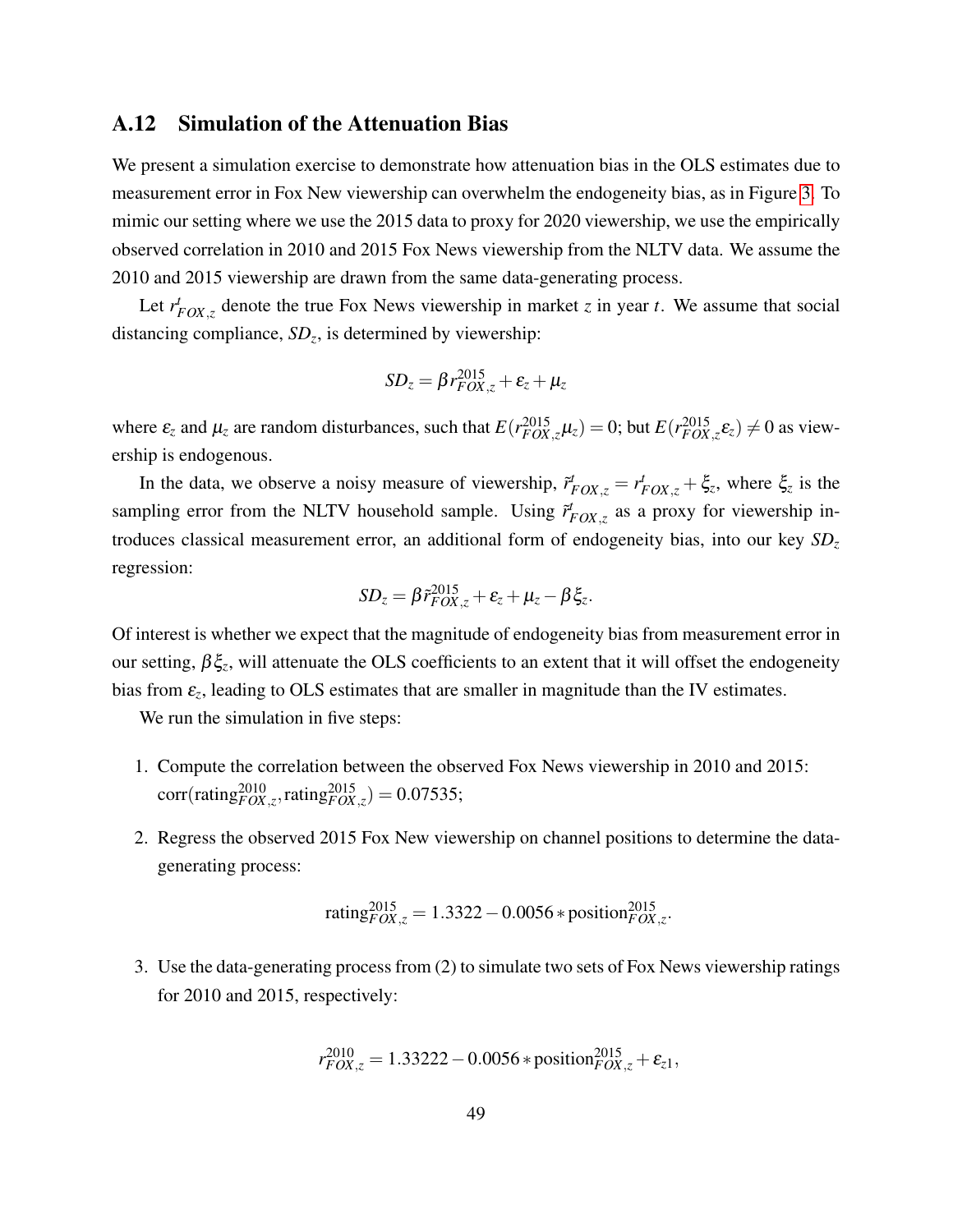$$
r_{FOX,z}^{2015} = 1.33222 - 0.0056 * \text{position}_{FOX,z}^{2015} + \varepsilon_{z2},
$$

where  $\varepsilon_{zi} \sim i.i.d. N(0, \hat{\sigma}^2), i \in \{1, 2\}$ , and  $\hat{\sigma}^2 = \frac{S}{S - corr}$  with  $S = \text{var}(-0.0056 * \text{position}_{FOX, z}^{2015})$ to maintain the empirical correlation of corr(rating ${}_{FOX,z}^{2010}$ , rating ${}_{FOX,z}^{2015}$ ) = 0.07535.

Similar to our empirical application, we treat  $\tilde{r}_{FOX,\zeta}^{2015} \equiv r_{FOX,\zeta}^{2015} = r_{FOX,\zeta}^{2015} + \xi_z$ , where  $\xi_z$  is the measurement error,  $\xi_z = \varepsilon_{z1} - \varepsilon_{z2}$ .

4. Use  $r_{FOX,z}^{2015}$  and the IV estimate of  $\beta_{FOX,t}$  from column (5) of Table [5](#page-46-0) for  $t = \text{March 16}$  $(\beta = -0.089)$  to simulate 2015 social distancing data:

$$
SD_z = -0.089 * r_{FOX,z}^{2015} + \alpha \varepsilon_{z2} + \mu_z
$$

where

- $\alpha \varepsilon_{z2}$  is the endogenous component with  $\alpha$  moderating the degree of enodgeneity in Fox News viewership. We run the simulation separately with  $\alpha = 0$  (no endogeneity) and  $\alpha = \frac{\beta s d(r_{FOX,z}^{2015})}{s d(\epsilon_z)}$  $\frac{d\sigma(P(X,z))}{s d(\epsilon_{22})}$  (variance in SD arising due to the exposure to Fox News is the same as the variance arising due to the endogenous component); and
- $\mu \sim N(0, \Sigma)$ , where  $\Sigma = 0.00405$  is the empirical variance of SD on March 16.
- 5. Run two different OLS regressions of simulated *SD* on  $r_{FOX,z}^{2015}$  and  $r_{FOX,z}^{2010}$ . The OLS estimates using the "true"  $r_{FOX,z}^{2015}$  viewership should exhibit an upward bias due to the endogeneity of viewership,  $\alpha \varepsilon_{2z}$ , in the absence of measurement error. In contrast, the OLS estimates using the "observed"  $r_{FOX,z}^{2010}$  viewership could exhibit either an upward or downward bias due to the combination of the endogeneity of viewership,  $\alpha \varepsilon_{2z}$ , and the measurement error,  $\xi_z$ .
- 6. Run two different IV regressions of simulated *SD* on  $r_{FOX,z}^{2015}$  and  $r_{FOX,z}^{2010}$ , both using 2015 channel positions as an IV. We expect both IV estimators to produce consistent estimates of β.

We run 1,000 independent replications, computing the OLS and IV estimates based on the "2015" (correct) and "2010" (with the measurement error) data. Figures [A8](#page-59-0) and [A9](#page-60-0) present histograms of the resulting OLS estimates. The attenuation bias is characterized by the difference between the two distributions. Subfigure (a) compares the OLS estimates when there is no endogeneity,  $\alpha = 0$ . As expected, the average scale of the attenuation bias across simulations is 0.0753 (biased OLS / true OLS estimates), which matches  $corr(rating_{FOX,z}^{2010}, rating_{FOX,z}^{2015})$ . Subfigure (b)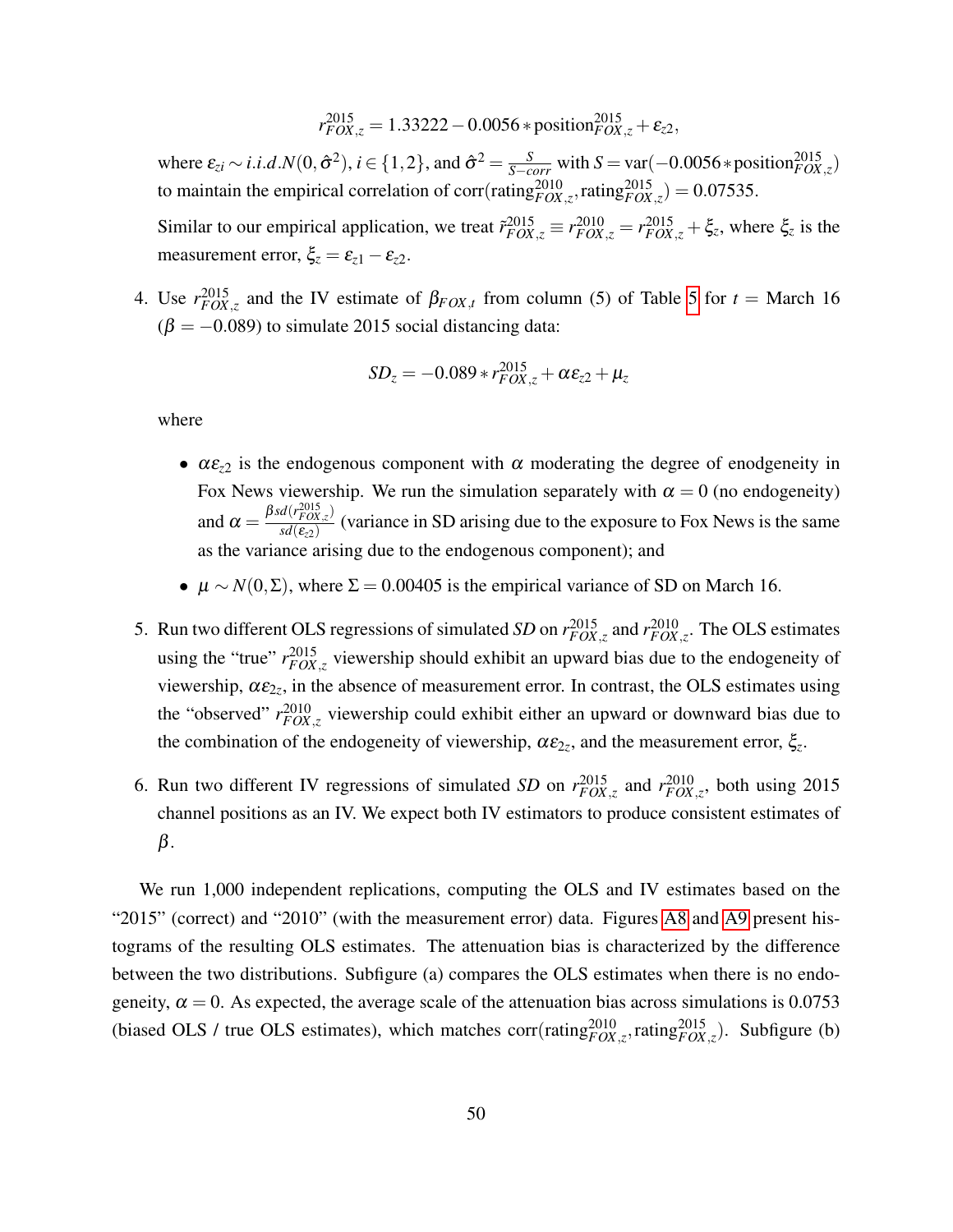presents results with endogeneity,  $\alpha = \frac{\beta s d(r_{FOX,z}^{2015})}{s d(s_2)}$  $\frac{d\sigma(P(X,z))}{s d(\epsilon_{2})}$ . The average scale of the attenuation bias across simulations is larger, making the ratio of biased and true OLS estimates even smaller, 0.0386.

Figure [A10](#page-61-0) plots the estimates of  $\beta$  from the IV regressions. As expected, the regressions based on the "2010" and "2015" data both generate consistent estimates of  $β$ . Now, the measurement error in the viewership data only affects the variance, as can be seen by the higher variance in the "2010" results.

[Figure A8 about here.]

[Figure A9 about here.]

[Figure A10 about here.]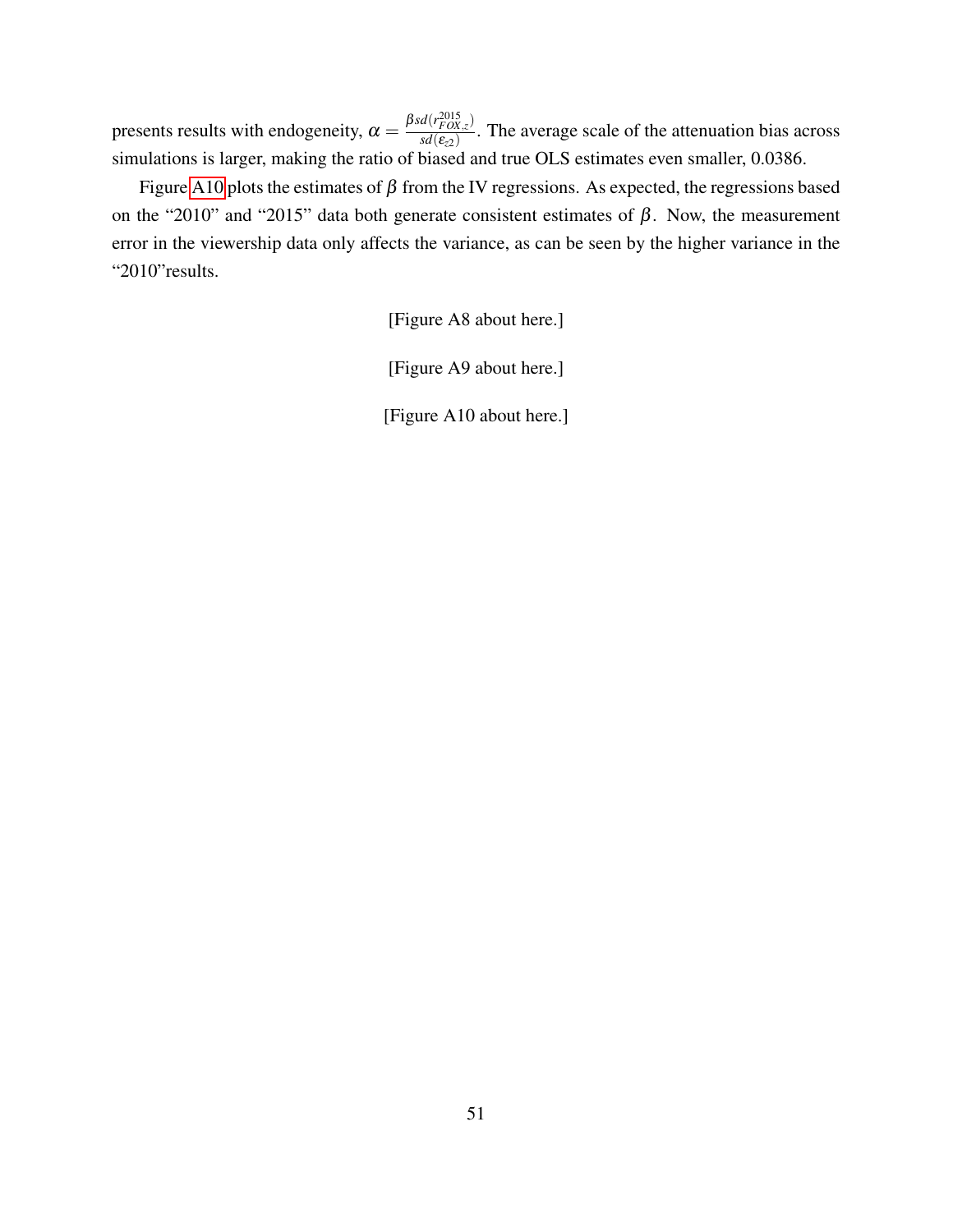

Figure A1: Effect of channel viewership on share of people working full time



 $\div$  IV  $\div$  OLS

(b) CNN effect  $-\beta_{ct}^{CNN}$  for share of people at home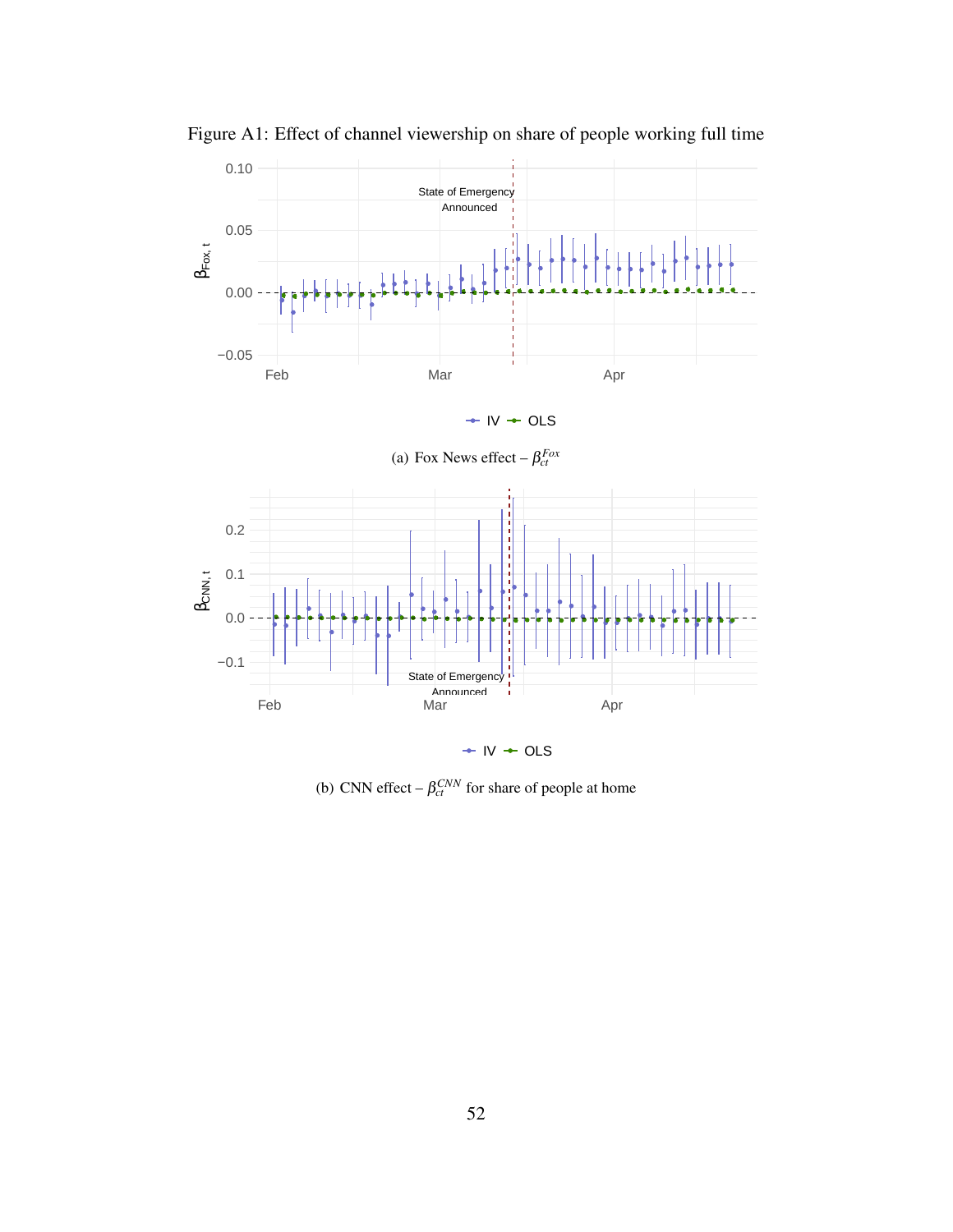

Figure A2: Effect of channel viewership on share of people working part time





 $\div$  IV  $\div$  OLS

(b) CNN effect  $-\beta_{ct}^{CNN}$  for share of people at home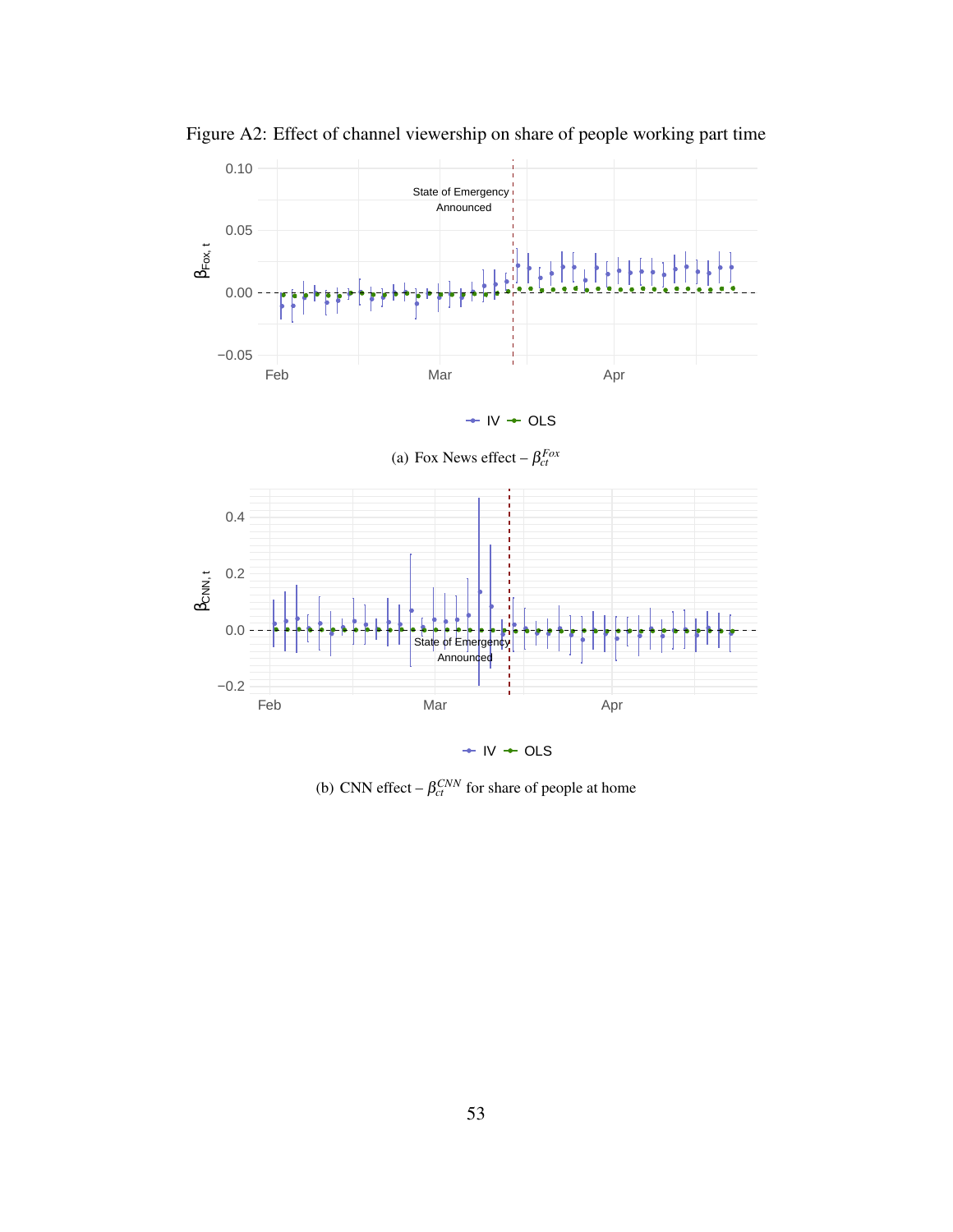

Figure A3: The effect of channel positions of share of homebound devices

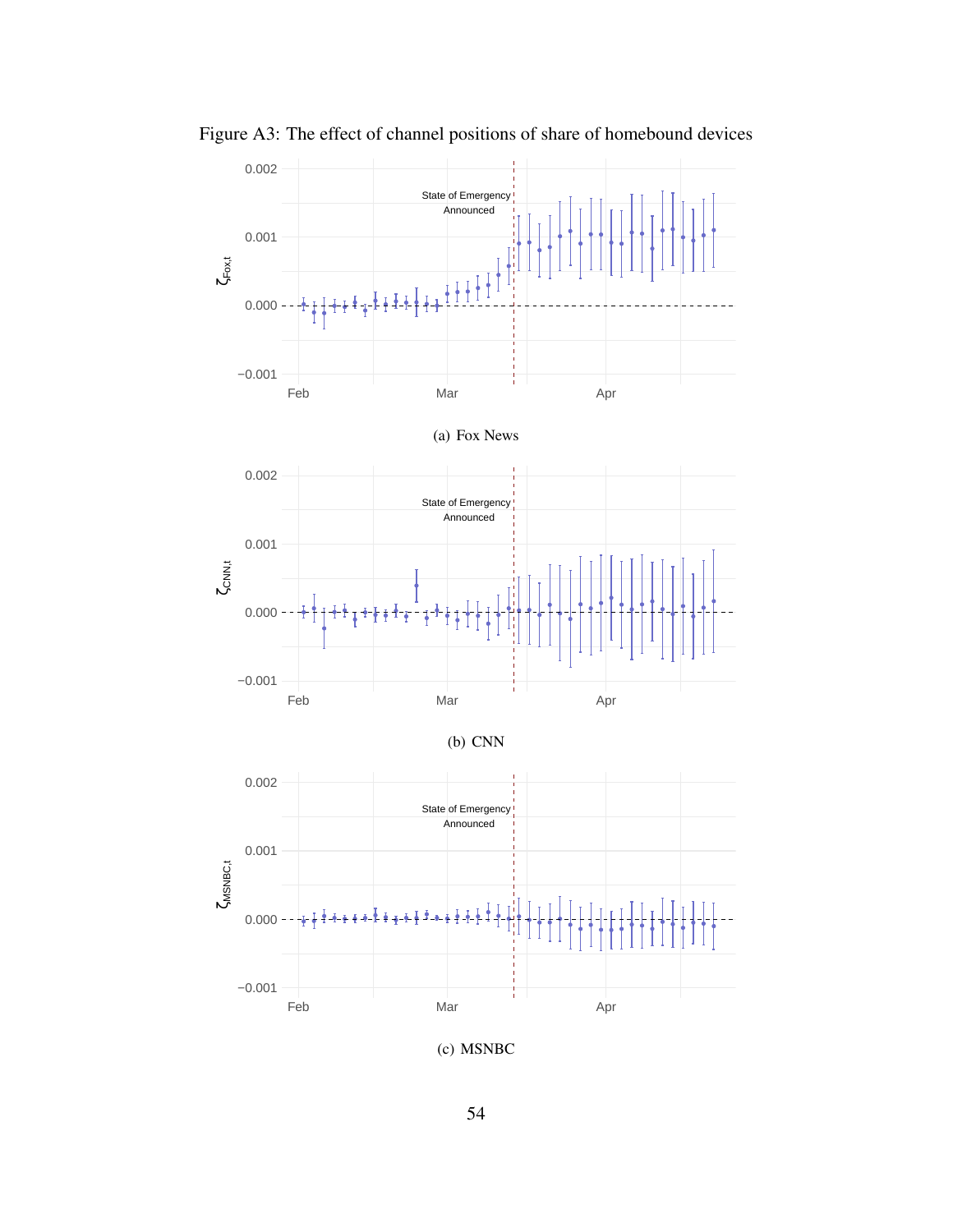

Figure A4: OLS estimates controlling for extended demographics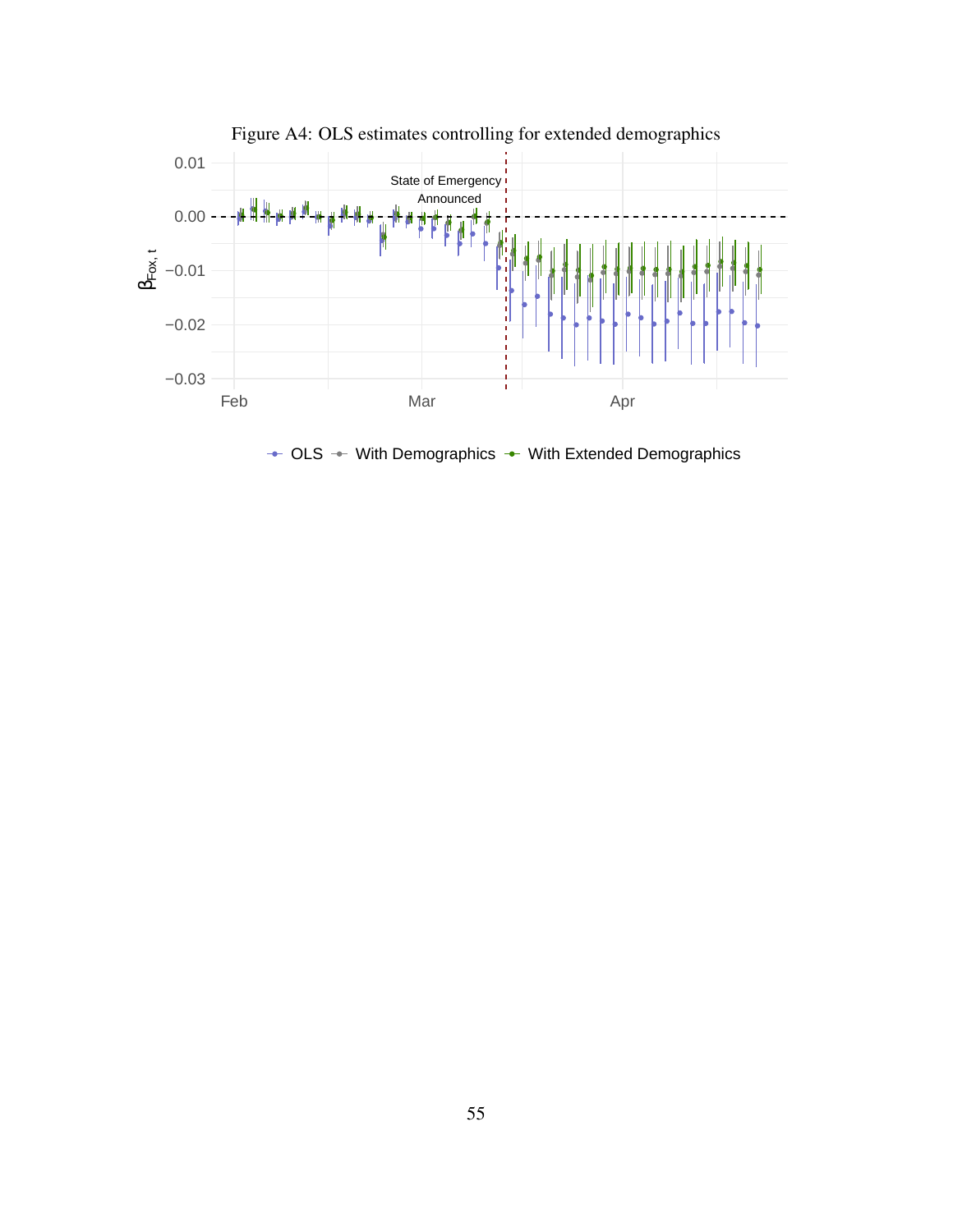

 $\div$  IV  $\div$  OLS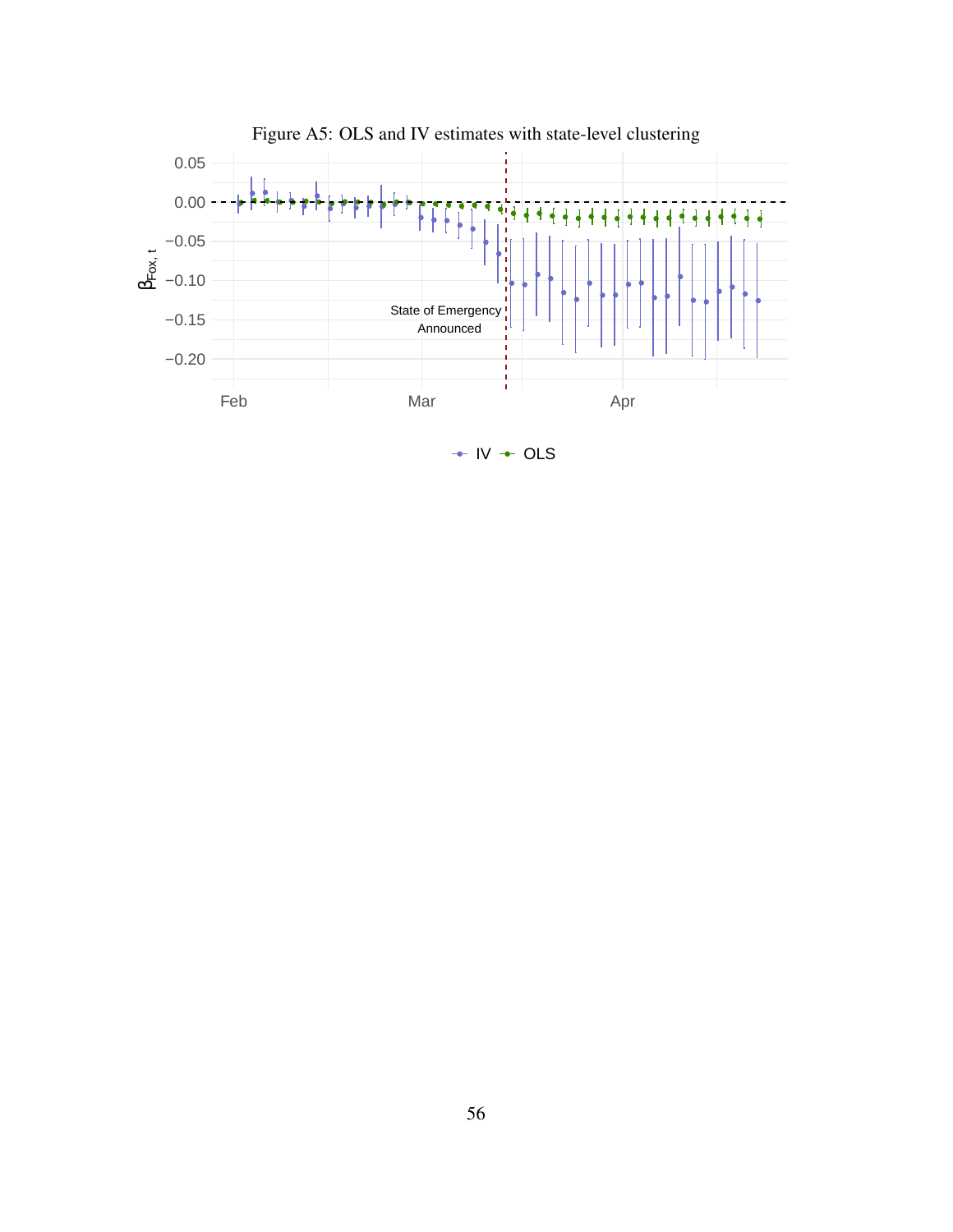<span id="page-57-0"></span>

 $\cdot$  IV (2015 Viewership)  $\cdot$  IV (2020 Viewership)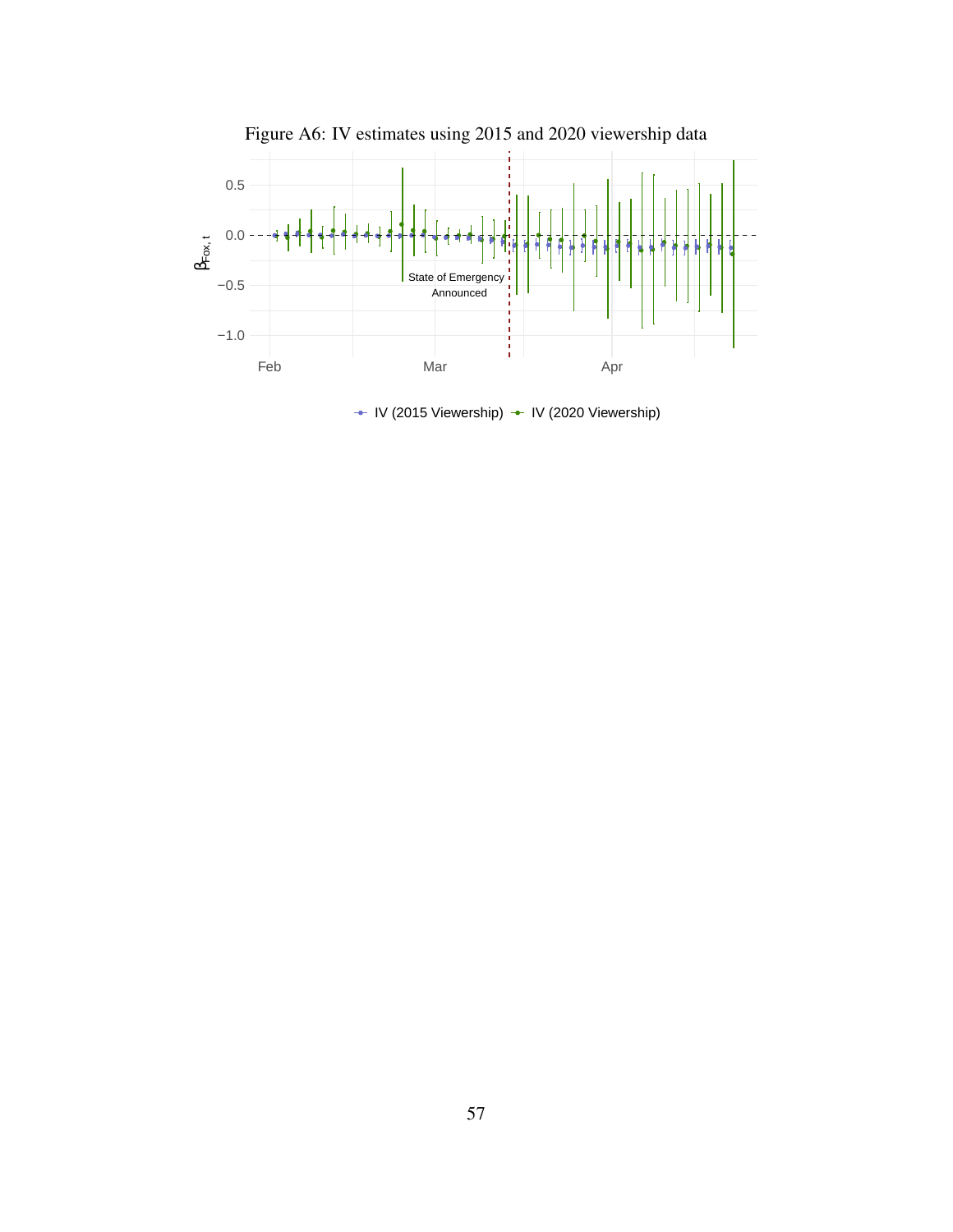<span id="page-58-0"></span>

Blue points (Main Model) correspond to the results from Figure [3.](#page-39-0) Green points correspond to the analogous model with additional controls for time-specific demographic effects from log population density and median income.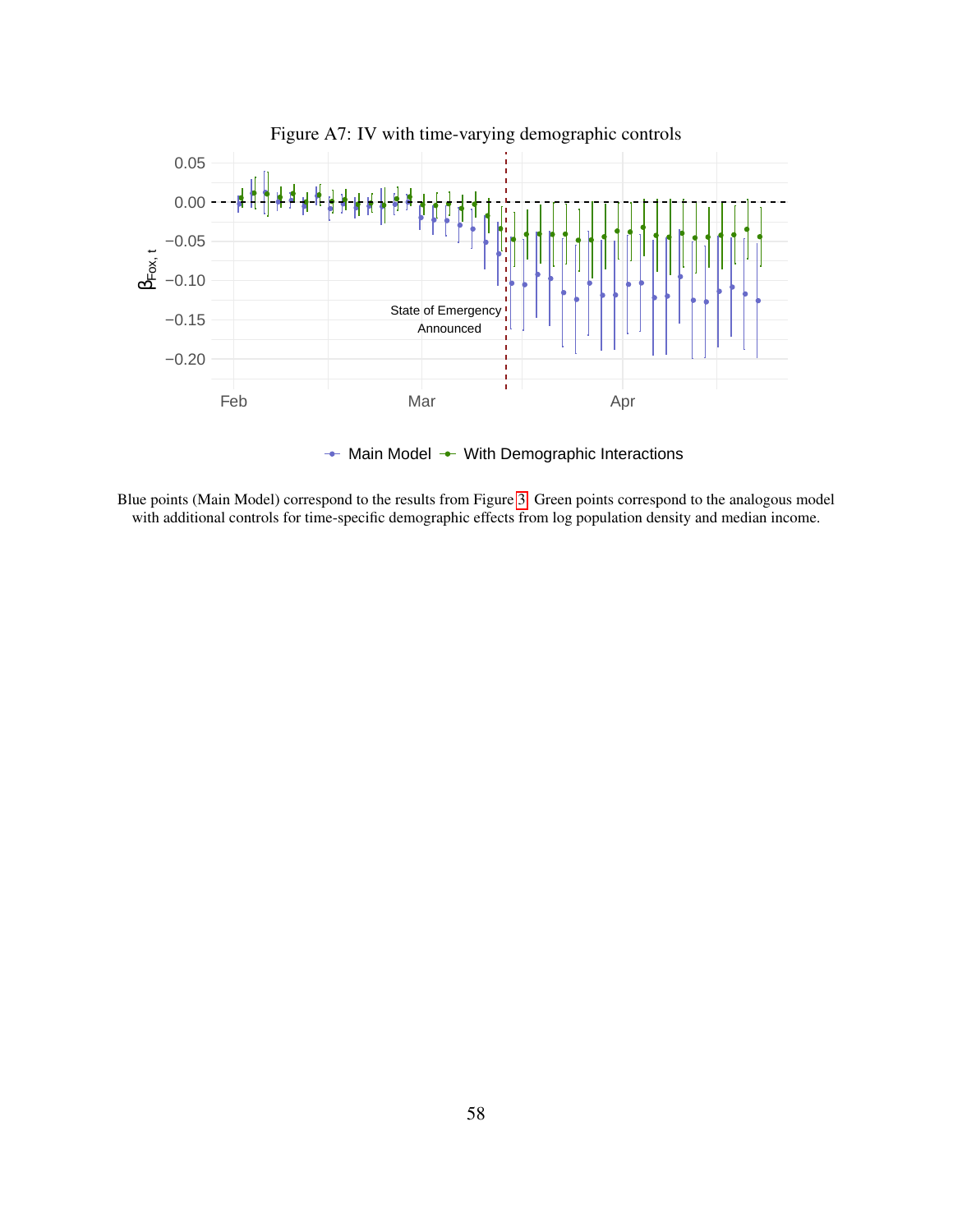Figure A8: The distribution of the OLS estimates of  $\beta$  using "2010" and "2015" simulated data

<span id="page-59-0"></span>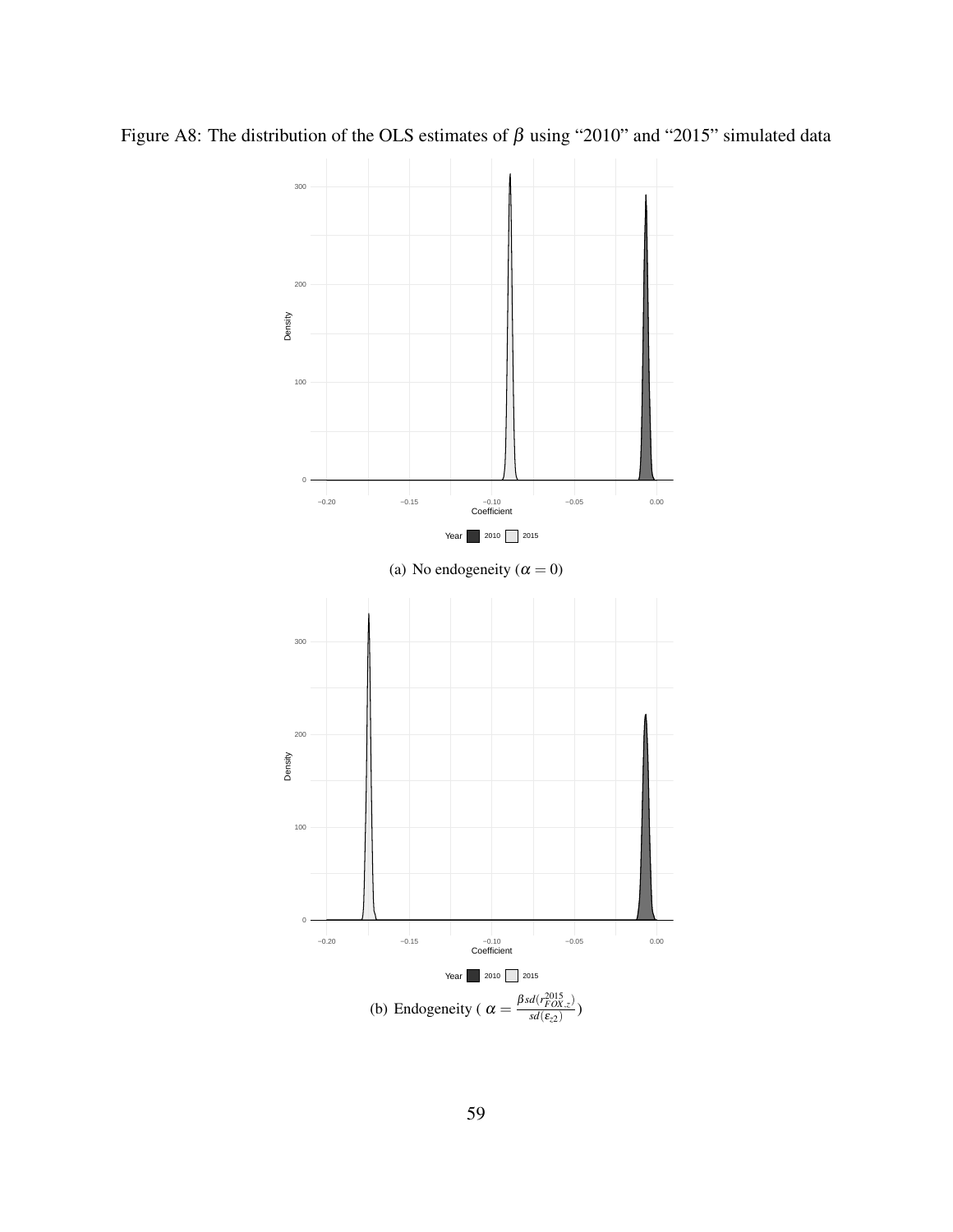Figure A9: The distribution of the scale of the attenuation bias based on "2010" simulated data (OLS estimates with 2010 data / OLS estimates with 2015 data)

<span id="page-60-0"></span>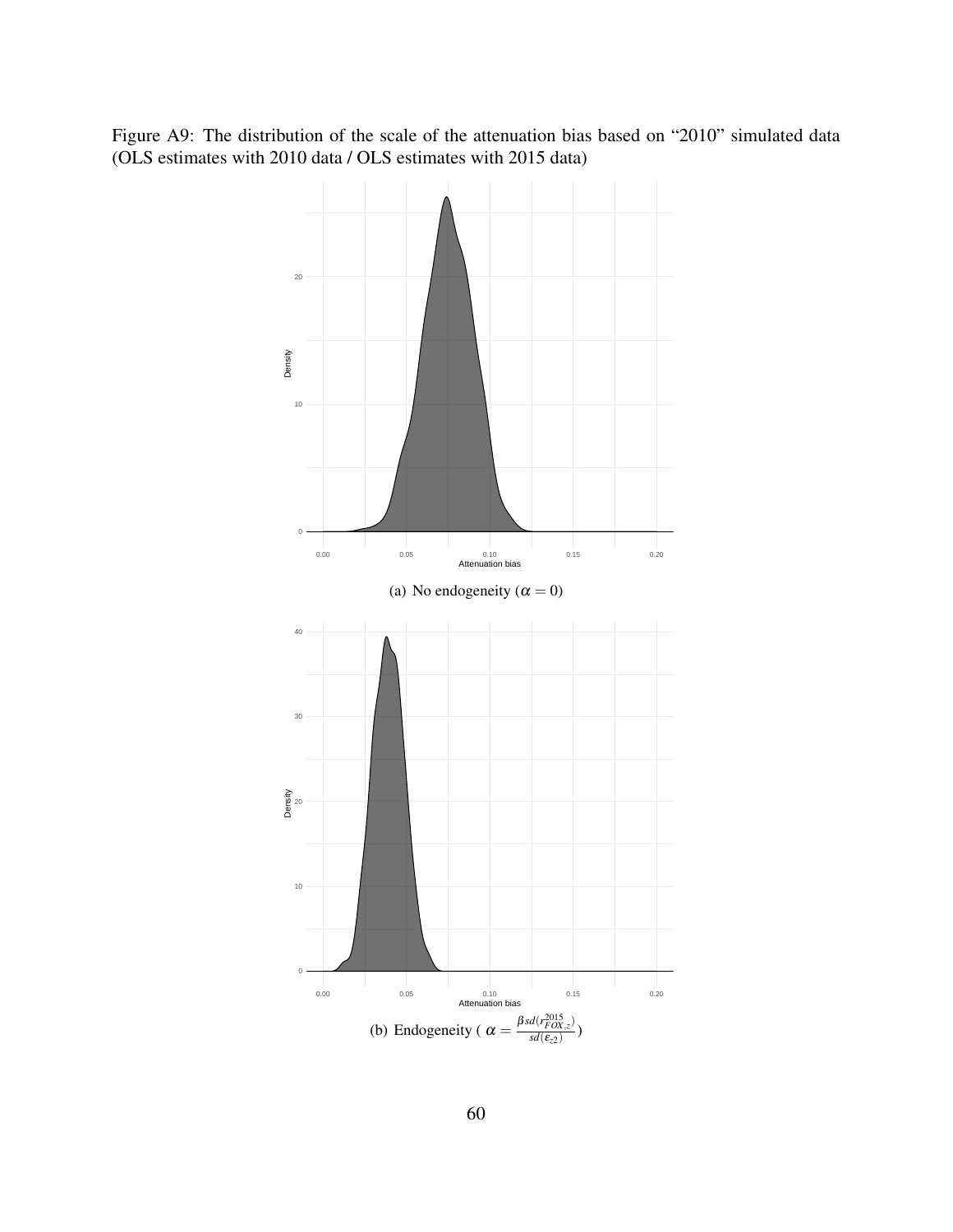Figure A10: The distribution of the IV estimates of  $\beta$  using "2010" and "2015" simulated data

<span id="page-61-0"></span>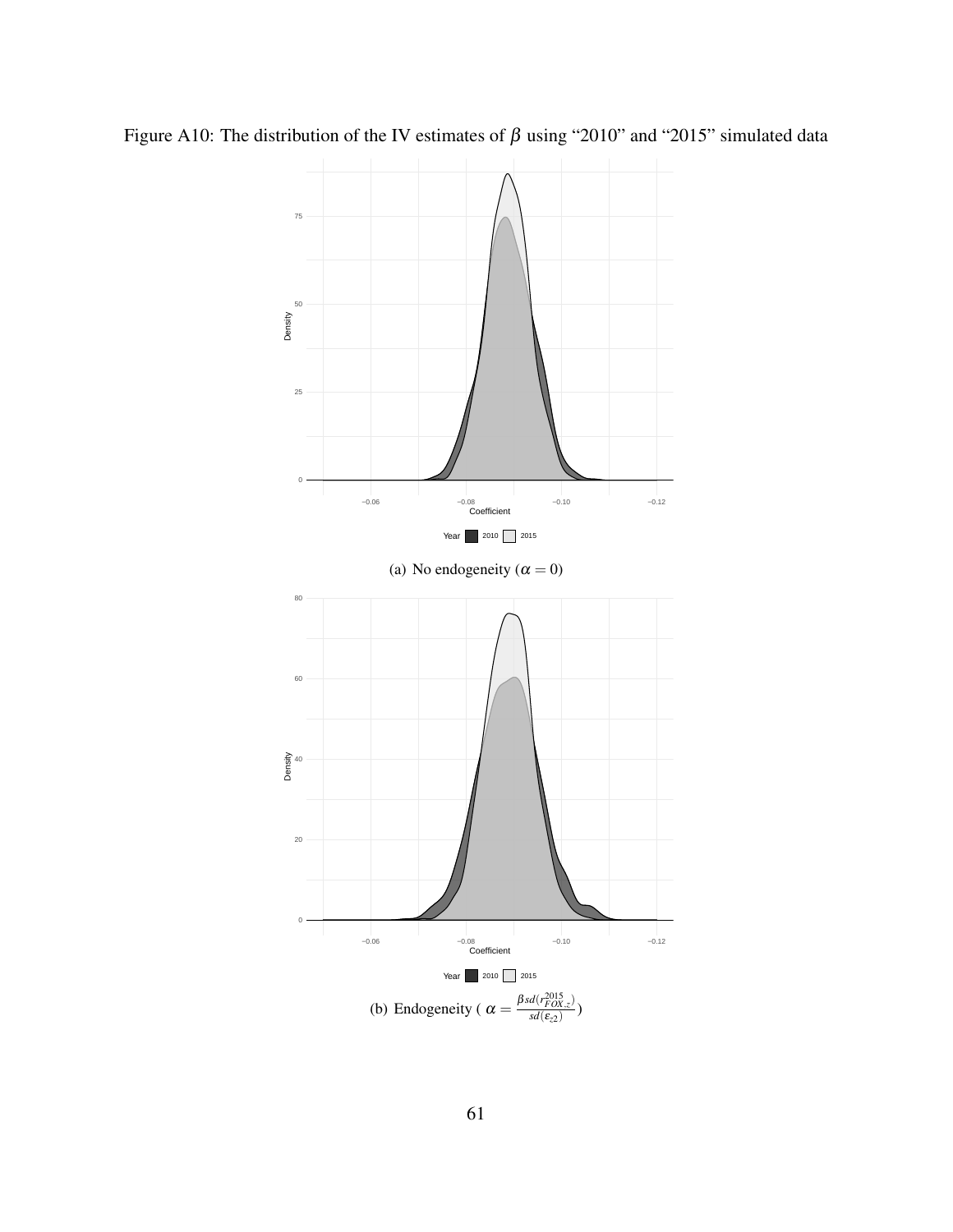|                                |                          | Effect of channel position's on ratings of CNN |                          |                          |
|--------------------------------|--------------------------|------------------------------------------------|--------------------------|--------------------------|
|                                | (1)                      | (2)                                            | (3)                      | (4)                      |
| <b>Ordinal Position of CNN</b> | $-0.0050***$<br>(0.0018) | $-0.0047***$<br>(0.0016)                       | $-0.0053***$<br>(0.0015) | $-0.0052***$<br>(0.0014) |
| Demographic Controls           |                          | X                                              |                          | X                        |
| Intab weights                  | X                        | $\mathbf{x}$                                   |                          |                          |
| Cable System Controls          | $\mathbf{x}$             | $\mathbf{x}$                                   | X                        | X                        |
| <b>State FEs</b>               | $\mathbf{X}$             | $\mathbf{X}$                                   | $\mathbf{x}$             | $\mathbf{x}$             |
| F (pos variables)              | 7.38                     | 8.89                                           | 12.73                    | 13.2                     |
| <b>Observations</b>            | 26,411                   | 22,854                                         | 21,234                   | 18,155                   |
| Adjusted $\mathbb{R}^2$        | 0.2137                   | 0.2292                                         | 0.1712                   | 0.1851                   |

Table A1: The effect of channel position on ratings - CNN

<sup>a</sup> Stars: <sup>∗</sup>p<0.1; ∗∗p<0.05; ∗∗∗p<0.01. Standard errors clustered on cable system level. Demographic controls include: median zipcode income, share of population with bachelor degree, labor force participation, share of population that is white, share of population below poverty line, median age, log population density and county-level republican vote share in 1996 elections. Cable system controls include number of channels in cable system, and positions of competing news channels.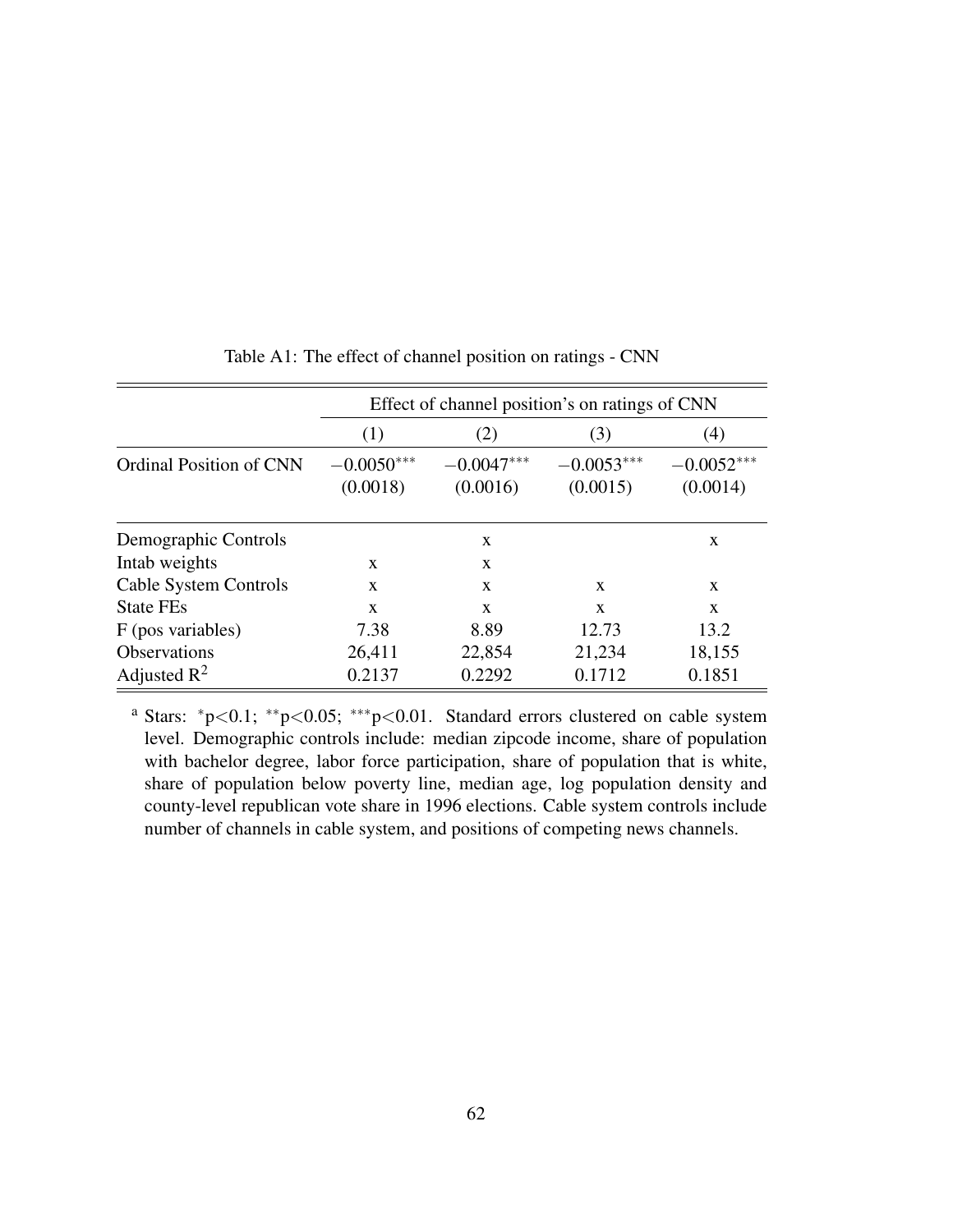|                         |                        |                                                          |                                                 |                                                      | Characteristic                                            |                        |                       |                                           |
|-------------------------|------------------------|----------------------------------------------------------|-------------------------------------------------|------------------------------------------------------|-----------------------------------------------------------|------------------------|-----------------------|-------------------------------------------|
|                         | Log Median Income $\%$ | <b>Bachelor Degree</b>                                   | $\%$ in Labor Force                             |                                                      | Log Density Jan Avg SAH                                   | 1996 Rep Vote Share    |                       | Date of First Case Log Cases (March 15th) |
|                         |                        | $\widehat{c}$                                            | $\odot$                                         | $\bigoplus$                                          | $\odot$                                                   | $\odot$                | $\tilde{c}$           | $\circ$                                   |
| rdinal Position of FXNC | $0.0011*$              |                                                          |                                                 |                                                      |                                                           |                        |                       |                                           |
|                         | 0.0005                 | $0.0004$<br>$(0.0003)$                                   | (10001)                                         | $0.0054$<br>$(0.0049)$                               | $-0.0350$<br>$(0.0389)$                                   | $0.0001$<br>$(0.0001)$ | $-0.0022$<br>(0.0100) | $-0.0001$<br>(0.0007)                     |
| itate FEs               |                        |                                                          |                                                 | $\times$                                             |                                                           |                        |                       |                                           |
| <b>Channels</b>         |                        |                                                          |                                                 |                                                      |                                                           |                        |                       |                                           |
| <b>Jbservations</b>     | 26,148<br>0.1961       | $\begin{array}{c}\n 8 \\ 26,999 \\ 0.1491\n \end{array}$ | $\begin{array}{c} 0.1328 \\ 0.1328 \end{array}$ | $\begin{array}{c} x \\ 27,093 \\ 0.2620 \end{array}$ | $\begin{array}{c} x \\ x \\ 27,098 \\ 0.1001 \end{array}$ | 6,947<br>0.3240        | 6,959<br>0.3161       | 6,959<br>0.2522                           |
| ljusted R <sup>2</sup>  |                        |                                                          |                                                 |                                                      |                                                           |                        |                       |                                           |

| i<br>í                                     |
|--------------------------------------------|
| compting and poortion of<br>í              |
|                                            |
| seed contact seed to see to the contact of |
|                                            |
| 10 <sup>4</sup> < 0.95 <sup>o</sup>        |
| うこう<br>ĺ                                   |

 ${}^{4}$  Stars:  ${}^{*}p<0.1;$   ${}^{**}p<0.05;$   ${}^{***}p<0.01$ . Standard errors clustered on cable system level. Columns 6-8 run the regression using unique headend-county pairs. Stars: ∗p<0.1; ∗∗p<0.05; ∗∗∗p<0.01. Standard errors clustered on cable system level. Columns 6-8 run the regression using unique headend-county pairs.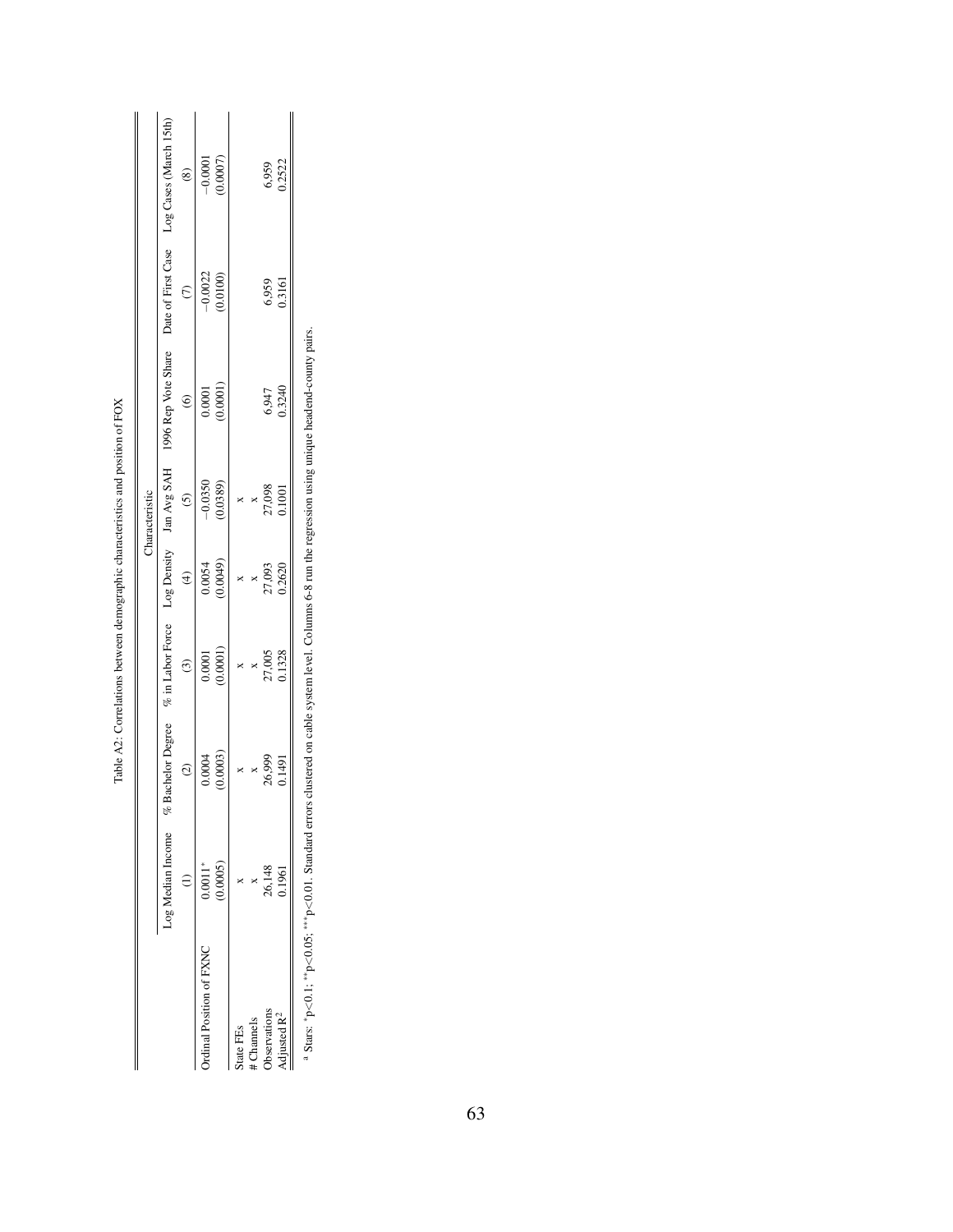|                        |                         |                           |                                   |                                                    | Characteristic                         |                                       |                         |                                                            |
|------------------------|-------------------------|---------------------------|-----------------------------------|----------------------------------------------------|----------------------------------------|---------------------------------------|-------------------------|------------------------------------------------------------|
|                        | $Log Median Income$ % 1 | achelor Degree<br>$\odot$ | % in Labor Force                  |                                                    | Log Density Jan Avg SAH<br>$\tilde{c}$ | 1996 Rep Vote Share<br>$\circledcirc$ | $\widehat{C}$           | Date of First Case Log Cases (March 15th)<br>$\circledast$ |
| rdinal Position of CNN | 0.0005<br>0.0007        | 0.00005<br>(0.0003)       | $-0.00002$<br>(0.0001)<br>$\odot$ | $-0.0035$<br>$(0.0051)$<br>$\widehat{\mathcal{F}}$ | $-0.0728$ * $(0.0393)$                 | (0.0001)                              | $0.0162*$<br>$(0.0098)$ | $0.0004$<br>$(0.0007)$                                     |
| tate FEs               |                         |                           |                                   |                                                    |                                        |                                       |                         |                                                            |
| Channels               |                         |                           |                                   |                                                    |                                        |                                       |                         |                                                            |
| <b>b</b> servations    | 26,111<br>0.1948        | $\frac{x}{26,962}$        | x<br>26,968<br>0.1337             | 27,056<br>0.2599                                   | 27,061<br>0.1015                       | 6,942<br>0.3251                       | 6,954<br>0.3159         | 6,954<br>0.2482                                            |
| $d$ justed $R^2$       |                         |                           |                                   |                                                    |                                        |                                       |                         |                                                            |

Table A3: Correlations between demographic characteristics and position of CNN Table A3: Correlations between demographic characteristics and position of CNN <sup>a</sup> Stars:  ${}^{\ast}p$  <0.1;  ${}^{\ast\ast}p$  <0.05;  ${}^{\ast\ast\ast}p$  <0.01. Standard errors clustered on cable system level. Columns 6-8 run the regression using unique headend-county pairs. a Stars: *\*p<0.05*; *∗\*\*p<0.05*; *∗\*\*p<0.01*. Standard errors clustered on cable system level. Columns 6-8 run the regression using unique headend-county pairs.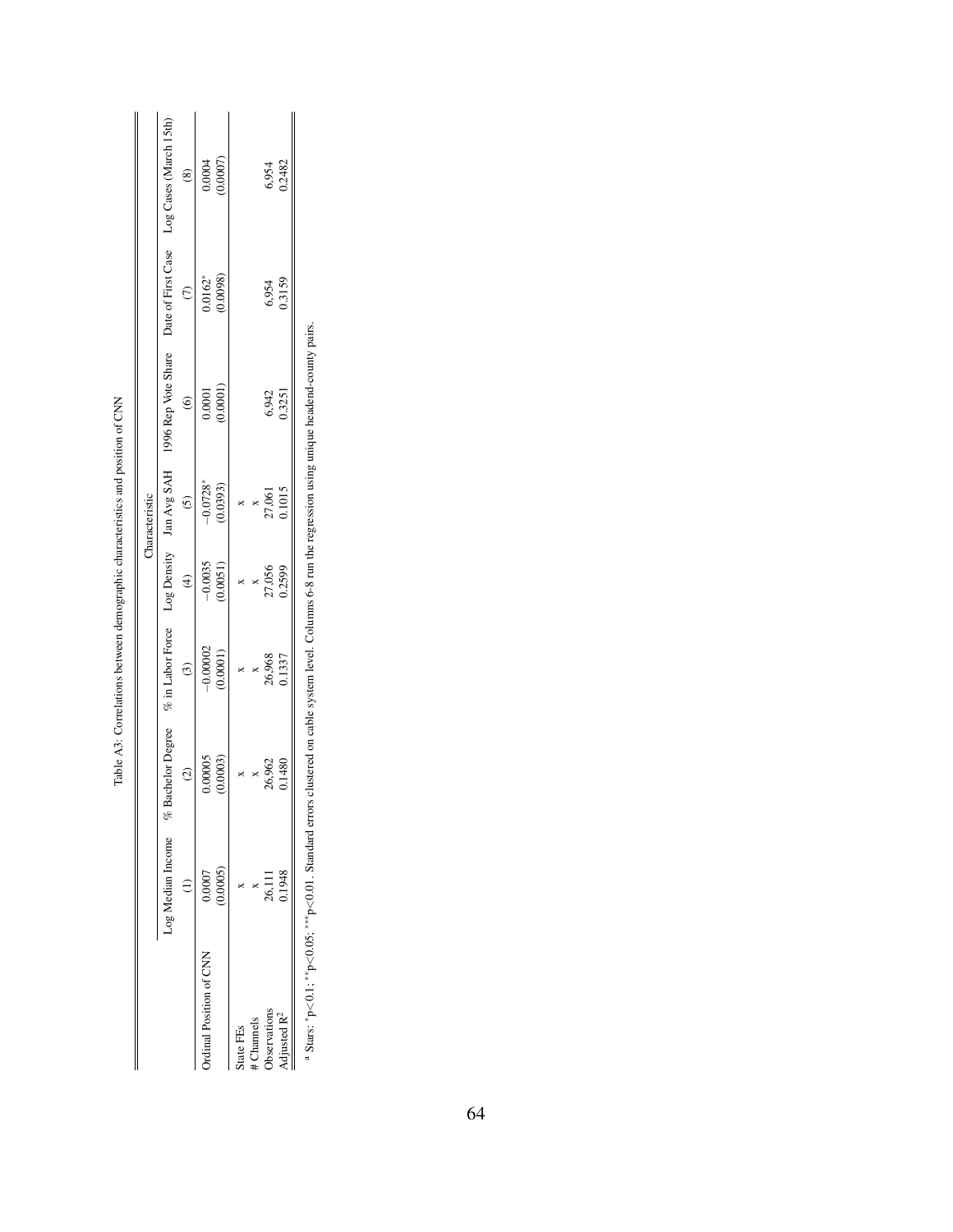|                                  | $\left(1\right)$ | (2)    | (3)    | (4)          | (5)          | (6)    |
|----------------------------------|------------------|--------|--------|--------------|--------------|--------|
| $R^2$                            | 0                | 0.27   | 0.78   | 0.78         | 0.78         | 0.8    |
| $\overline{N}$                   | 330889           | 330889 | 330889 | 330889       | 330889       | 330889 |
| # Clusters                       | 2253             | 2253   | 2253   | 2253         | 2253         | 2253   |
| Demographic controls             | X                |        |        |              |              |        |
| Zip FE                           |                  | X      | X      | X            | X            | X      |
| State X Time                     |                  |        | X      | X            | X            | X      |
| <b>FXNC</b> Viewership X Time    |                  |        |        | $\mathbf{x}$ | $\mathbf{x}$ | X      |
| Cable System Controls X Time     |                  |        |        |              | X            | X      |
| <b>Basic Demographics X Time</b> |                  |        |        |              |              | X      |

Table A4: Summary statistics for panel regressions - SD based on share of full time work devices

Standard errors are clustered on cable system level. Observations are weighted by the number of panelists in the NLTV data. Demographic controls include: median income, share of population with bachelor degree, labor force participation, share of population that is white, share of population below poverty line, median age, log population density and county-level republican vote share in 1996 elections. Cable System Controls include the positions of competing news channels and number of channels in a system. Basic Demographics include median income and log population density.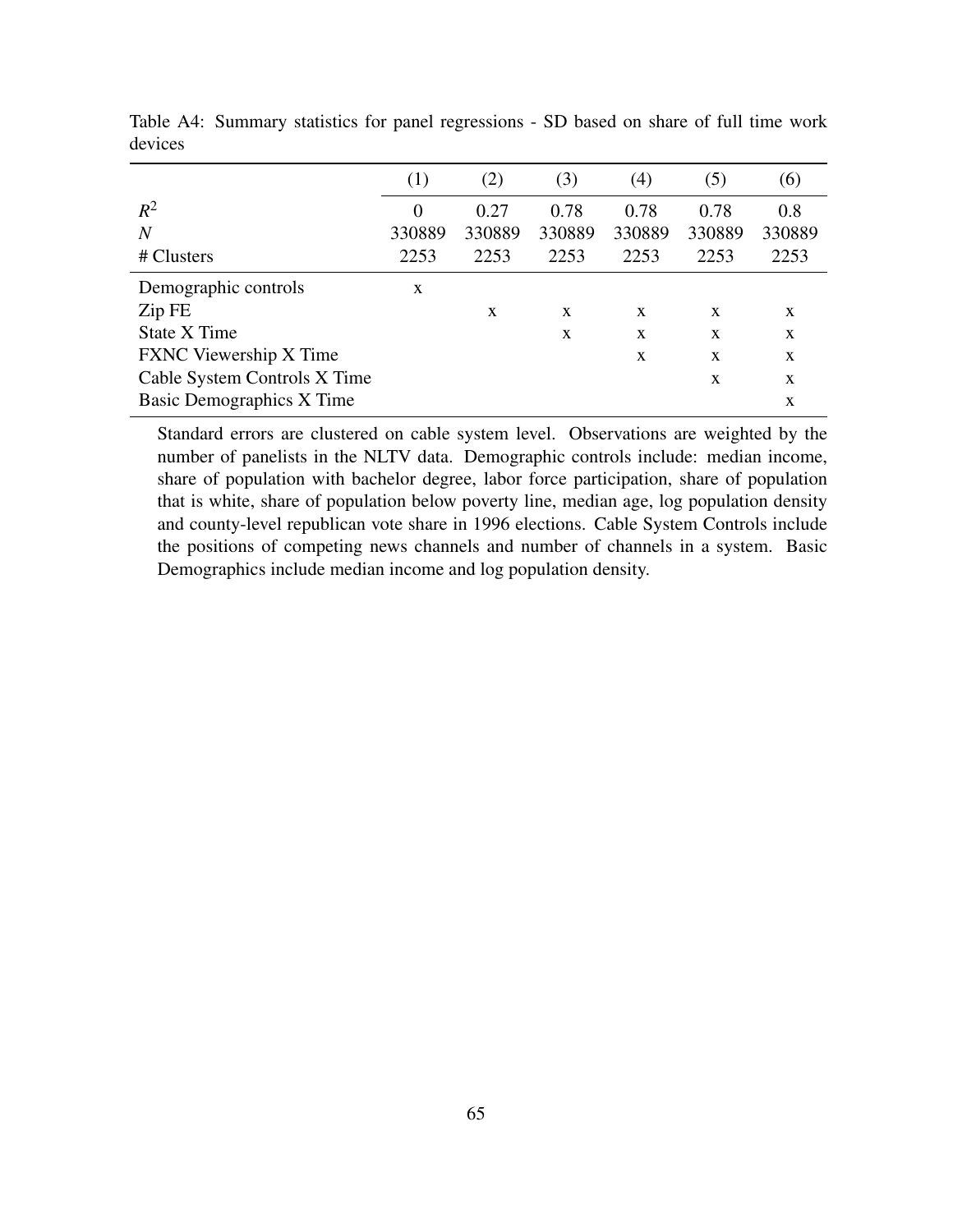|                                  | (1)    | (2)    | (3)    | $\left( 4\right)$ | (5)          | (6)    |
|----------------------------------|--------|--------|--------|-------------------|--------------|--------|
| $R^2$                            | 0.01   | 0.17   | 0.83   | 0.86              | 0.86         | 0.89   |
| $\overline{N}$                   | 330889 | 330889 | 330889 | 330889            | 330889       | 330889 |
| # Clusters                       | 2253   | 2253   | 2253   | 2253              | 2253         | 2253   |
| Demographic controls             | X      |        |        |                   |              |        |
| Zip FE                           |        | X      | X      | X                 | X            | X      |
| <b>State X Time</b>              |        |        | X      | X                 | X            | X      |
| <b>FXNC</b> Viewership X Time    |        |        |        | $\mathbf{x}$      | $\mathbf{x}$ | X      |
| Cable System Controls X Time     |        |        |        |                   | X            | X      |
| <b>Basic Demographics X Time</b> |        |        |        |                   |              | X      |

Table A5: Summary statistics for panel regressions - SD based on share of part time work devices

Standard errors are clustered on cable system level. Observations are weighted by the number of panelists in the NLTV data. Demographic controls include: median income, share of population with bachelor degree, labor force participation, share of population that is white, share of population below poverty line, median age, log population density and county-level republican vote share in 2016 elections. Cable System Controls include the positions of competing news channels and number of channels in a system. Basic Demographics include median income and log population density.